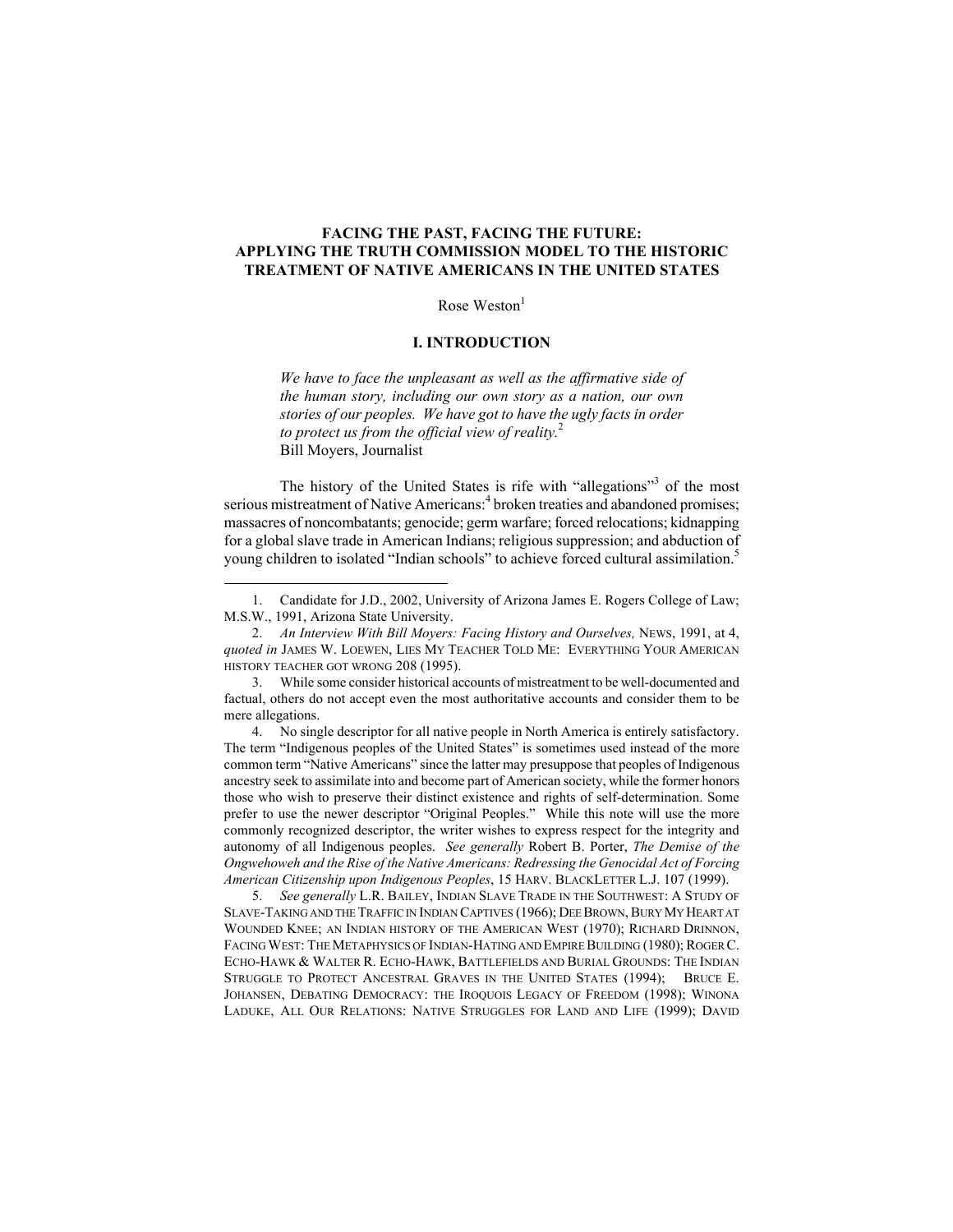$\overline{a}$ 

Despite the pervasive nature of these allegations, the United States government, has never, in its two hundred and twenty five year history, undertaken the task of compiling an authoritative account of the incidents involved in the long history of its relations with Native Americans. Nor has the government issued a comprehensive, official acknowledgment or apology for alleged misdeeds committed against Native Americans by citizens and government officials.<sup>6</sup>

Typical citizens of the United States know little about the historical treatment of the Native Americans during the settlement of the United States, perhaps because the founding myths of the country invariably offer highly flattering accounts of its origins and revise or ignore the rights and treatment of Native Americans.<sup>7</sup> Many citizens either deny or do not know about the United States government's openly hostile policies nor about the egregious actions of early settlers and government soldiers against Native Americans.<sup>8</sup> Consequently, disputes and debates continue to arise over the accuracy of such claims and even well-documented incidents are disbelieved or denied by many citizens.<sup>9</sup>

A truth commission provides a means to settle these kinds of disputes by investigating broad patterns of human rights abuses in a country and creating an authoritative, officially recognized record of past crimes and misdeeds.<sup>10</sup> Truth

6. In 1993, Congress passed Joint Resolution 107 Stat. 1510 apologizing to Native Hawaiians on behalf of the United States for the actions of American citizens and government officials that led to and resulted in the takeover of Hawaii and the overthrow of the legitimate government of Hawaii. S.J. Res. 19, 103rd Cong. (1993) (enacted). *See* DANIEL A. FARBER, ET. AL., CASES AND MATERIALS ON CONSTITUTIONAL LAW: THEMES FOR THE CONSTITUTION'S THIRD CENTURY (2d ed. Supp. 2000). While this action constituted a significant step toward official acknowledgment of the treatment of one group of native peoples, no other official apologies or acknowledgments have since been issued to Native Americans by the United States government.

7. Mark J. Osiel, *Ever Again: Legal Remembrance of Administrative Massacre*, 144 U. PA. L. REV. 463, 590 (1995).

8. LOEWEN, *supra* note 2. (James W. Loewen, a historian at the University of Vermont, spent two years at the Smithsonian Institution researching the truth behind distorted and inaccurate accounts of historical events that are presented in twelve high school and college American history textbooks.)

9. *See* Edward T. Linenthal, *The Contested Landscape of American Memorialization: Levinson's Written in Stone*, 25 LAW & SOC. INQUIRY 249 (2000) (book review); LOEWEN, *supra* note 2.

10. Priscilla B. Hayner, *Fifteen Truth Commissions – 1974 to 1994: A Comparative* 

LAVENDER, LET ME BE FREE: A NEZ PERCE TRAGEDY (1992); EDWARD LAZARUS, BLACK HILLS, WHITE JUSTICE: THE SIOUX NATION VERSUS THE UNITED STATES, 1775 TO THE PRESENT (1991); PATRICIA NELSON LIMERICK, THE LEGACY OF CONQUEST: THE UNBROKEN PAST OF THE AMERICAN WEST (1987); LOEWEN, *supra* note 2; ROGER L. NICHOLS, INDIANS IN THE UNITED STATES AND CANADA: A COMPARATIVE HISTORY (1998); ROBERT A. TRENNERT, JR., THE PHOENIX INDIAN SCHOOL: FORCED ASSIMILATION IN ARIZONA, 1891-1935 (1988); WILCOMB E. WASHBURN, THE AMERICAN INDIAN AND THE UNITED STATES: A DOCUMENTARY HISTORY (1973) (citing for background information on a spectrum of allegations of mistreatment).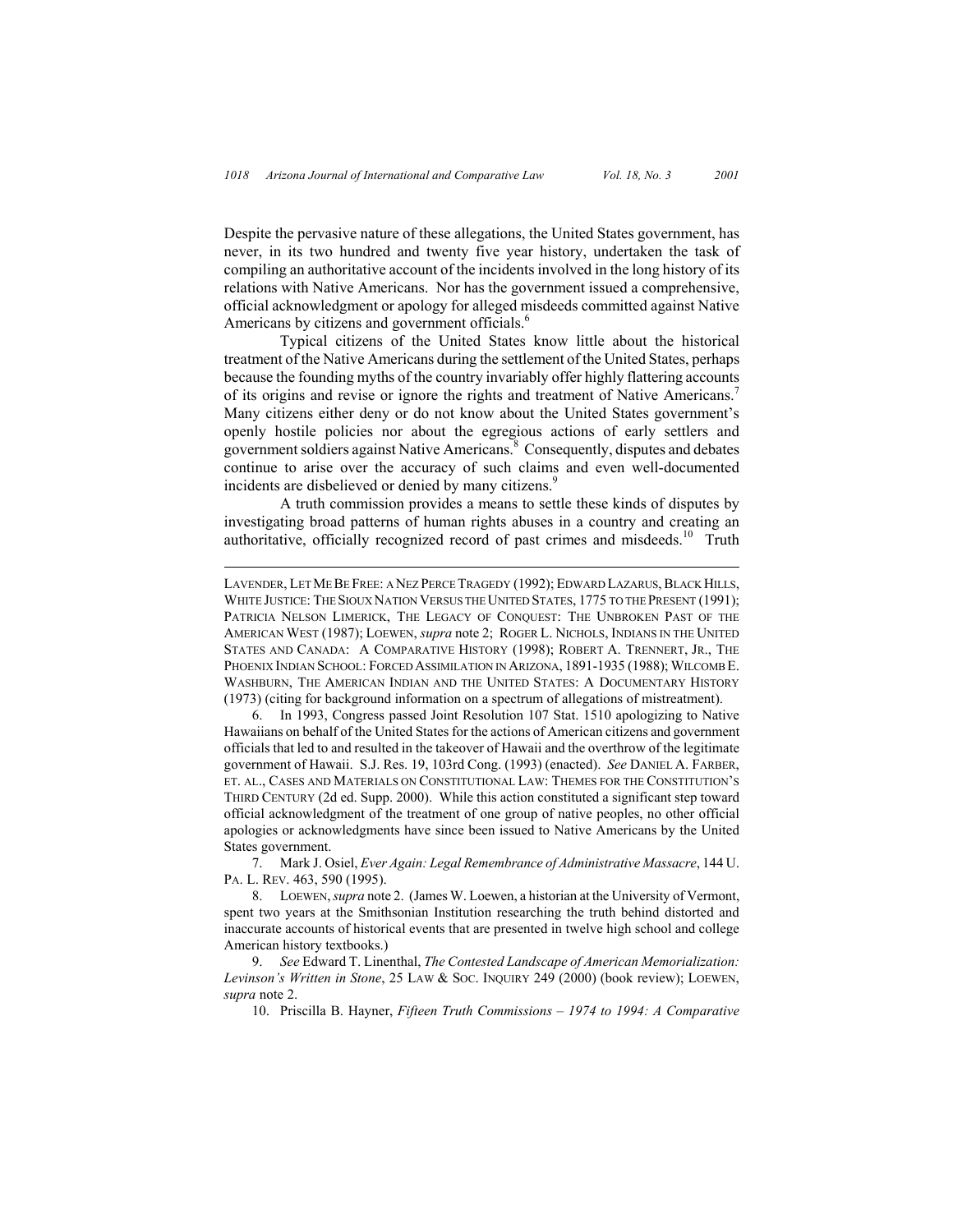commissions operate on the fundamental principle that the truth, if faced squarely, discussed openly, documented thoroughly, and acknowledged officially, will reduce the likelihood that a repetition of human rights abuses will recur in the future.<sup>11</sup> Thus, a truth commission can be seen as an anti-revisionist effort to face the past and thereby create a more positive future.

The truth commission model can be compared to a psychological model of recovery from emotional trauma. Expert practitioners maintain that psychological healing typically requires that victims admit and talk about the traumatizing experience and that perpetrators acknowledge and express regret for the transgression.12 Specifically, professionals seek to encourage aggressors to admit and reveal the nature and extent of each offense; provide victims and families with opportunities to talk openly about their injuries while receiving support and interpretive assistance; and guide perpetrators through a process of acknowledgment, apology, and repentance, which often involves learning to empathize with their victims while simultaneously admitting the truth of their misdeeds.<sup>13</sup> When misdeeds in a country or region have been pervasive and long-lasting, truth commissions provide a way for the entire society to begin the process of reconciliation. A truth commission can give victims and perpetrators an opportunity to talk about the past truthfully, tell their stories honestly, and face the painful truth courageously in order to put the past to rest and create a different future. Viewed from this perspective, truth commissions are, in essence, a country-wide process of healing and recovery.

This article undertakes to explore and explain the truth commission model and to apply its framework to the historic treatment of Native Americans in the United States. The truth commission model offers the government and citizens of the United States an opportunity to confront the truth about the country's past, establish an accurate and authoritative record, and thereby settle factual disputes about the past in order to promote healing among the cultures that continue to coexist in the United States. The article's objective is to encourage authoritative investigation and documentation of the history of human rights abuses, including allegations of genocide, that have occurred over the last several hundred years against Native Americans in the United States. A truth commission's authoritative record, if acknowledged officially, could help settle long-standing disputes over the facts, educate the public about the actual treatment of Native Americans in the distant and recent past, provide a conclusive resource for judges, and chart a positive and

 $\overline{a}$ 

*Study*, 16 HUM. RTS. Q. 597, 598 (1994) (providing an excellent source of key information about the structure and function of truth commissions).

<sup>11.</sup> *Id.*

<sup>12.</sup> *See* Wes Crenshaw & Greg Tangari, *The Apology: Creating a Bridge Between Remorse and Forgiveness*, FAM. THERAPY NETWORKER, Nov./Dec. 1998, at 32.

<sup>13.</sup> *See* Molly Layton, *Ripped Apart: What Does It Take to Turn Bitter Obsession into Forgiveness?*, FAM. THERAPY NETWORKER, Nov./Dec. 1998, at 24; Mary Sykes Wylie, *Secret Lives: Pedophilia and the Possibility of Forgiveness*, FAM. THERAPY NETWORKER, Nov./Dec. 1998, at 39.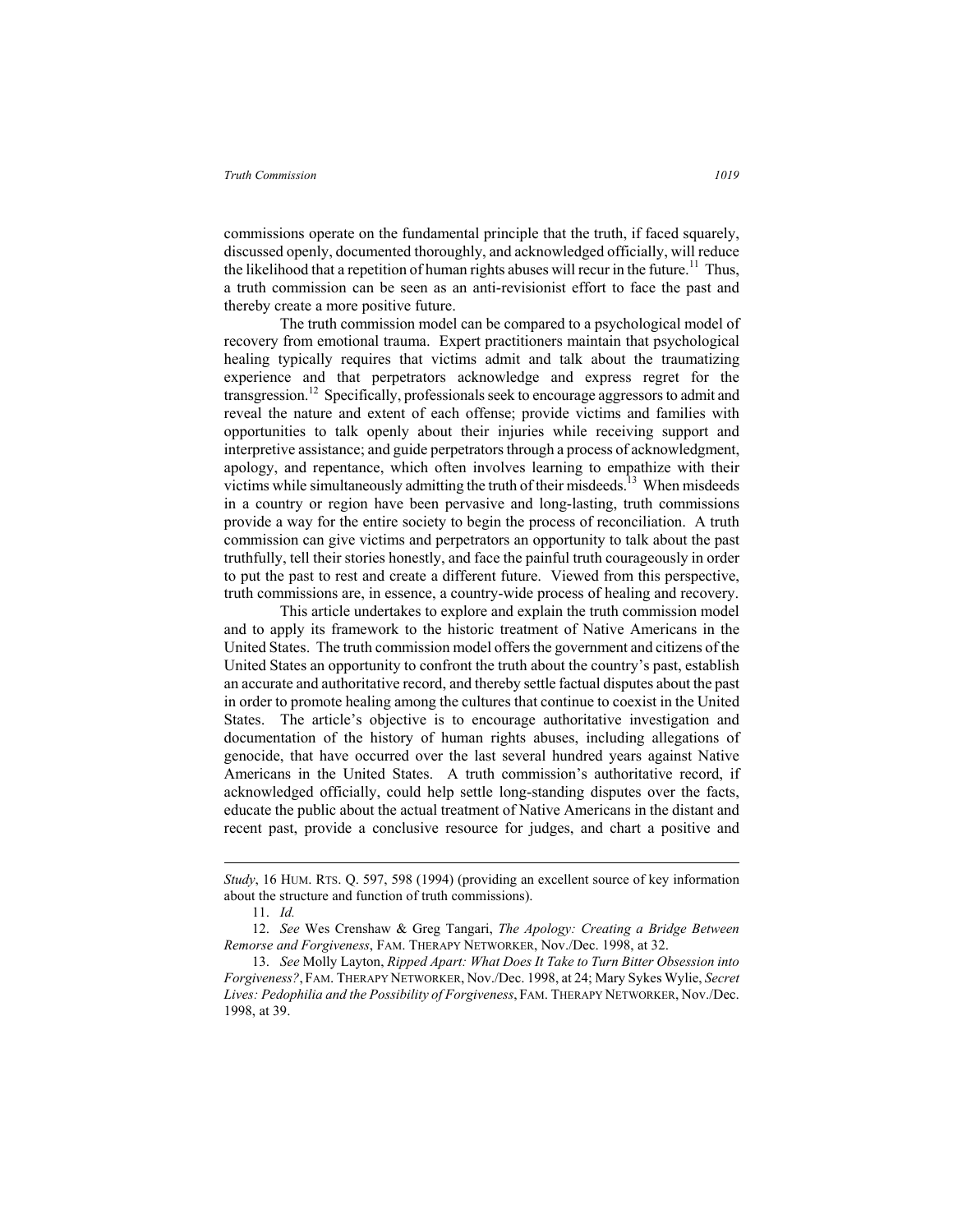inclusive course for the future for all residents of the United States. Such a record would help prevent continued denial, misunderstanding, forgetting, and revisionism by citizens and officials in the United States.

Part II of this article will first lay out the framework of truth commissions, including their history, purposes and concerns, jurisdiction, problems, and effects. Part III explores Australia's Council for Aboriginal Reconciliation will examine a potential model for a truth commission such as the one being proposed. Part IV A 1 of this article will present potential justifications for a truth commission in the United States by examining some examples of historic and recent treatment toward Native Americans. Part IV A 2 will explore the applicability of the international definition of genocide to the historic and enduring treatment of Native Americans in order to determine whether any policies or incidents qualify as genocide and, thereby, justify a truth commission. Part IV B anticipates objections to the proposal and discusses them. Finally, Part IV C will discuss both the national and international possibilities for convening the proposed truth commission.

# **II. THE STRUCTURE AND FUNCTION OF TRUTH COMMISSIONS**

*[W]hen information which properly belongs to the public is systematically withheld by those in power, the people soon become ignorant of their own affairs, distrustful of those who manage them, and - eventually - incapable of determining their own destinies.*14

Richard M. Nixon, United States President,<sup>15</sup>

*Concealment of the historical truth is a crime against the people.*<sup>16</sup> General Petro G. Grigorenko, U.S.S.R.

### **A. Truth Commissions Defined**

Truth commissions are official bodies, all of which have a mission to investigate and document a pattern of alleged human rights abuses during a specific period of time in a particular country.17 Truth commissions are investigative bodies only; they prepare and "submit reports of their findings" yet possess no power to

16. Robert Slusser, *History and the Democratic Opposition*, *in* DISSENT IN THE U.S.S.R. 329, 337 (Rudolf L. Tokes ed., 1975).

 <sup>14.</sup> Tim Weiner, *The Cold War Freezer Keeps Historians Out*, N.Y.TIMES, May 23, 1993, at E5.

<sup>15.</sup> Despite his infamous mendacity, apparently even President Nixon understood the importance of knowing the truth.

<sup>17.</sup> *See* Hayner, *supra* note 10, at 598.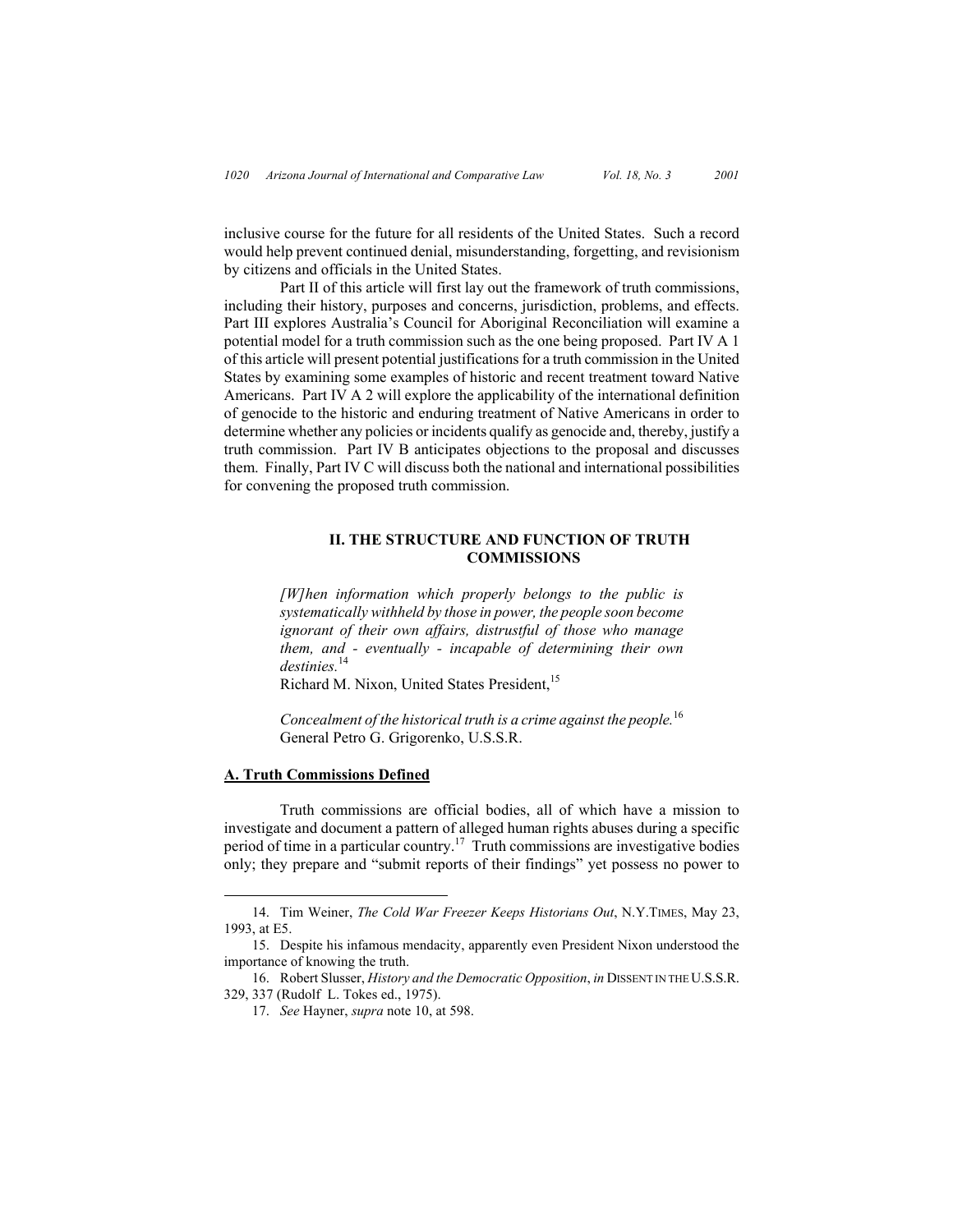criminally sanction human rights abusers.<sup>18</sup> By investigating all sides of a conflict rather than the actions of only a few, truth commissions seek to ensure a balanced treatment of the facts and promote greater knowledge and acceptance of the truth as documented by the commission.<sup>19</sup>

According to Priscilla B. Hayner, an international affairs expert who worked on the United Nations-sponsored Commission on the Truth for El Salvador, the definition of a truth commission includes four basic elements.<sup>20</sup> First, truth commissions typically convene to investigate past abuses. $21$  Second, truth commissions investigate and report on broad patterns of human rights violations and not simply on single incidents of atrocities.<sup>22</sup> Third, truth commissions are temporary bodies that are created for a clearly defined period of time and are typically disbanded after the preparation and submission of an official report.<sup>23</sup> Fourth, truth commissions are vested by the sponsor of the commission with sufficient authority to enable members to access information, to conduct the investigation with a measure of security and protection, and to gain legitimacy for the commission's official, published report.<sup>24</sup>

In 1996, a set of potentially far-reaching principles that defined minimum standards for the formation of truth commissions was proposed by the United Nations Subcommission for Prevention of Discrimination and Protection of Minorities.<sup>25</sup> In these principles, the United Nations recommended that the following guidelines be followed when forming and convening truth commissions: (1) adopt a universal investigative standard that will protect and allow access to evidentiary documents; (2) form extrajudicial investigative bodies; (3) designate nonremovable commission members; (4) protect and preserve the findings of the commissions; and (5) publish a final report that is public, widely available, and permanently preserved.<sup>2</sup>

Truth commissions differ significantly from adjudicative mechanisms such as domestic criminal trials and international war crimes tribunals that result in findings of liability.<sup>27</sup> Where criminal trials and war crimes tribunals typically involve bringing explicit charges against specific individuals based on discrete incidents involving criminal acts, truth commissions, in contrast, seek to discover the

 <sup>18.</sup> Michael P. Scharf, *Justice in Cataclysm; Criminal Trials in the Wake of Mass Violence: The Case for a Permanent International Truth Commission*, 7 DUKE J. COMP. & INT'L L. 375, 375 (1997).

<sup>19.</sup> *Id.* at 384.

<sup>20</sup>*.* Hayner, *supra* note 10, at 602.

<sup>21.</sup> *Id*. at 604.

<sup>22.</sup> *Id*.

<sup>23.</sup> *Id.*

<sup>24.</sup> *Id*.

<sup>25</sup>*. See* U.N. Subcommission for Prevention of Discrimination and Protection of Minorities, Annex II at 10, U.N. Doc. E/CN.4/Sub.2/1996/18 (1996).

<sup>26.</sup> *See id*.

<sup>27</sup>*.* Jennifer L. Balint, *The Place of Law in Addressing Internal Regime Conflicts*, LAW & CONTEMP. PROBS. Autumn 1996, at 103, 118.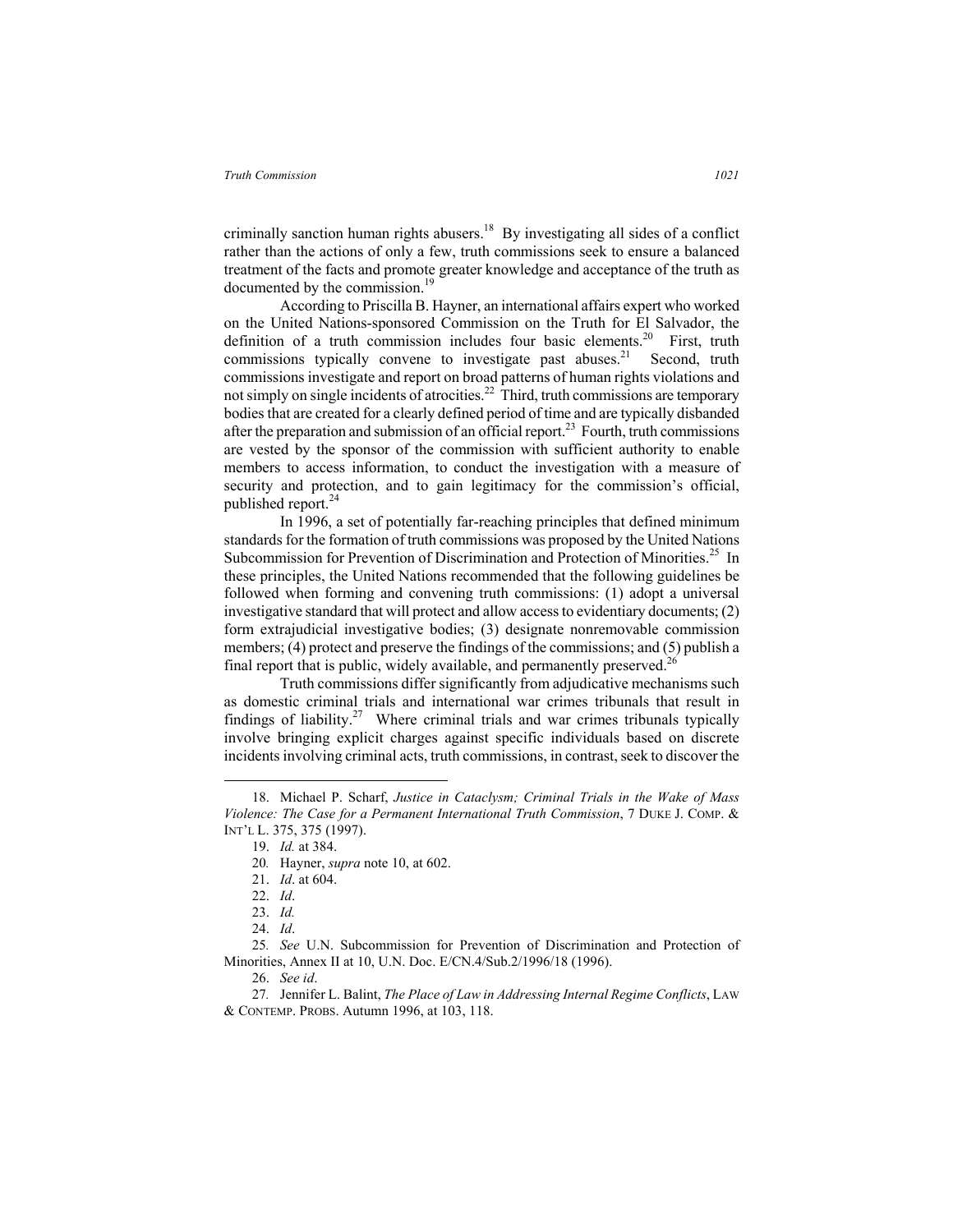larger pattern of facts and conditions that led to massive human rights violations. Primarily, war crimes tribunals are convened to investigate conduct that violates international laws governing war, including "killing of hostages, abuse of civilians in occupied territories, abuse of prisoners of war, and devastation that is not justified by military necessity."28 While war crimes tribunals focus on individual perpetrators and emphasize prosecution, truth commissions focus on gaining knowledge and understanding of the entire pattern of human rights abuses in a country without proceeding to conduct prosecutions of offenders.29 Despite differences in the fundamental orientation and the methods used, adjudicative processes and truth commissions exist as attempts to expose the truth of what actually happened during the commission of crimes and as a means of establishing final accountability for wrong-doing.

The Chief Prosecutor at Nuremberg, United States Supreme Court Justice Robert Jackson, emphasized the importance of establishing an official record after World War II that would discourage denial and revisionism over time.<sup>30</sup> He advocated documenting Nazi atrocities "with such authenticity and in such detail that there can be no responsible denial of these crimes in the future and no tradition of martyrdom of the Nazi leaders can arise among informed people."<sup>31</sup> Jackson's statement acknowledges the possibility and danger of revisionism and asserts the value of establishing an authoritative record of the facts after extensive and widespread incidents of human rights abuses.

In situations where neither individual criminal trials nor war crimes tribunals are appropriate, $32$  truth commissions offer a way to create an officially sanctioned body that will facilitate a comprehensive exploration of the truth so that resolution is still possible. Clearly, there are circumstances where adjudication is neither feasible nor appropriate. For example, trials can be impossible when the numbers of perpetrators requiring prosecution would overwhelm the country's criminal justice and court system. Historically, war crimes tribunals have not been suitable when the human rights offenses and mistreatment occurred under conditions other than war. Neither criminal trials nor war crimes tribunals are particularly useful nor productive when the perpetrators of grave offenses have died. In all of these situations, alternative avenues of seeking justice are necessary. Truth commissions offer another way to promote justice and create resolution after grave and extensive human rights abuses.

By focusing on the overall patterns, circumstances, governmental policies, and social dynamics that led to the alleged abuses, truth commissions can promote

 <sup>28.</sup> BLACK'S LAW DICTIONARY 1577 (7th ed. 1999).

<sup>29</sup>*.* Hayner, *supra* note 10, at 605.

<sup>30.</sup> Report to the President from Justice Robert H. Jackson, Chief of Counsel for the United States in the Prosecution of Axis War Criminals, June 7, 1945, *reprinted in* 39 AM. J. INT'L L. 178 (Supp. 1945).

<sup>31.</sup> *Id*. at 184.

<sup>32</sup>*.* Balint, *supra* note 27, at 118.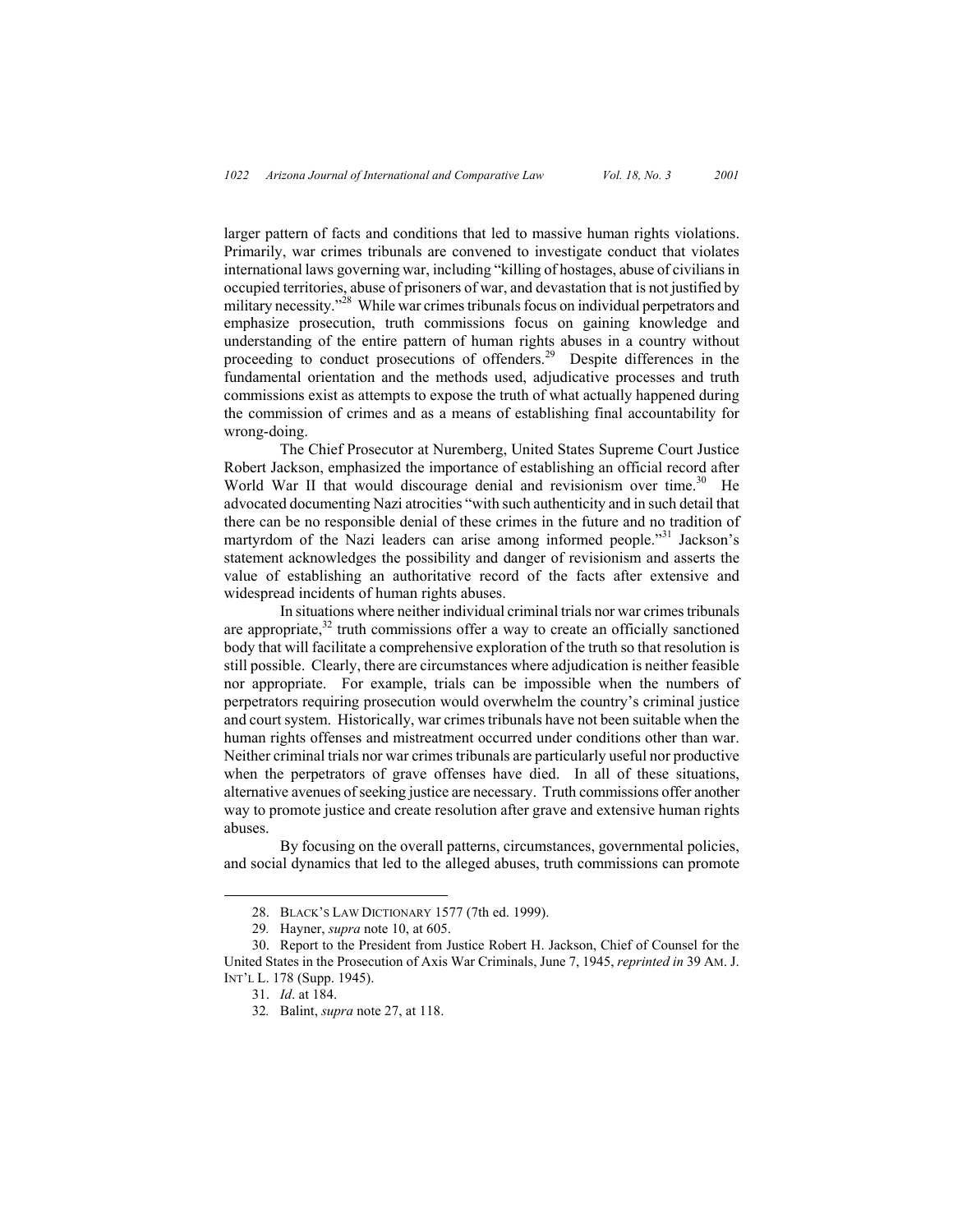resolution by allowing members of a society to learn as much as possible about all that happened in the past. $33$  Where criminal trials and war crimes tribunals focus on individual responsibility for illegal acts, truth commissions focus on multiple acts by numerous individuals or groups and the overall circumstances of human rights violations in an entire society. When many, or even all, of the perpetrators of human rights abuses are long dead, a truth commission provides a way to investigate the allegations and establish an official record in order to prevent reoccurrence and promote healing for the remaining victims and relatives. In sum, the truth commission process provides a method for seeking the truth and setting the record straight while simultaneously discouraging or eliminating the possibility of revisionism and denial of crimes that would otherwise go uninvestigated. Although the goal of truth commissions is not necessarily to bring to justice some of the individuals who perpetrated abuses, the possibility is that truth commissions, by encouraging truthful accounts and facilitating an open national dialogue, can further a society's knowledge and understanding of events, heal cultural wounds, and prevent future human rights abuses.

### **B. Purposes of Truth Commissions**

The general purposes of truth commissions are fourfold: truth commissions (1) provide an historic record; (2) promote a sense of justice for victims; (3) encourage and expedite national reconciliation; and (4) discourage similar crimes in the future.<sup>34</sup> While the purposes of commissions of inquiry may overlap and serve numerous purposes simultaneously,  $3^5$  the fundamental objective is to establish a candid, genuine account of a country's history and its government's and citizens' human rights abuses.

Given, however, that the nature of the violent repression is often witnessed and widely understood, and that the identities of the perpetrators are often generally known, the larger purpose of truth commissions may be to facilitate a state's acknowledgment of its officials' and citizens' egregious misdeeds, as well as the state's own responsibility.<sup>36</sup> According to some observers, official acknowledgment of wrongdoing through official recognition of events and acts that have been longdenied may herald the beginning of the country's psychological healing process.<sup>3</sup>

South Africa's Truth and Reconciliation Commission has stated goals that express effectively the essential purpose of all truth commissions. The primary goal of the Truth and Reconciliation Commission is to promote reconciliation and facilitate multicultural, interracial, and interpersonal healing by filling the

 <sup>33.</sup> *Id*.

<sup>34.</sup> Scharf, *supra* note 18, at 379.

<sup>35.</sup> Hayner, *supra* note 10, at 607.

<sup>36.</sup> *Id.*

<sup>37.</sup> *Id*. at 608.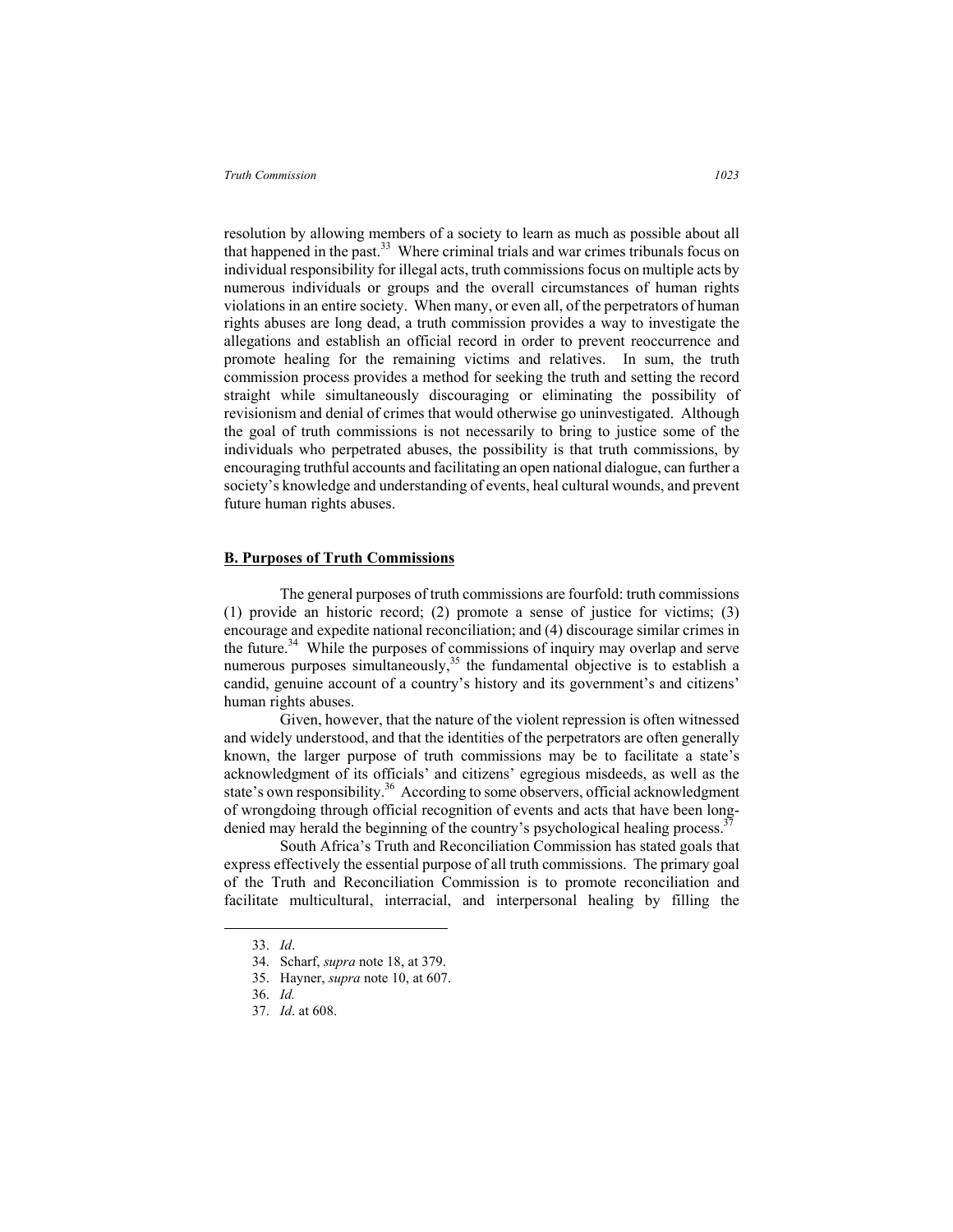psychological gap left by the abolishment of apartheid.<sup>38</sup> In order to accomplish this goal, the Truth and Reconciliation Commission seeks to provide acknowledgment through survivor storytelling, perpetrator confessions and acceptance of culpability, and to encourage or require acceptance of appropriate responsibility and ameliorative acts such as apologies and restitution.<sup>39</sup>

The inability to prosecute all of the alleged perpetrators of serious human rights abuses<sup>40</sup> creates a motivation for finding an alternative means of achieving justice. For some, truth commissions can satisfy the search for justice by offering one effective alternative to prosecution. By creating a body that is responsible for investigating abuses and creating an authoritative historical account that is detailed enough to convince skeptics, yet broad enough to explain overall patterns of human rights violations, truth commissions may be able to achieve a measure of justice when traditional means are unavailable.<sup>41</sup>

## **C. Effects of Truth Commissions**

When a broad variety of groups and individuals participate in and observe a process as complex and intricate as a truth commission, the effects are difficult to generalize. Yet, the success of a truth commission may hinge on its success in investigating the facts and establishing the truth about what happened, and on its ultimate effects on the nation as a whole. Effects on victims may turn on the ability of the final report to inform relatives of the fate of family members, promulgate international condemnation of human rights abuses, and encourage positive changes for the future. Perhaps the best potential outcome from any truth commission is the possibility that future occurrences of human rights abuses would be reduced.<sup>42</sup> Another highly desirable outcome would be the creation of a viable, lasting state of peaceful coexistence and cultural reconciliation between the peoples of a country.<sup>43</sup>

Truth commissions seek these hoped-for effects in a variety of ways. For example, truth commissions encourage victims to come forward and speak openly about their actions and experiences. Truth commissions facilitate and encourage participants to name names, acknowledge misdeeds, and make apologies.<sup>44</sup> Each of these avenues of reconciliation is based on the idea that some form of reckoning with

 <sup>38.</sup> Eric K. Yamamoto, *Race Apologies*, 1 J. GENDER RACE & JUST. 47, 55 (1997).

<sup>39.</sup> *Id.*

<sup>40.</sup> Various reasons for failure to prosecute might include inadequate court resources, lack of funding for judicial action, the death and consequent unavailability of defendants, and dauntingly large numbers of perpetrators.

<sup>41.</sup> *See* Scharf, *supra* note 18, at 384.

<sup>42</sup>*. See* Hayner, *supra* note 10, at 609.

<sup>43.</sup> ARYEH NEIER, WAR CRIMES: BRUTALITY, GENOCIDE, TERROR, AND THE STRUGGLE FOR JUSTICE (1998).

<sup>44.</sup> Hayner, *supra* note 10.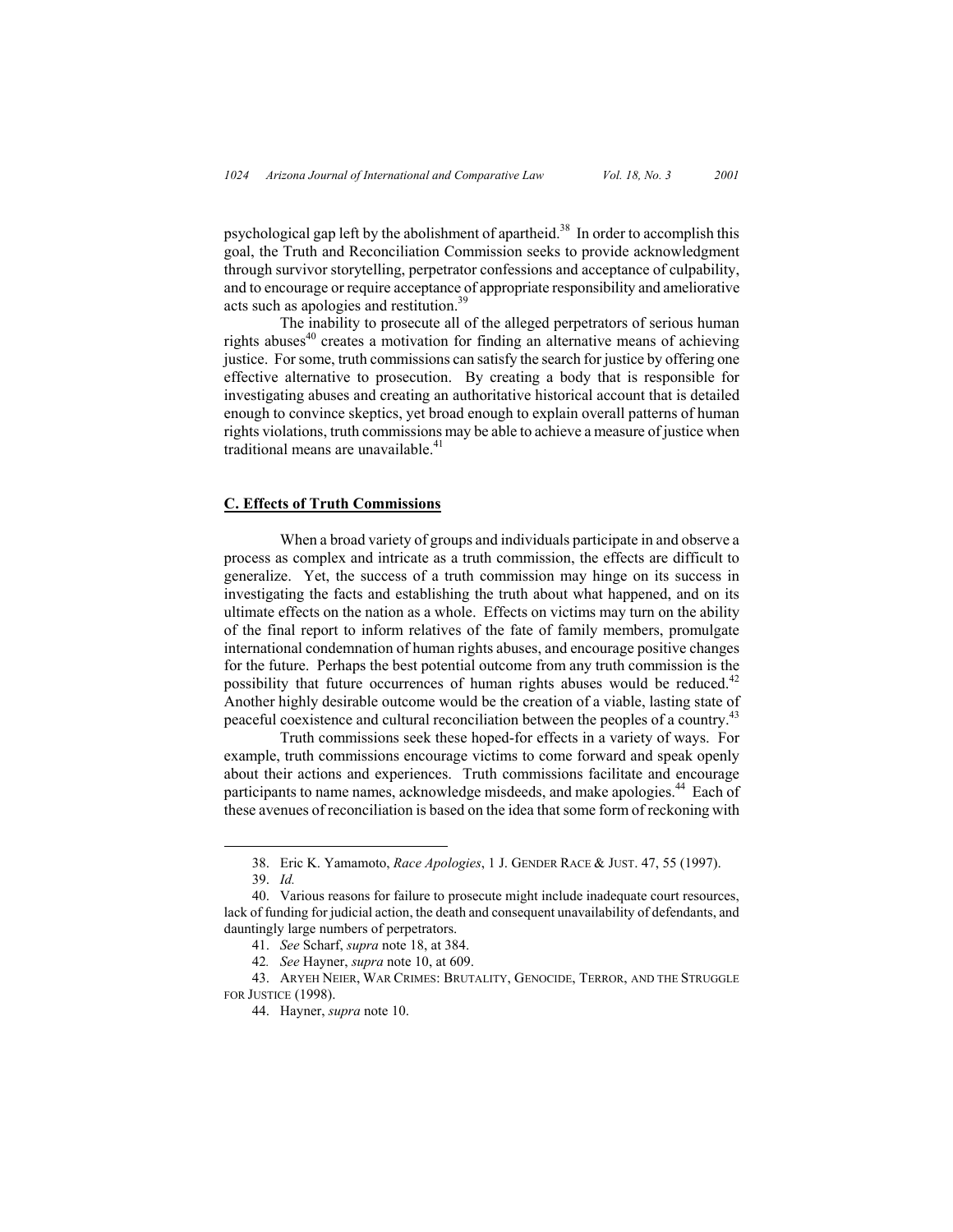past evil is an essential component in the ongoing struggles of a country to put the past to rest and move on with greater hope and optimism.45

Truth commissions have a variety of potential effects. Perhaps the most important effect results from publication of the commission's official investigative report, recounting past crimes and patterns of abuses. A truth commission's report is an official publication that aims to provide an accurate and authoritative record of the country's past history.<sup>46</sup> The creation and publication of an official, trustworthy account that communicates all of the known truth can prevent the past from being rewritten, denied, or forgotten. Thus, the report may establish an official record that is not subject to revisionism.<sup>47</sup> Such a complete and authoritative report may provide a foundation for judges who seek authoritative bases for innovative decisions that establish new legal precedents.

The honest accounting sought by truth commissions may also "allow[ ] a society to learn from its past in order to prevent a repetition of such violence in the future."48 Thus, an authoritative report can help to reduce the potential for future atrocities by contributing to an informed citizenry that would recognize and resist future abuses.<sup>49</sup> According to this theory, citizens are more likely to recognize, talk about, and take early action against future human rights violations when they have collectively experienced the investigative process of a truth commission by listening to the stories told by victims and perpetrators and accepting the commission's final authoritative report.

Truth commissions, through the process of official recognition and acknowledgment of the past, may encourage some victims and families to accept the reality of past events and begin the process of psychological healing.<sup>50</sup> Some human rights activists assert that after widespread human rights abuses, a full truth-telling must precede this process.<sup>51</sup> While not all observers agree that exposure of the truth facilitates reconciliation,<sup>52</sup> others believe that truth commissions "play a critical role in a country struggling to come to terms with a history of massive human rights crimes" by "serving a 'cathartic' [e]ffect" in a society's efforts to formally acknowledge a long-silenced past.<sup>53</sup> Still others argue that an inherent right to the truth exists in human rights laws and that the mere existence of such an inherent right

 <sup>45.</sup> *See* Neil J. Kritz, *Book Note*, 93 AM. J. INT'L. L. 983 (1999) (reviewing MARTHA MINOW, BETWEEN VENGEANCE AND FORGIVENESS: FACING HISTORY AFTER GENOCIDE AND MASS VIOLENCE (1998)); *see also* NEIER, *supra* note 43.

<sup>46</sup>*.* Hayner, *supra* note 10, at 607.

<sup>47</sup>*. Id.* at 607-609.

<sup>48</sup>*.* Hayner, *supra* note 10, at 607.

<sup>49.</sup> *Id.* at 609.

<sup>50</sup>*. Id.* at 607.

<sup>51.</sup> *Id.* at 609.

<sup>52.</sup> Jonathan Allen, *Balancing Justice and Social Unity: Political Theory and the Idea of a Truth and Reconciliation Commission*, 49 U. TORONTO L.J. 315, 315 (1999).

<sup>53.</sup> Hayner, *supra* note 10, at 600.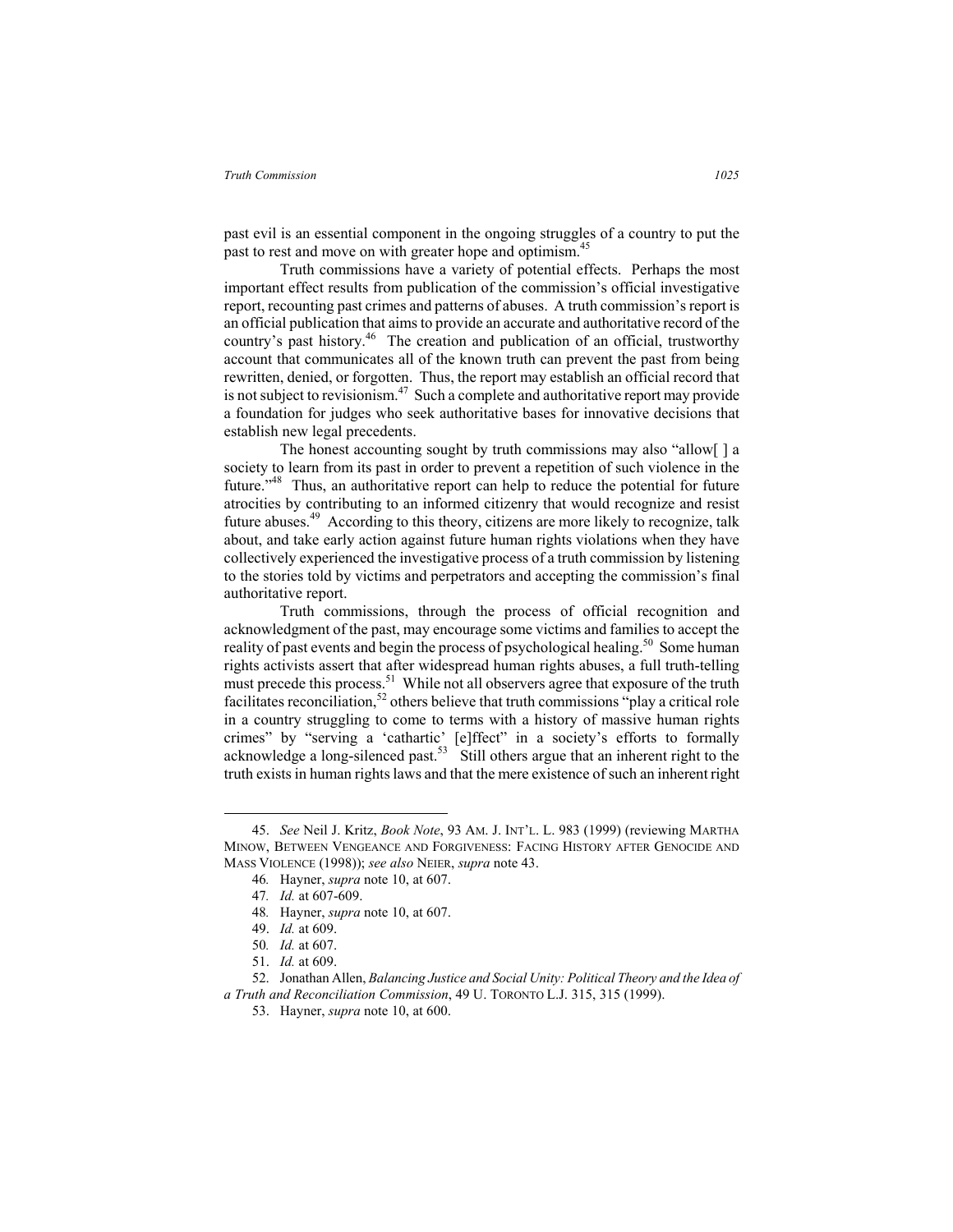justifies the formation of truth commissions.<sup>54</sup>

A truth commission's final report often makes specific and definite recommendations for reform, and these recommendations potentially have another effect on the country and its people. Suggested reforms may include improvements to a country's military and police forces, reparations to victims, and reform of the judicial system.<sup>55</sup> A report's recommendations may provide information and authority to lobby for beneficial change,<sup>56</sup> as well as educate and motivate the populace in accepting necessary changes. The content of the recommendations may serve to assist government officials in making the recommended changes. All of these effects can have significant positive impacts on survivors, on perpetrators, on the government, on the country's society, and on the world community.

South Africa's Truth and Reconciliation Commission has taken testimony from thousands of alleged perpetrators with mixed results.<sup>57</sup> The Truth and Reconciliation Commission's goal of interracial healing has thus far resulted in successes and failures,<sup>58</sup> but observers emphasize that perpetrator apologies are only one step in a complex process of psychological healing and cultural reconciliation.<sup>5</sup> However, the long-term effects of this effort are not yet known nor is the project universally accepted as positive.<sup>60</sup> Still, contrary to some initial concerns, the work of the Truth and Reconciliation Commission had not led to widespread demands for revenge or exorbitant compensation but, instead, seems to have resulted in satisfaction among some participants at having their suffering acknowledged.<sup>61</sup> Ultimately, the Truth and Reconciliation Commission may meet its goal of genuine interracial reconciliation. On the other hand, it may in the long run fail to accomplish the hoped-for results of reduced racism and a greater sense of healing and justice among all of the people of South Africa. However, when analyzing South Africa's effort, perhaps it is useful to remember that none of the fifteen truth commissions examined by scholar Patricia Hayner in her extensive and ground-breaking study of truth commissions had the effect of fueling violence or causing a situation in a country to become worse.62 Thus, while the efforts of truth commissions in South Africa and other countries may ultimately prove ineffective, apparently there is little

58. Yamamoto, *Race Apologies*, *supra* note 38, at 56.

59. Kader Asmal, *International Law and Practice: Dealing With the Past in the South African Experience*, Address Before the American Society of International Law's 94th Annual Meeting (Apr. 5, 2000), *in* 15 AM. U. INT'L L. REV. 1211 (2000); Yamamoto, *Race Apologies*, *supra* note 38, at 64.

- 61. *See* Yamamoto, *Race Apologies, supra* note 38, at 52.
- 62. Hayner, *supra* note 10, at 610.

 <sup>54.</sup> *Id.* at 611.

<sup>55.</sup> *Id.* at 609.

<sup>56.</sup> *Id*.

<sup>57.</sup> *See* Marianne Guela, *South Africa's Truth and Reconciliation Commission as an Alternate Means of Addressing Transitional Government in a Divided Society*, 18 B.U. INT'L L.J. 57 (2000); *see also* Yamamoto, *Race Apologies*, *supra* note 38, at 56.

<sup>60.</sup> Allen, *supra* note 52.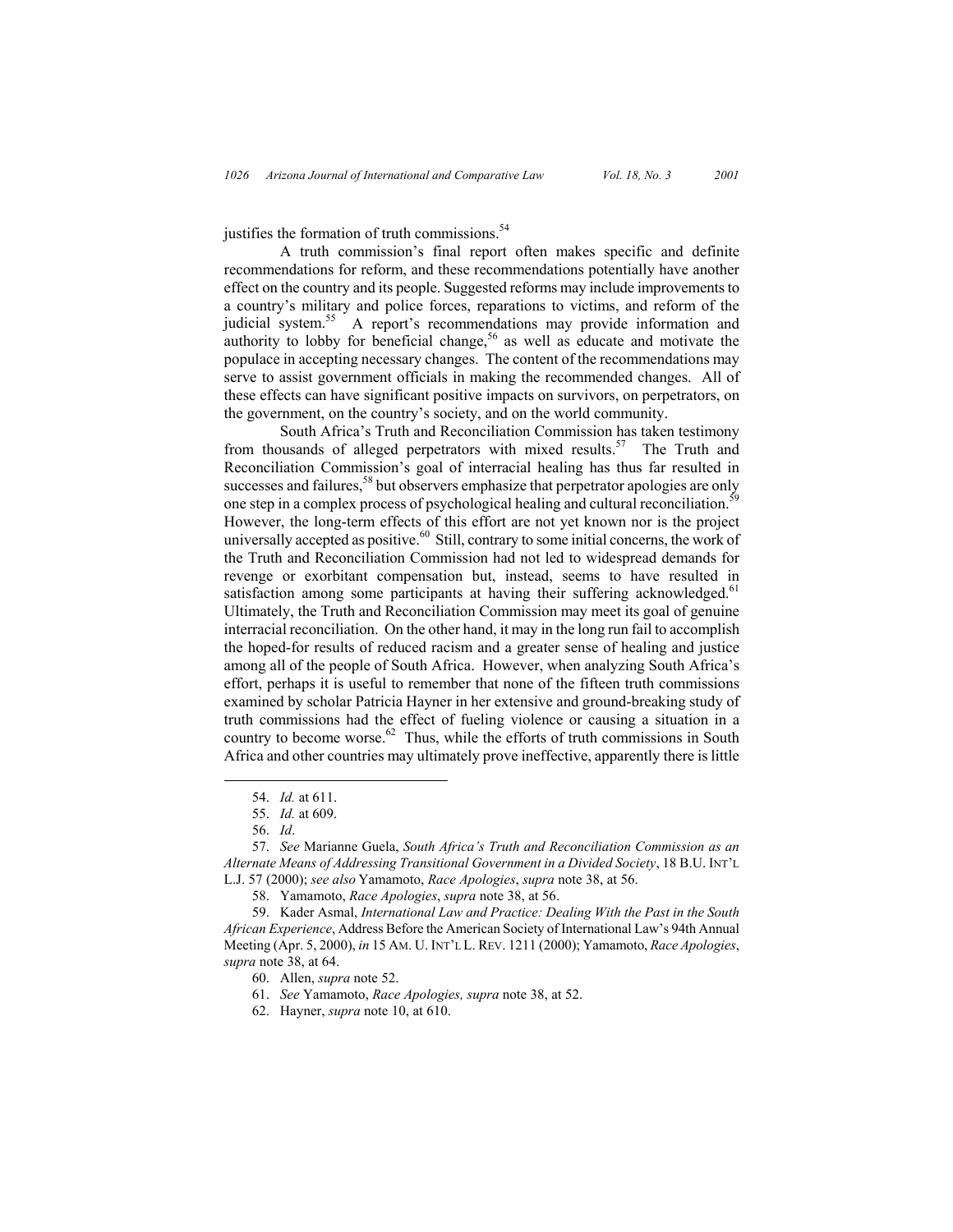to lose by making the attempt.

## **D. A Brief History of Truth Commissions**

Truth commissions are neither new nor rare. The first modern international commission to gather information and create a record of alleged war crimes was established during the Balkan Wars of 1912 and 1913.<sup>63</sup> Following World War I, the Allies convened the 1919 Commission on the Responsibility of the Authors of the War and on Enforcement of Penalties in order to investigate German and Turkish atrocities.64 During World War II, two investigative commissions were created to investigate German and Japanese war crimes.<sup>65</sup>

After more than twenty years of dormancy, the truth commission concept was revived in response to political upheaval and repressive regime practices in South America.<sup>66</sup> In 1978, the International Fact-Finding Commission was established to investigate grave violations of the Geneva Conventions of 1949.<sup>67</sup> The first United Nations-sponsored truth commission, convened in 1991, was called the "Commission on the Truth for El Salvador<sup>568</sup> and its success led to a notable increase in the status and use of truth commissions.<sup>69</sup>

Between 1974 and 1994 alone, fifteen major truth commissions were convened in Africa, Europe, South America, Central America, and Southeast Asia.<sup>70</sup> Between March of 1992 and the end of 1993, six truth commissions were established.<sup>71</sup> Some countries, such as Uganda and South Africa, have seen the operation of more than one truth commission.<sup>72</sup> Despite the long history and wellestablished presence of truth commissions, however, truth commissions have been insufficiently studied; only one comprehensive survey has been published, and that study covered only the twenty-year period between 1974 and 1994.<sup>73</sup>

The form of truth commissions is steadily evolving beyond the traditional state-sponsored model.<sup>74</sup> Increasingly, truth commissions are sponsored by the United Nations on behalf of the international community, by an opposition party, or

69*. Id.* at 605.

- 72. *Id.* at 600.
- 73. *Id*.
- 74. Hayner, *supra* note 10, at 607.

 <sup>63.</sup> Scharf, *supra* note 18, at 377.

<sup>64</sup>*.* Division of International Law, Carnegie Endowment for International Peace, 32, *reprinted in* 14 AM. J. INT'L L. 95, 154 (1920).

<sup>65.</sup> Scharf, *supra* note 18, at 377.

<sup>66</sup>*.* Hayner, *supra* note 10, at 627.

<sup>67.</sup> Scharf, *supra* note 18, at 377.

<sup>68</sup>*.* Hayner, *supra* note 10, at 627.

<sup>70</sup>*. Id.* at 601-603, tbl.I.

<sup>71.</sup> *Id.* at 606.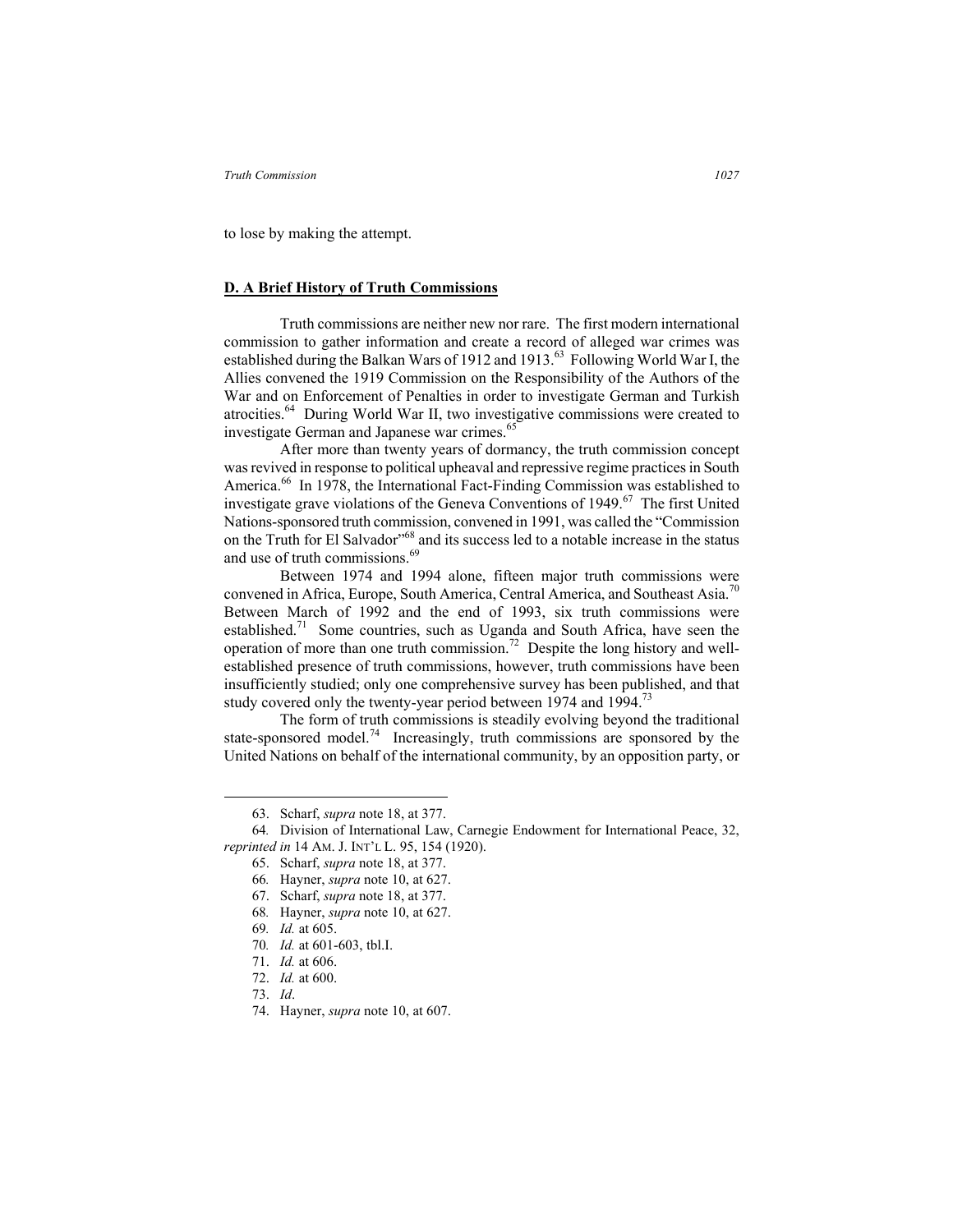by an alliance of nongovernmental organizations.<sup>75</sup> Some have criticized old-style, government-sponsored truth commissions due to the potential for political limitations and manipulations that could influence the course of the investigation and dilute the strength of the final report.<sup>76</sup> In response to allegations of susceptibility to political exploitation, some observers have called for a permanent international truth commission to operate under the United Nations as an adjunct to the International Criminal Court.<sup>77</sup> The arguments for a permanent international truth commission illustrate four of the primary needs facing any truth commission.<sup>78</sup> First, every truth commission must secure sufficient funding to conduct a thorough and detailed investigation and prepare an authoritative history.79 Second, truth commissions must operate in a manner and with a staff that can assure neutrality and independence.<sup>80</sup> Third, truth commissions must be able to operate in safety, insulated from domestic reprisals. $81$  Fourth, a truth commission should be initiated as quickly as possible after grave human rights violations are recognized.<sup>82</sup>

# **E. Universal Jurisdiction as the Legal Framework for Convening Truth Commissions**

Some crimes are so abhorrent to the world that customary norms have sprung up among nations obligating all states to deal similarly with them. The legal term *jus cogens* refers to norms so fundamental to the exercise of international law that individual states cannot, as a matter of international law, contravene them.<sup>83</sup> *Jus cogens* norms prevail over all other norms and are deemed to be " 'peremptory' and non-derogable."84 Consequently, all states are obligated to prioritize the enforcement of these norms and to avoid taking any action that would limit their implementation.

Although there is some disagreement as to exactly which crimes do and do not contravene *jus cogens* norms, broad agreement exists to include the crimes of "aggression, genocide, crimes against humanity, war crimes, piracy, slavery and slave-related practices, and torture."<sup>85</sup> These crimes are considered to be so egregious

84. M. Cherif Bassiouni, *Accountability for International Crime and Serious Violations of Fundamental Human Rights: International Crimes: Jus Cogens and Obligatio Erga Omnes*, 59 LAW & CONTEMP. PROBS. 63, 67 (1996).

85. *Id.* at 68.

 <sup>75.</sup> *Id*.

<sup>76.</sup> Scharf, *supra* note 18, at 381.

<sup>77.</sup> *See id.* 

<sup>78.</sup> *See id.*

<sup>79.</sup> *See id.* at 380-381.

<sup>80.</sup> *See id*.

<sup>81.</sup> *See id.* at 381-382.

<sup>82.</sup> *See id.* at 382.

<sup>83.</sup> *See* BARRY E. CARTER & PHILLIP R. TRIMBLE, INTERNATIONAL LAW 125 (3d ed. 1999).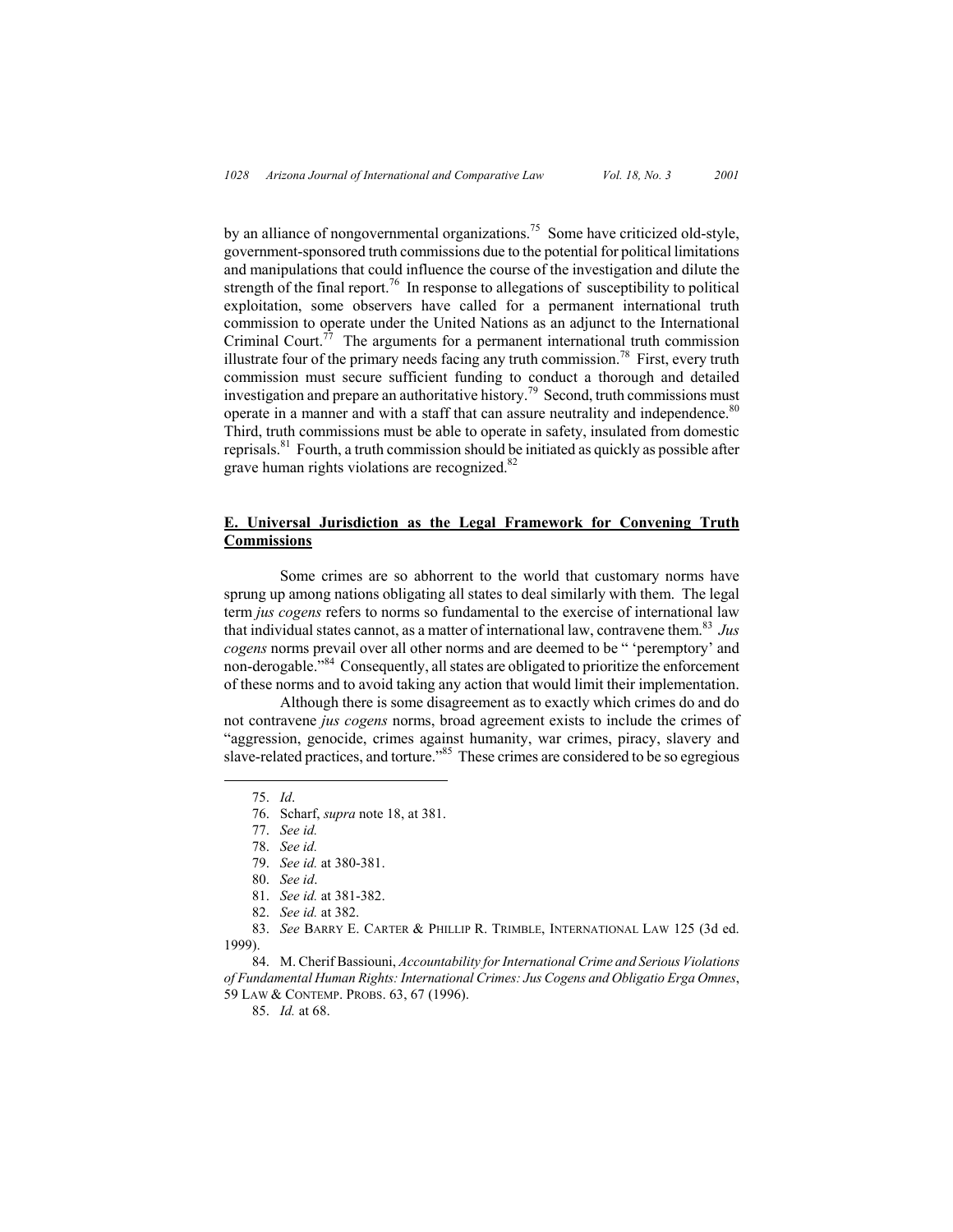that every state may assert jurisdiction over the perpetrators.<sup>86</sup> Thus, jurisdiction is universal and exists regardless of where the violations were committed, by whom, against whom, and whether in peace or war $^{87}$  and, as a result, any state may prosecute perpetrators of crimes that qualify as *jus cogens* norms regardless of the nationality of the perpetrator or victim.<sup>88</sup>

Crimes that are generally recognized by the international community as rising to the status of *jus cogens* norms create, according to some scholars, a variety of related obligations for the nations of the world. These obligations include a duty to prosecute or extradite, a responsibility to forego statutes of limitations, and an obligation to recognize the universality of jurisdiction for certain crimes.<sup>89</sup> For instance, the Draft Convention on Genocide specifically provides that participants to the convention "pledge themselves to punish any offendor [sic] under this Convention within any territory under their jurisdiction," irrespective of the nationality of the offender or the place where the offense [of genocide] has been committed.<sup>90</sup>

The United States generally upholds the standard of universal jurisdiction for crimes that rise to a *jus cogens* norm.<sup>91</sup> The Restatement (Third) of the Foreign Relations Law of the United States provides that "[a] state has jurisdiction to define and prescribe punishment for certain offenses recognized by the community of nations as of universal concern, such as piracy, slave trade, attacks on or hijacking of aircraft, genocide, [and] war crimes."92 In *Demjanjuk v. Petrovsky*, 776 F.2d 571 (6th Cir. 1985), a United States Circuit Court approved the defendant's extradition for the mass murder of Jews, even though none of his offenses had been committed in the requesting state, on the ground that "some crimes are so universally condemned that the perpetrators are the enemies of all people."<sup>93</sup> The court concluded that when crimes are sufficiently heinous to rise to the level of a *jus cogens* norm, "any nation

 <sup>86.</sup> See Christopher C. Joyner, *Accountability for International Crime and Serious Violations of Fundamental Human Rights: Arresting Impunity: The Case for Universal Jurisdiction in Bringing War Criminals to Accountability*, 59 LAW & CONTEMP. PROBS. 153, 169 (1996).

<sup>87.</sup> Bassiouni, *supra* note 84, at 66.

<sup>88</sup>*. See* Filartega v. Pena-Irala, 630 F.2d 876 (2nd Cir. 1979) (*cert. denied*, 442 U.S. 901 (1979)) (holding that certain crimes justify prosecution by any state regardless of the location of the offense); *see also* Beth Van Schaack, Note, *The Crime of Political Genocide: Repairing the Genocide Convention's Blind Spot*, 106 YALE L.J. 2259, 2278 (1997).

<sup>89.</sup> Bassiouni, *supra* note 84, at 65-66.

<sup>90</sup>*.* Draft Convention on Genocide, G.A. Res. 6th Comm., U.N. GAOR, 2d Sess., Annex No. 3, at 215.

<sup>91</sup>*. See Filartega v. Pena-Irala*, 630 F.2d at 889.

<sup>92.</sup> RESTATEMENT (THIRD) OF THE FOREIGN RELATIONS LAW OF THE UNITED STATES § 404 (1987).

<sup>93.</sup> Demjanjuk v. Petrovsky, 776 F.2d 571, 582 (6th Cir. 1985) (concluding the perpetrators of especially heinous crimes against humanity should be treated as *hostis humanis*, or the enemies of all humanity, over which all states may assert jurisdiction).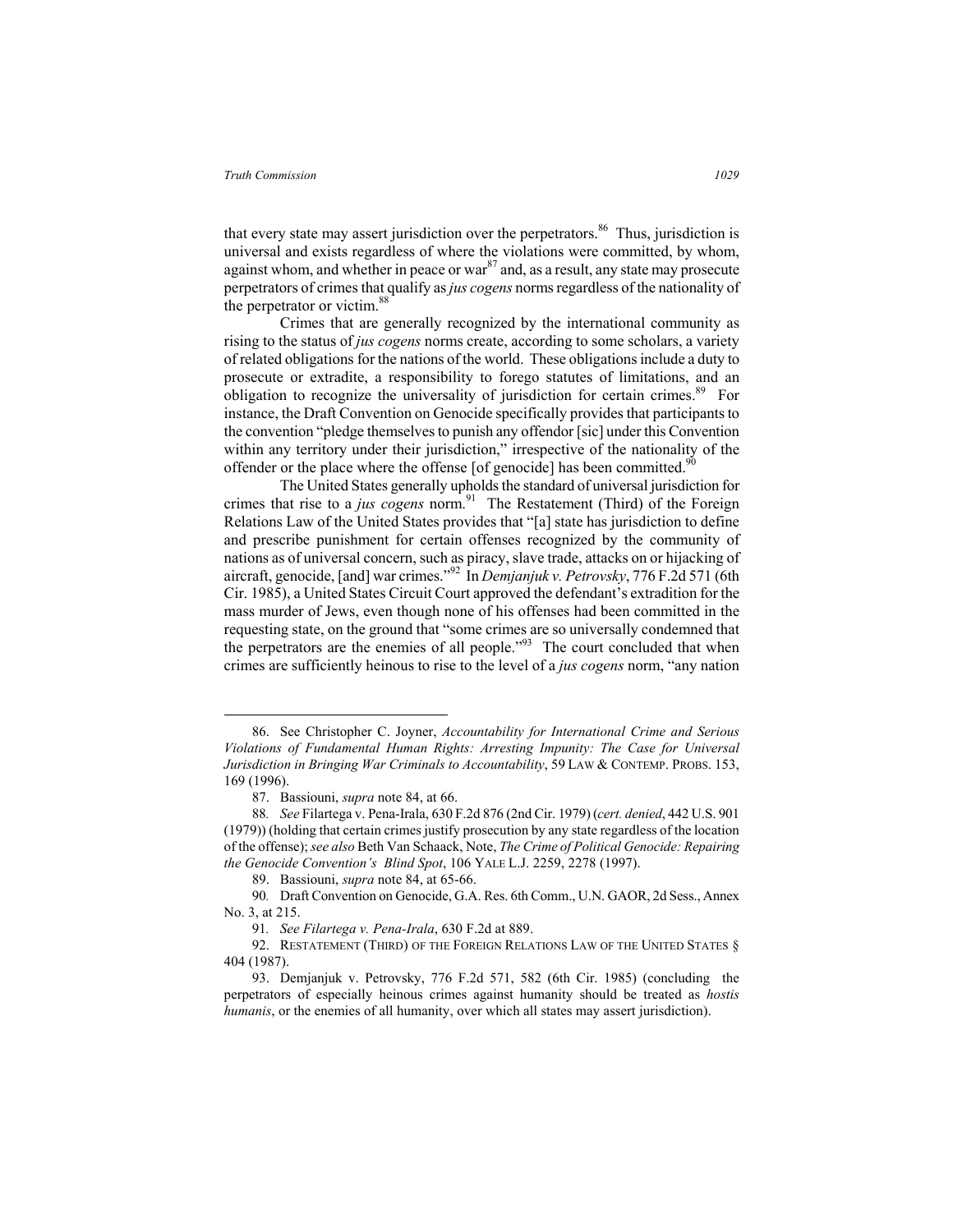which has custody of the perpetrators may punish them according to its law."<sup>94</sup>

The newly created International Criminal Court may bring to justice greater numbers of human rights violators than occurred when states were exclusively responsible for prosecution of offenders. For instance, the International Criminal Court may become especially active in countries where the necessary prosecution can not or does not proceed swiftly and appropriately. However, the International Criminal Court is unlikely to be useful in addressing contemporary claims of Indigenous peoples in the United States. First, in such circumstances, the International Criminal Court will operate primarily on the basis of "ceded jurisdiction" where jurisdiction is given through state consent,  $95$  and the United States is unlikely to give such consent. Second, the new Court is likely to be preoccupied with claims involving very recent, and perhaps ongoing, offenses that will leave few resources to investigate the long-term mistreatment of indigenous peoples in many countries throughout the world. Third, the structure of the International Criminal Court simply does not lend itself to the kind of broad-based historical and cultural inquiry that is necessary to investigate broad, cultural patterns of mistreatment of Indigenous peoples in the United States. Nor is long-past mistreatment within the jurisdiction of the International Criminal Court.<sup>96</sup> In addition, the goals of prosecution do not address the needs presented in the aftermath of a historical pattern of abuses that has persisted for hundreds of years. Therefore, under the circumstances that exist in the United States, a truth commission, with its focus on overall societal patterns, is a better choice than the International Criminal Court.

Even when jurisdiction is available, however, prosecution is not always feasible or possible. In such cases, a truth commission can provide an alternative for those who seek a degree of justice.<sup>97</sup> Thus, under certain circumstances, a truth commission can claim the requisite universal jurisdiction and can operate as a useful and acceptable substitute for prosecution. However, despite broad legal authority to prosecute, some states continue to behave as though the operation of a truth commission is simply a substitute for the prosecution of perpetrators of gross violations of human rights.<sup>98</sup> Instead, prosecution of human rights violators should proceed whenever possible. Truth commissions should not, without cause, simply be substituted for legal prosecution. Few would dispute, however, that when full

 <sup>94.</sup> *Id*.

<sup>95.</sup> Bradley E. Berg*, The 1994 I.L.C. Draft Statute for an International Criminal Court: A Principled Appraisal of Jurisdictional Structure*, 28 CASE W. RES. J. INT'L L. 221, (1996).

<sup>96.</sup> Under Article 24, the International Criminal Court has limited its jurisdiction to criminal conduct that occurred after the treaty enters into force. Rome Statue of the International Criminal Court, July 17, 1998 U.N. Doc. A/Conf. 183/9, art. 24.

<sup>97.</sup> Reasons that prosecution might be impractical or impossible include the death or disappearance of perpetrators, lack of access to necessary records, and numbers of perpetrators that exceed the ability of a country's legal resources to prosecute effectively.

<sup>98.</sup> *See* Theresa Klosterman, Note, *The Feasibility and Propriety of a Truth Commission in Cambodia: Too Little? Too Late?*, 15 ARIZ. J. INT'L & COMP. L. 833, 835 (1998).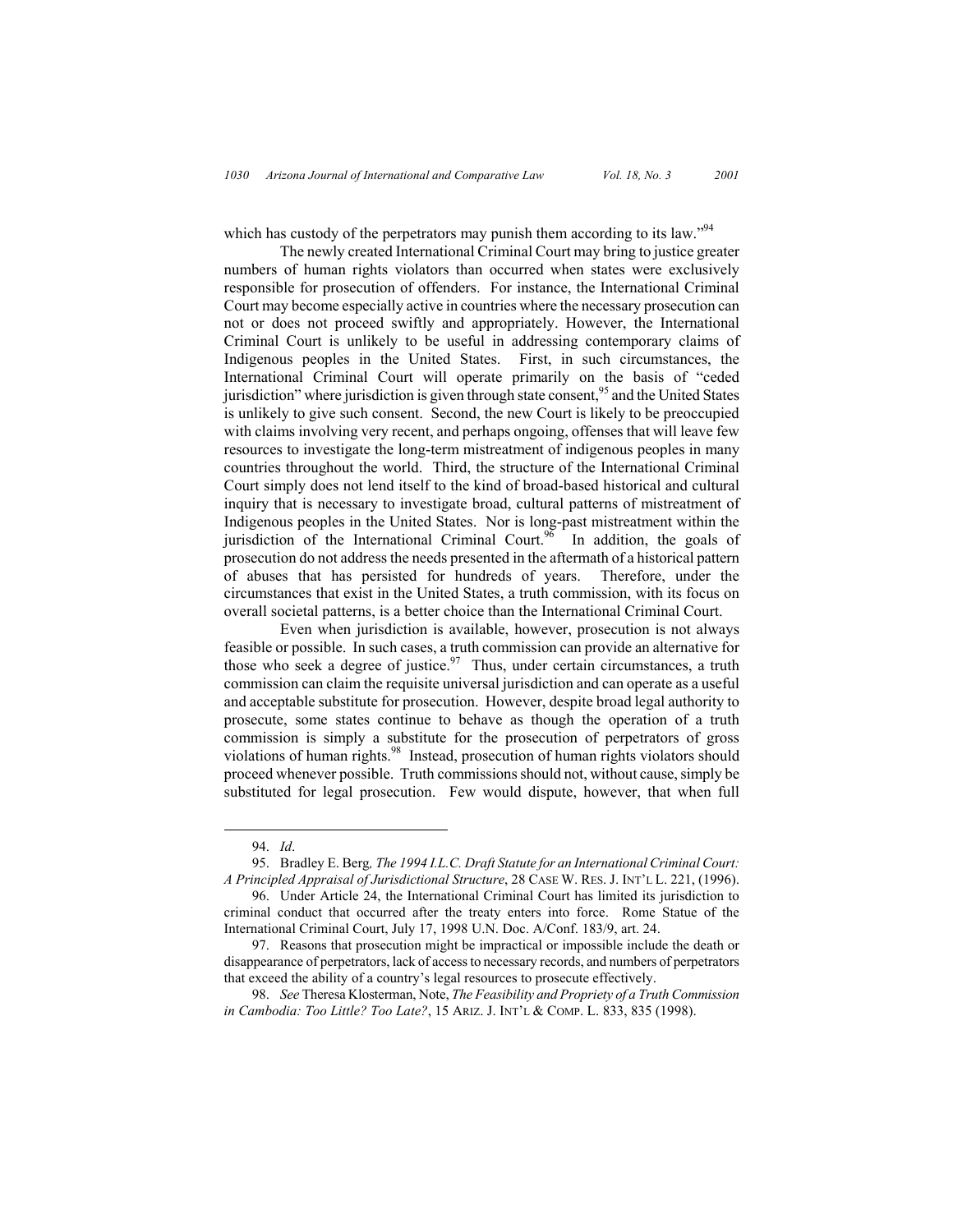prosecution is not realistically possible, it is appropriate to seek a viable alternative. A truth commission would provide that alternative.

## **F. The Role of Impunity in the Search for Justice**

 In exchange for participation in a truth commission process, perpetrators may receive immunity from prosecution and civil liability.<sup>99</sup> When truth commissions act to grant immunity or amnesty to perpetrators of atrocities, many international observers express concern and alarm.<sup>100</sup> Some observers contend that the very idea of truth commissions involves a sacrifice of justice for expediency.<sup>101</sup> Others argue that when prosecution is unrealistic, impractical, or simply impossible, an alternative must be found so that the incidents will not be denied, revised, or simply forgotten.

Ideally, all states would honor the duty to investigate, immediately and thoroughly, grave violations of human rights. All states have an obligation to take measures to prosecute the perpetrators of such violations.<sup>102</sup> However, prosecutions and trials following the report of a truth commission are very rare.<sup>103</sup> In general, there are two broad justifications for forgoing prosecution and granting immunity to perpetrators. First, the manifest realities of limited resources and weak cases prevent prosecution of every single case, even when human rights violations are undisputed. Second, the greater good may be served by convincing lower-level criminals to give information and testimony to the truth commission in order to gather evidence against even high-ranking officials that orchestrated criminal activity.<sup>104</sup>

International documents such as the Universal Declaration of Human Rights, the International Covenant on Civil and Political Rights, the European Convention on

 <sup>99.</sup> Yamamoto, *Race Apologies*, *supra* note 38, at 56.

<sup>100.</sup> The Fall, 1996 issue of LAW & CONTEMPORARY PROBLEMS is entirely devoted to promoting accountability for serious violations of fundamental human rights. *See also* GEULA, *supra* note 57; Christopher C. Joyner, *Redressing Impunity for Human Rights Violations: The Universal Declaration and the Search for Accountability,* 26 DENV. J. INT'L L. & POL'Y 591 (1998) [herinafter *Redressing Impunity*]; Madeline H. Morris et al., 59 LAW & CONTEMP. PROBS. 1-197 (1996); Carlos S. Nino, *The Duty to Punish Past Abuses of Human Rights Put Into Context: The Case of Argentina,* 100 YALE L.J. 2619 (1991); Michael P. Scharf, *The Amnesty Exception to the Jurisdiction of the International Criminal Court*, 32 CORNELL INT'L L.J. 507 (1999).

<sup>101.</sup> *See generally* Peter Parker, *The Politics of Indemnities: Truth Telling and Reconciliation in South Africa: Ending Apartheid Without Forgetting*, 17 HUM. RTS. L.J. 1 (1996); Allen, *supra* note 52.

<sup>102.</sup> *See* Joyner, *Redressing Impunity*, *supra* note 100, at 592.

<sup>103</sup>*. See* Hayner, *supra* note 10, at 604.

<sup>104.</sup> *See generally* Michael P. Scharf, *The Letter of the Law: The Scope of the International Obligation to Prosecute Human Rights Crimes*, 59LAW & CONTEMP. PROBS. 41 (1996); Joyner, *supra* note 100.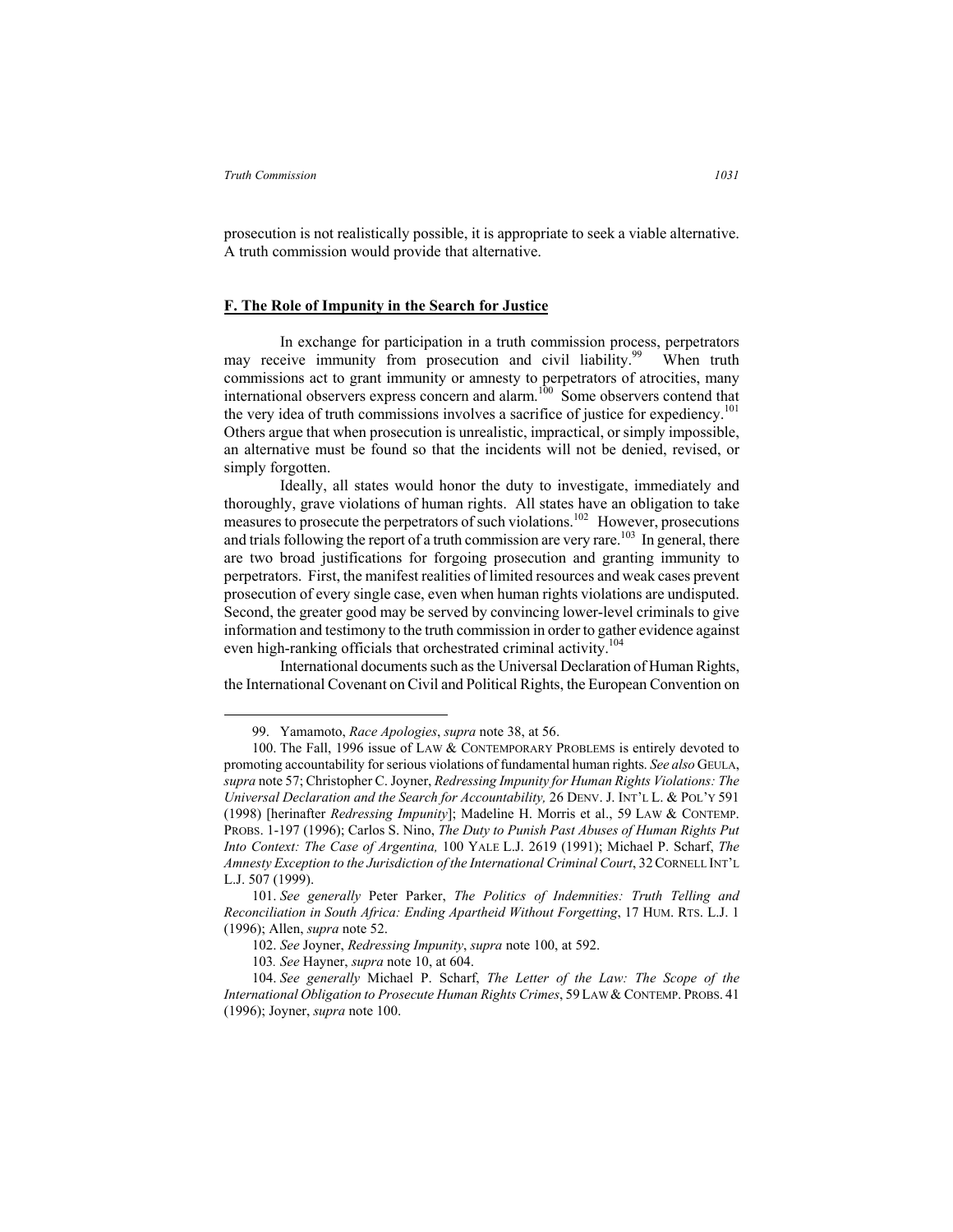Human Rights, the American Convention on Human Rights, and the United Nations Convention Against Torture all recognize the right of victims to be compensated for injuries including loss of life, loss of liberty, physical or psychological injury, loss of or damage to property, and loss of opportunity caused by human rights abuses.<sup>105</sup> Satisfactory compensation, however, need not always be in the form of financial or property reparations, just as effective punishment need not always be in the form of a prison term.

Differences in punishment and compensation paradigms may be at least partly cultural. For instance, although Western legal systems largely favor adversarial and adjudicative processes in their approach to dispute resolution, African and other indigenous customs and traditions emphasize the role of consensus, mediation, and conciliation.<sup>106</sup> While Western legal systems engage extensively in plea bargaining – a well-established model of negotiating punishment – not all cultures accept that model of criminal justice.<sup>107</sup>

Acknowledging that different perceptions of justice exist in different cultures and countries is fundamental to acceptance of the operation of truth commissions. Some believe that, if grants of amnesty or impunity will result in more people coming forward to tell the truth about what they saw and did, then such grants are justified. Others simply accept that, for some victims and relatives, justice and compensation might come in the form of welcome information about missing relatives or sincere apologies from individuals or governments rather than in the form of reparations or strict prosecution of offenders.

# **III. AUSTRALIA'S COUNCIL FOR ABORIGINAL RECONCILIATION**

*The history of a nation is, unfortunately, too easily written as the history of its dominant class.*<sup>108</sup> Prime Minister Kwame Nkrumah, Ghana

 Australia's efforts to come to terms with its past history of enduring racism against Aboriginal and Torres Strait Islander peoples<sup>109</sup> provide an informative

 <sup>105.</sup> Scharf, *supra* note 18, at 388-389.

<sup>106</sup>*. See* BURNS H. WESTON ET AL., INTERNATIONAL LAW AND WORLD ORDER 628 (3d ed. 1997).

<sup>107.</sup> One example of this is the South African Truth and Reconciliation Commission's deemphasis on the "Western" concepts of prosecution and plea-bargaining. Guela, *supra* note 57.

<sup>108.</sup> KWAME NKRUMAH, CONSCIENCISM 63 (1964).

<sup>109.</sup> The Torres Strait Islands consist of three island groups in the western Pacific Ocean just northeast of Australia, located in the passage between the Coral Sea and the Arafura Sea, south of the island of New Guinea and north of Cape York Peninsula, near Queensland, Australia. NEW ENCYCLOPEDIA BRITANNICA, 14 Macropedia 475 (15th ed. 1989).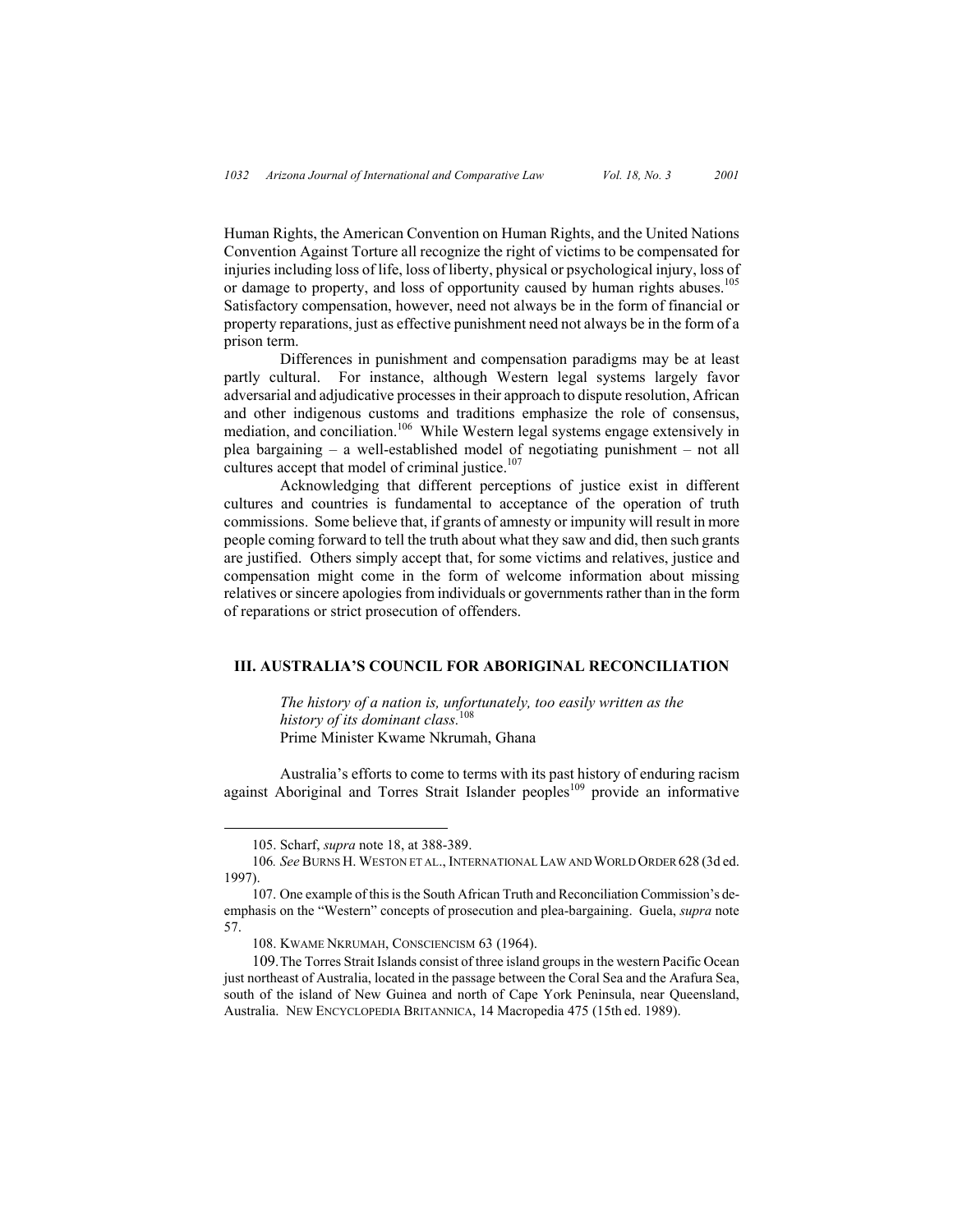illustration of one country's use of a truth commission to attempt to set the record straight, acknowledge past abuses and injustices, and create a better future. Australia's innovative and wholly domestic efforts to reconcile its past history have also demonstrated that the truth commission model can be successfully adapted to a greatly expanded purpose.

Australia's history is similar to that of the United States in that both countries were colonized by Europeans without regard for the rights of existing civilizations of Indigenous inhabitants. When the British first arrived in Australia, intending to establish a penal colony, they created records claiming that the continent was uninhabited, despite the presence of the Aboriginal and Torres Strait Islander peoples throughout the continent and its surrounding islands.<sup>110</sup> According to the international law of the day, a colonizing country was permitted to ignore the legal status of Indigenous peoples if the country was simply declared to be unoccupied  $(terra$  *nullius* or "land of no one.")<sup>111</sup> For the next nearly two hundred years of colonialism, the Indigenous peoples of the region were variously ignored, attacked, or excluded, both legally and culturally.<sup>112</sup>

Beginning in about 1937, Australia's official policy shifted toward "assimilation" of Indigenous peoples into the dominant culture.<sup>113</sup> The goal of assimilation is to induce minorities to adopt the practices and characteristics of the larger culture to the extent that they are transformed and, ultimately, are indistinguishable from the dominant culture.<sup>114</sup> By 1962, the official policy had shifted away from assimilation and toward integration of Indigenous peoples into the larger culture.<sup>115</sup> For example, in 1967, the Australian Constitution was finally amended to include Indigenous peoples and specifically allowed Aboriginal peoples to vote and be counted in the national census.<sup>116</sup> However, at the same time, the government continued its policy of removing Indigenous children from their families for placement in "proper" Christian homes.<sup>117</sup>

Although the last decade in particular has evidenced a political and legal shift toward multi-culturalism and self-determination in Australia, the devastating effects of racial discrimination are still readily apparent in the country.<sup>118</sup> For example, Indigenous Australians are so disproportionately represented in Australia's criminal justice system that researchers can predict, solely on the basis of race, rates

 <sup>110.</sup> *See* Rick Sarre, *Seeking Justice: Critical Perspectives of Native People: The Imprisonment of Indigenous Australians: Dilemmas and Challenges for Policymakers*, 4 GEO. PUB. POL'Y REV. 165, 165 (1999).

<sup>111.</sup> *See id*.

<sup>112.</sup> *See id.* at 167.

<sup>113.</sup> *See id.*

<sup>114.</sup> AMERICAN HERITAGE DICTIONARY OF THE ENGLISH LANGUAGE 79 (1971).

<sup>115.</sup> *See* Sarre, *supra* note 110, at 165.

<sup>116.</sup> *See id*.

<sup>117.</sup> *See id*.

<sup>118.</sup> *See id*. at 168.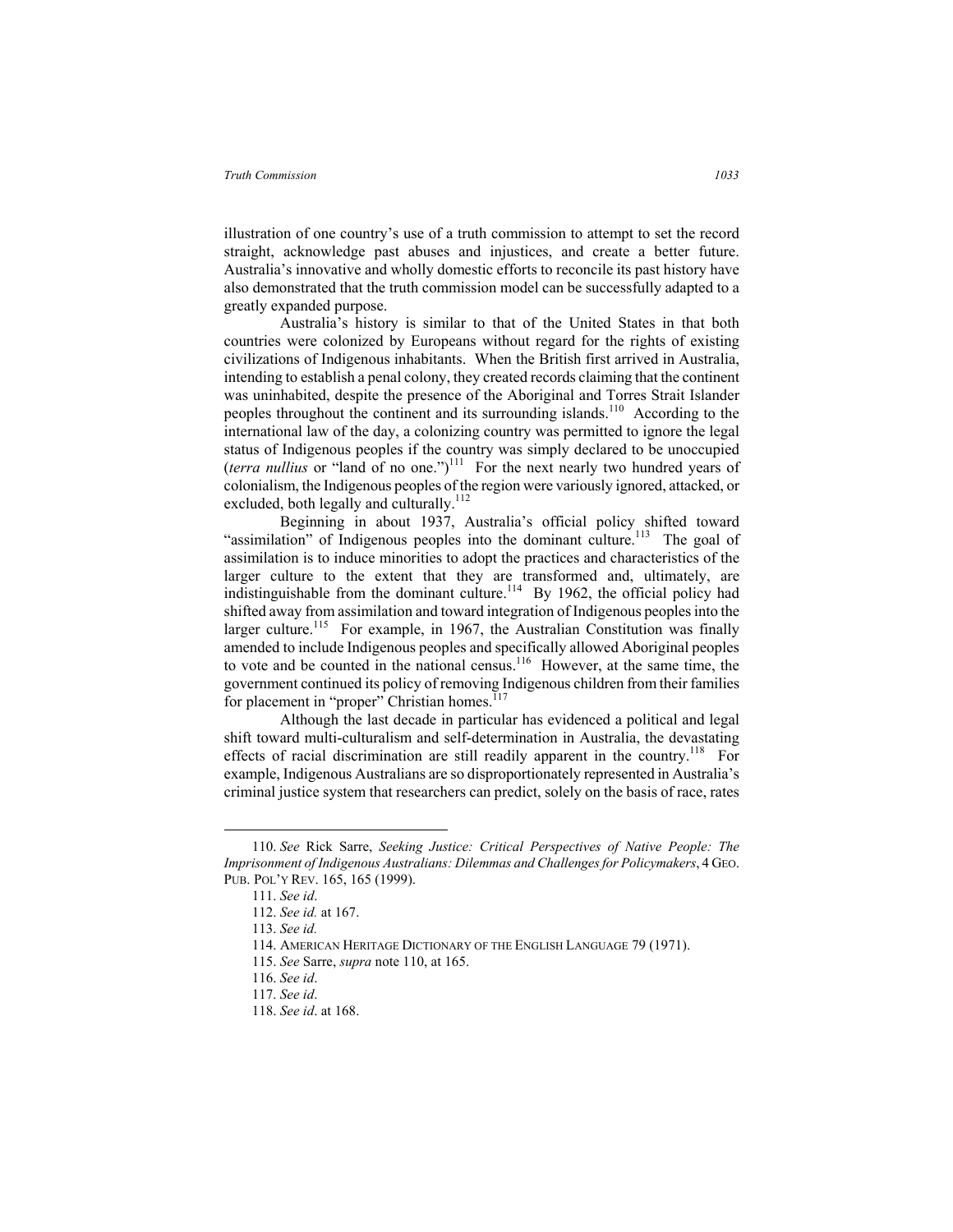of arrest, remand in custody, sentences, and terms of imprisonment.<sup>119</sup>

Gradually, the Indigenous people of Australia, like groups of indigenous peoples around the world, have grown more vocal about their treatment, disenfranchisement, and legal status.<sup>120</sup> Conventional legal approaches have not adequately addressed historical disadvantages such as dispossession of lands, health problems, forced cultural assimilation, and lack of control over their lives and cultures.<sup>121</sup> Increasingly, Indigenous Australians are demanding to be treated as equal to other inhabitants of their state.<sup>122</sup> At the same time, the international community has responded to racism around the world with treaties prohibiting cultural and racial discrimination in participant countries.<sup>123</sup>

Finally, in 1991, Australia's Commonwealth Parliament voted unanimously to establish the Council for Aboriginal Reconciliation [hereinafter Council] in order to address the country's pervasive racial discrimination and to promote reconciliation between Aborigines and Torres Strait Islanders and European settlers.<sup>124</sup> The Council's objective was to improve relations between all Australians by providing Australians with an opportunity to "build a nation that lives out the values it proclaims."<sup>125</sup>

The preamble to the Council for Aboriginal Reconciliation Act of 1991 recognized that Australia "was occupied . . . for thousands of years before British settlement . . . [in] 1788," that the Indigenous people of Australia "suffered dispossession and dispersal from their traditional lands by the British Crown," and that reconciliation is a "most desirable" goal that has not yet occurred.<sup>126</sup> The statute incorporated seven functions: (1) promoting Indigenous cultures and history; (2) considering reconciliation initiatives; (3) advising Ministers of State; (4) developing strategic plans; (5) promoting open discussion forums among all Australians; (6) making recommendations regarding the need for a formal reconciliation document; and (7) making periodic progress reports to the Australian Government.<sup>127</sup> For its part of the reconciliation process, the Commonwealth promised to

 <sup>119.</sup> *See id.* at 165.

<sup>120.</sup> *See* Rhona K.M. Smith, *Conceiving the Lawyer as Creative Problem Solver: Specific Applications: The International Impact of Creative Problem Solving: Resolving the Plight of Indigenous Peoples*, 34 CAL. W. L. REV. 411, 411 (1998).

<sup>121.</sup> *Id.* at 412.

<sup>122.</sup> *See id.* at 413.

<sup>123.</sup> International Convention on the Elimination of All Forms of Racial Discrimination, Jan. 4, 1969, 660 U.N.T.S. 195; United Nations Declaration on Elimination of All Forms of Racial Discrimination, Declaration 1904 (XVIII), 18th Sess., U.N. Doc. A/RES/1904 (1963).

<sup>124.</sup> Reconciliation Australia, *Roadmap for Reconciliation*, Council for Aboriginal Reconciliation Archive, *at* http://www.austlii.edu.au/au/other/IndigLRes/car/2000/ pg4.htm (visited Oct. 21, 2001).

<sup>125.</sup> *Id.*

<sup>126.</sup> *Id.*

<sup>127.</sup> Smith, *supra* note 120, at 422.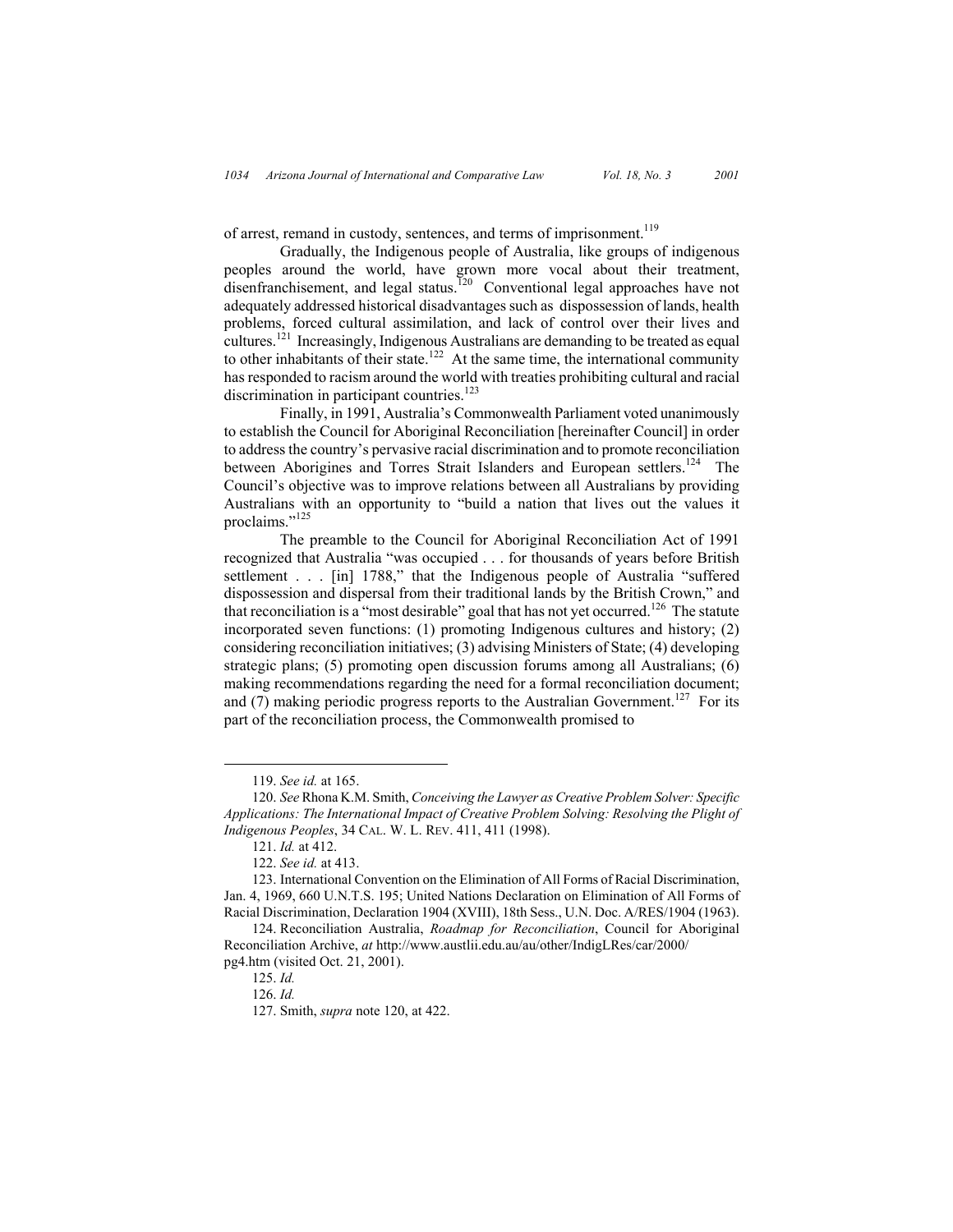[ ]seek an ongoing national commitment from governments at all levels to cooperate and to coordinate with the Aboriginal and Torres Strait Islander Commission as appropriate to address progressively Aboriginal disadvantage and aspirations in relation to land, housing, law and justice, cultural heritage, education, employment, health, infrastructure, economic development and any other relevant matters in the decade leading to the centenary of Federation [in] 2001 [when the Council's term will end.]<sup>128</sup>

The Council consists of twenty-five representatives from Aboriginal and Torres Strait islander areas, major business interests, and industry leaders.<sup>129</sup> The Council includes at least twelve Aborigines and two Torres Strait Islanders as well as an Aboriginal Chairperson, a Deputy Chairperson, and representatives nominated by the Parliament.<sup>130</sup> Initially, the Parliament instructed the Council to work with all parties to determine the appropriateness of a formal document or documents of reconciliation.<sup>131</sup> After extensive consultations, the Council concluded that any documents prepared by the Council would need to "express the Australian people's hopes and aspirations for reconciliation," share responsibility for negotiating steps toward overcoming disadvantages, design an ongoing process of collaboration, and "recognise that much remained to be done."<sup>132</sup> The Council also expressed its belief that documents of reconciliation would need to gain acceptance and commitment from groups throughout Australia, including parliaments, local authorities, organizations, institutions, and communities.<sup>133</sup> In structuring efforts to achieve true reconciliation, the Council emphasized the need for participation and efforts of Australians in their everyday lives.<sup>134</sup> The Council formed a vision of "[a] united Australia which respects this land of ours; values the Aboriginal and Torres Strait Islander heritage; and provides justice and equity for all."<sup>135</sup> In its plan, the Council identified "the four Cs" (communication, consultation, cooperation, and community action) to be methods for achieving each of the three major steps toward reconciliation: first, looking together at the issues and recognizing the need for change; second, looking forward and agreeing to make the needed changes; and third, implementing change.<sup>136</sup>

The Council was designed to be a formal nine-year process of reconciliation

 <sup>128.</sup> Reconciliation Australia, *Roadmap for Reconciliation*, *supra* note 124.

<sup>129.</sup> Reconciliation Australia, *About the Council*, Council for Aboriginal Reconciliation Archive, *at* http://www.reconciliation.org.au/council/ about.htm (last visited Oct. 2, 2000).

<sup>130.</sup> Smith, *supra* note 120, at 422.

<sup>131.</sup> Reconciliation Australia*, Roadmap for Reconciliation*, *supra* note 124.

<sup>132.</sup> *Id*.

<sup>133.</sup> *Id.*

<sup>134.</sup> *Id.*

<sup>135.</sup> Reconciliation Australia, *About the Council*, *supra* note 129.

<sup>136.</sup> Smith, *supra* note 120, at 423.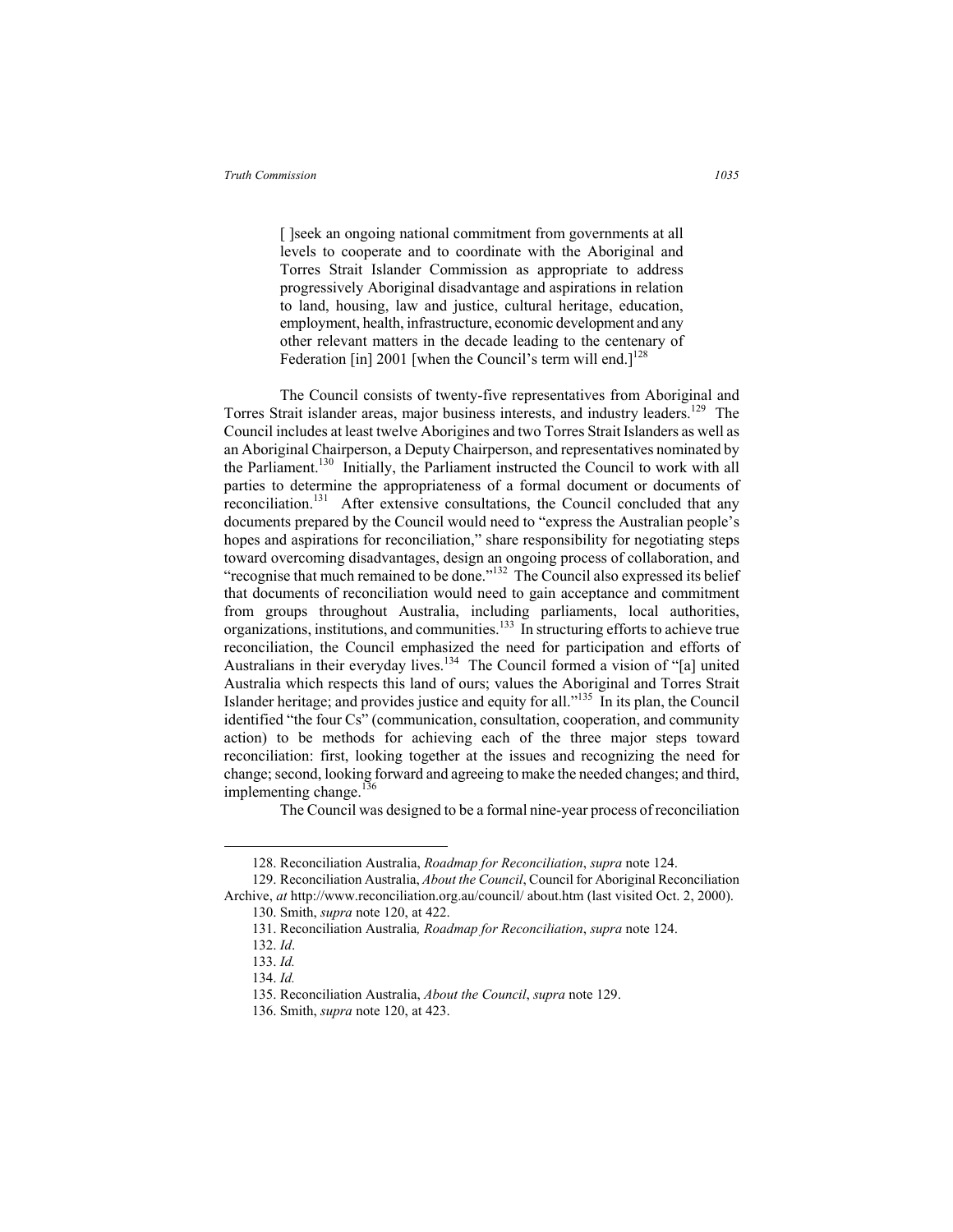divided into three 3-year terms, each with different priorities and explicit goals.<sup>137</sup> For example, the Council's three primary goals for the period between 1998 and 2000 were stated as follows:

Goal 1: Documents of Reconciliation

Achieve recognition and respect for the unique position of Aboriginal and Torres Strait Islander peoples as the indigenous peoples of Australia through a national document of reconciliation and by acknowledgment within the Constitution of this country.

Goal 2: Partnerships in Reconciliation

Gain the commitment of governments, business, peak organisations and community groups to form partnerships which will achieve social and economic equality for Aboriginal and Torres Strait Islander peoples.

Goal 3: The People's Movement for Reconciliation Encourage and support the people's movement for reconciliation to achieve justice and equity for all Australians, to embrace the unique place of indigenous peoples in the life of the nation and to ensure that the work of reconciliation continues beyond the life of the Council.<sup>138</sup>

Despite its modest successes,<sup>139</sup> the Council has yet to achieve the sweeping changes envisioned for Australia during the Council's inception.<sup>140</sup> Perhaps because the Council is an entirely domestic process, the exceptionally rigorous fact-finding functions that have occurred during investigations by other truth commissions seem absent here.<sup>141</sup> Yet, throughout Australia, the Council for Aboriginal Reconciliation has opened a nationwide dialogue in an attempt to educate the citizenry and set the record straight about the country's treatment of Aboriginal and Torres Strait Islanders.<sup>142</sup> Though not a perfect solution, at least the Council has begun the process of officially recognizing the brutality and tragedy of the country's origins and reconciling that reality with Australia's established modern society. Certainly, there

 <sup>137.</sup> *See* Reconciliation Australia, *About the Council*, *supra* note 129.

<sup>138.</sup> *Id.* 

<sup>139.</sup> Success for a process as complex and extensive as a truth commission is particularly difficult to define and measure. Some changes that might be considered indicators of success include an increase in discussion and dialogue among citizens, greater scrutiny of potentially discriminatory governmental policies, and a more open acknowledgement of past wrongs by some citizens and government officials.

<sup>140.</sup> *See generally* Smith, *supra* note 120.

<sup>141.</sup> *Id.*

<sup>142.</sup> *See* Sarre, *supra* note 110; s*ee also* Smith, *supra* note 120.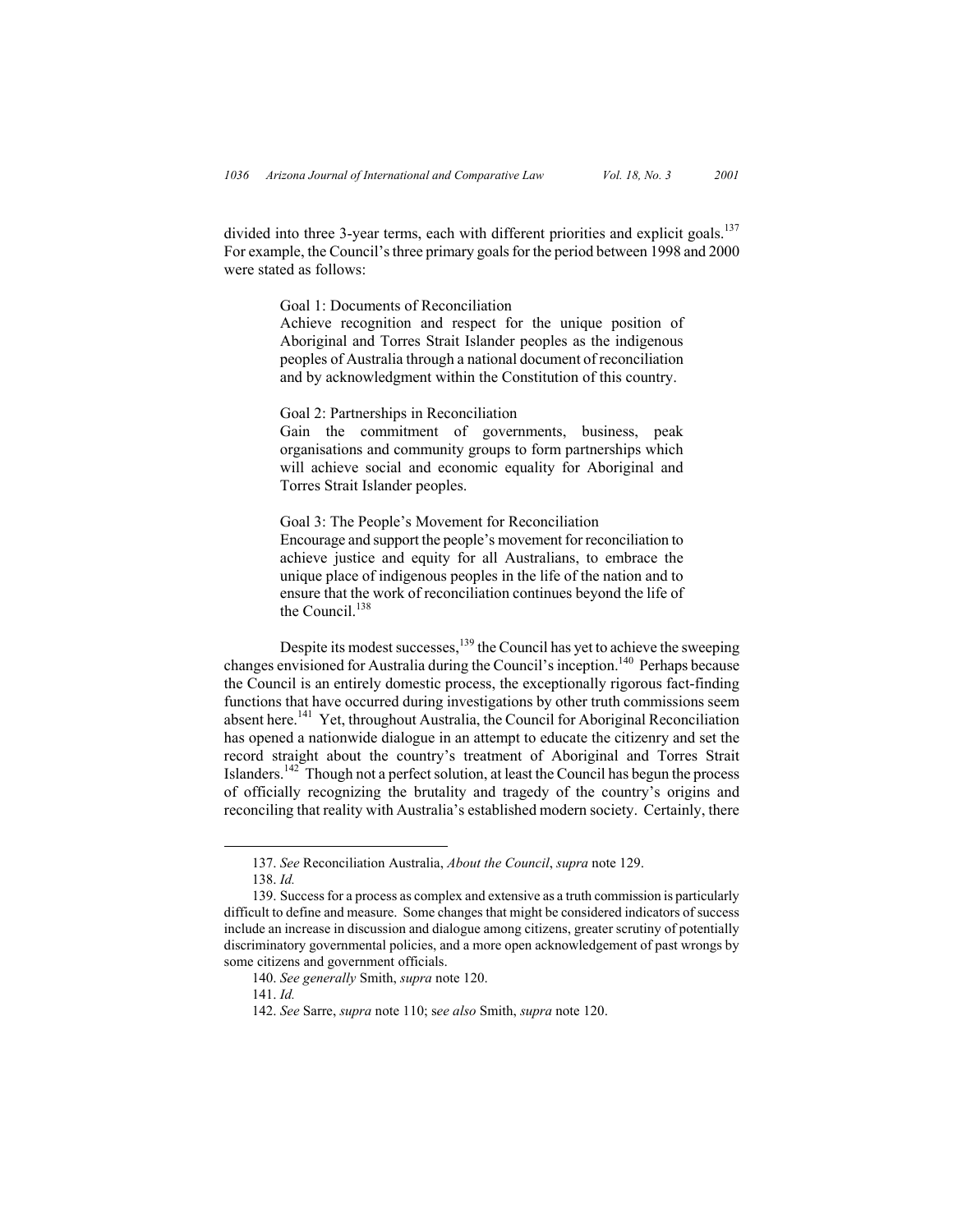is much room for improvement in the structure and function of future bodies convened for similar purposes. However, Australia's Council for Aboriginal Reconciliation has demonstrated that an official, domestic body convened to create reconciliation after centuries of oppression and mistreatment is realistic, feasible, and potentially useful.

# **IV. APPLYING THE TRUTH COMMISSION MODEL TO THE UNITED STATES**

*God has not been preparing the English speaking and Teutonic peoples for a thousand years for nothing . . . He has given us the spirit of progress to overwhelm the forces of reaction throughout the earth. He has made us adept in government that we may administer government among savage and senile peoples . . . . And of all our race He has marked the American people as His chosen nation to finally lead in the regeneration of the world.*<sup>143</sup> U.S. Senator Albert J. Beveridge

*The invaders also anticipated, correctly, that other Europeans would question the morality of their enterprise. They therefore [prepared] . . . quantities of propaganda to overpower their own countrymen's scruples. The propaganda gradually took standard form as an ideology with conventional assumptions and semantics. We live with it still.*<sup>144</sup> Francis Jennings, Historian

When extensive human rights abuses have occurred in a country, some investigation is considered both necessary and desirable, and the truth commission model presents one potential vehicle for achieving these ends. In order for a truth commission to gain acceptance in the United States, the conduct of the government, its agents, and citizens would probably need to rise to the level of the most serious crimes and misdeeds.145 The history of westward expansion of European settlers in the United States includes serious, and at times shocking, allegations of crimes

 <sup>143. 56</sup> CONG. REC. 33, 705-711 (daily ed. Jan. 9, 1900) (statement of Sen. Beveridge). 144. FRANCIS JENNINGS, THE INVASION OF AMERICA, v (1975).

<sup>145.</sup> Historically, neither the government nor the citizens of the United States have displayed a ready willingness to openly accept culpability for even overt acts of mistreatment or oppression of minorities. Exceptions, however, include such situations as the lengthy, but ultimately successful, struggle of Americans of Japanese descent to obtain reparations after unwarranted incarceration in concentration camps during World War II, as well as the apology issued to native Hawaiians by Congress on behalf of the United States government. S.J. Res. 19, *supra* note 6.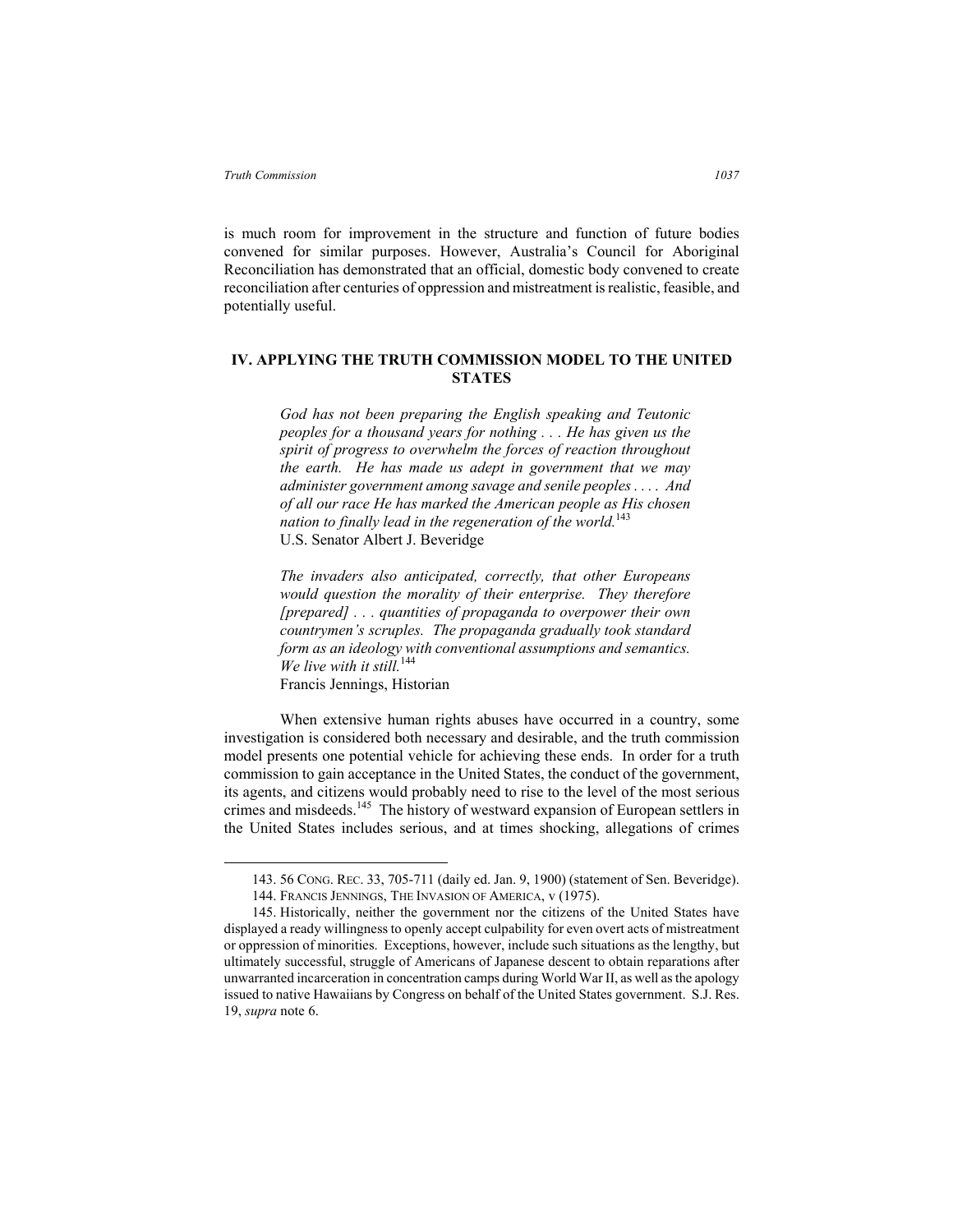against the country's original inhabitants. However, despite authoritative evidence of innumerable incidents of grave human rights abuses, uncertainty and ignorance about the record of treatment of Native Americans persist among citizens of the United States.

If even a few of the historical records, authoritative reports, and first-person accounts of past mistreatment of Native Americans are true, such mistreatment would constitute genocide that would justify convening a truth commission. However, in order for a truth commission to be warranted in the United States, it is not necessary that the entire truth already be established or widely recognized beforehand. Rather, it is only necessary that there exist credible reports and indicators pointing to incidents or patterns of grave human rights abuses that deserve comprehensive, authoritative investigation and full exposure. It is the truth commission itself that would ultimately have to establish the truth or falsity of the historical and contemporary records alleging human rights violations against Native Americans in the United States.

### **A. Justifications for a Truth Commission in the United States**

*Suppose the government of the United States took your land, lost or stole your money, and broke virtually every promise it ever made to you. Suppose your rights, your constitutionally guaranteed rights, were being violated . . . what would you do to get justice?*146 John E. Echohawk, Executive Director, Native American Rights Fund<sup>147</sup>

What type or extent of offenses constitute justification for the convening of a truth commission? Historically, truth commissions have been formed to investigate only the most serious and far-reaching patterns of ethnic cleansing, mass genocide, torture, mutilation, murder, rape, disappearances, child abduction, forced assimilation, enslavement, dislocation, repression, and annihilation.<sup>148</sup> In some cases, however, even a single incident might serve to expose and illuminate the existence of a

 <sup>146.</sup> Fundraising letter from John E. Echohawk, Executive Director of the Native American Rights Fund (Sept. 2001) (on file with the Arizona Journal of International and Comparative Law).

<sup>147.</sup> John EchoHawk is a member of the Pawnee tribe and co-founder and executive director of NARF, whose purpose is to preserve tribal existence, protect natural resources, promote human rights, and develop Indian law. For more information on Mr. EchoHawk and NARF, see Ralph W. Johnson, *Indian Law into the Twenty-First Century: Indian Tribes and the Legal System*, 72 WASH. L. REV. 1021 (1997); Garrett Epps, *To an Unknown God: The Hidden History of Employment Division v. Smith*, 30 ARIZ. ST. L.J. 953 (1998).

<sup>148.</sup> *See generally* Hayner, *supra* note 10.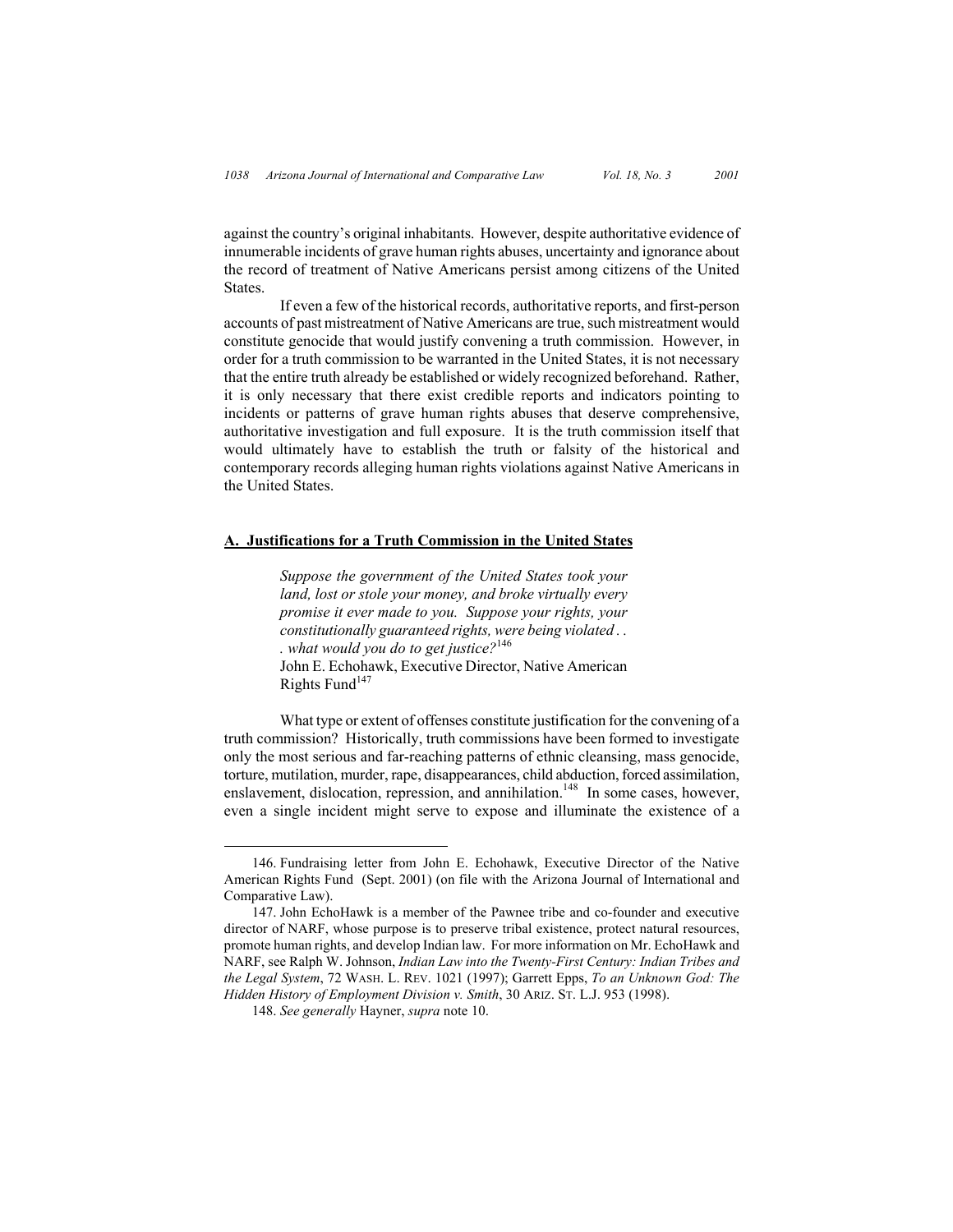widespread pattern of abuse that deserves authoritative investigation. To that end, consider whether the following event should trigger a truth commission:

> During the course of peace negotiations between official representatives of a democratic government and several groups of displaced ethnic minorities, military officials helped create a temporary refugee encampment that consisted of hundreds of men, women, and children living in tents. During the peace talks, the government representatives gave specific and repeated assurances of safety and protection to the lead negotiators from the refugee camp. On one occasion during the course of the peace negotiations, the head government representative instructed nearly all of the adult men to go on an expedition away from the camp. The next morning at sunrise, about seven hundred government soldiers brutally attacked the women, elderly people, children, and remaining men who were asleep in the camp. During the slaughter, many people, including children, tried to surrender by raising the official flag of the soldiers' government as well as white surrender flags, but these signs of peace were disregarded by the soldiers. Later, the official government report concluded that four to five hundred refugees and nine government soldiers had been killed. Official eye-witness testimony (including at least one government lieutenant) provided documentation of the soldiers' war crimes, including the murder of unarmed people while attempting to surrender. Eye-witness accounts of atrocities committed by the soldiers included mutilation of all or nearly all of the victims' bodies. Soldiers were observed chopping out and placing on display the genitals of women, men, and children and skinning off, exhibiting, and proudly wearing the scalps of victims.<sup>149</sup>

This incident, detailed during hearings conducted by the United States Congress soon after, is an account of the 1874 attack on Native Americans by United States government soldiers that came to be known as the Sand Creek Massacre. Reading about the events that occurred that day could lead some to conclude that a pattern of official abuse toward Native Americans must have existed at the time that was so grave as to require, even at this late date, a process of investigation beyond the usual official inquiry. Others might argue that one such incident, no matter how

 <sup>149.</sup> This retelling of the 1864 Sand Creek incident was summarized from the detailed description that appeared in Dee Brown, *supra* note 5, at 68-102. Brown's description was drawn from accounts contained in Congressional reports of that period, including U.S. Congress 39th, 2nd session, Senate Reports 142 and 156, and Senate Executive Document 26. *See also* STAN HOIG, THE SAND CREEK MASSACRE (1961).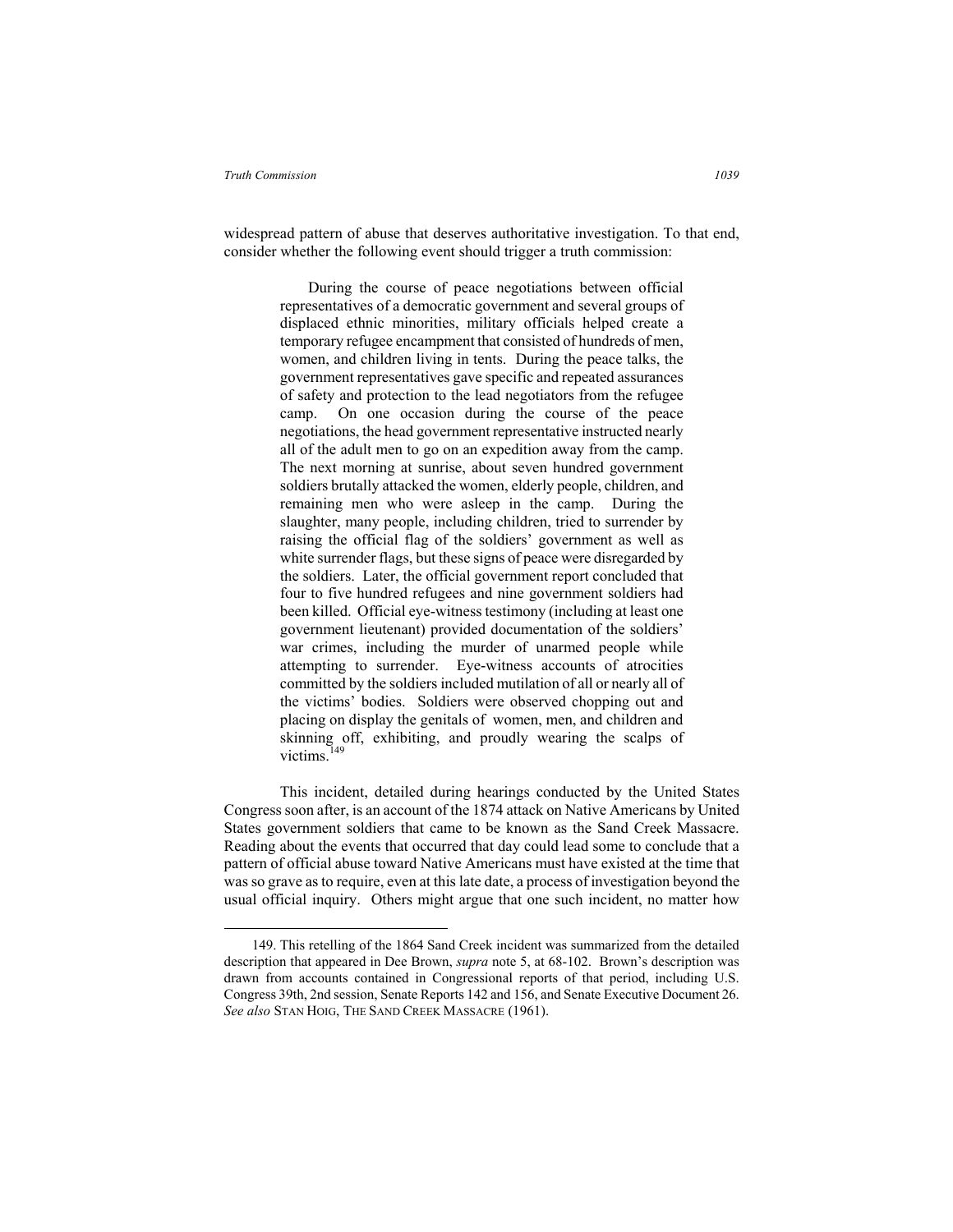shocking or reprehensible, cannot justify an entire truth commission process and should, instead, result in a more typical process of investigation and adjudication. Still others may conclude that the incident is historical in nature, and argue that it was adequately discussed and recorded at the time, and, thus, that it has little or no relevance to modern issues.

It is true that truth commissions usually focus on only the most pervasive patterns of human rights abuses, and that one incident such as the one described above is unlikely to trigger a truth commission.<sup>150</sup> Yet a larger or more extensive pattern of similar human rights offenses over time represents the prototypical justification for convening a truth commission in order to conduct an extensive investigation, establish the truth of what happened, and create an authoritative, officially acknowledged report.151 Sadly, records in the United States show that the Sand Creek Massacre, although perhaps one of the best-documented, is not the only massacre of Native Americans.<sup>152</sup> These past massacres and other examples of mistreatment that will be discussed *infra*, strengthen the justification for some additional measure of official investigation into the pattern or patterns of human rights abuses that preceded and followed these incidents in the United States.

In other countries, truth commission reports have revealed that even the most shocking and monstrous treatment of ethnic groups was often widely and generally known by citizens of the country, and that the human rights abuses were carried out with the implicit or explicit approval of high-ranking government officials.<sup>153</sup> Certainly, this was the case in the United States. For most of the country's history, officials of the United States government publicly promoted, sanctioned, and orchestrated mistreatment and alleged human rights abuses against Native Americans.<sup>154</sup> In addition, at least some incidents and perhaps even some patterns of mistreatment of American Indians were generally known to and accepted by many American citizens at the time and may be known to many Americans in the present as

 <sup>150.</sup> *See generally* Hayner, *supra* note 10.

<sup>151.</sup> *Id.*

<sup>152</sup>*.* In addition to the Sand Creek Massacre, documented massacres of noncombatants occurred at Wounded Knee and in Washita, Oklahoma in the last years of the nineteenth century. *See* DRINNON, *supra* note 5; FREDRICH E. HOXIE, A FINAL PROMISE: THE CAMPAIGN TO ASSIMILATE THE INDIANS, 1880-1920 (1984); Brown, *supra* note 149; Limerick, *supra* note 5; s*ee also* Steve Russell, *Seeking Justice: Critical Perspectives of Native People: A Black and White Issue: The Invisibility of American Indians in Racial Policy Discourse*, 4 Geo. Public Pol'y Rev. 129 (1999).

<sup>153.</sup> *See* Hayner, *supra* note 10.

<sup>154.</sup> BROWN, *supra* note 5; HOXIE, *supra* note 152. (establishing that the United States government, through its official representatives, sanctioned abuses against indigenous peoples., including, the Sand Creek Massacre which occurred under the military authority of U.S. Army Colonel Chivington. The Seventh Cavalry, under George Armstrong Custer, pursued and attacked Native American tribes on numerous occasions prior to the Battle of Wounded Knee in 1876).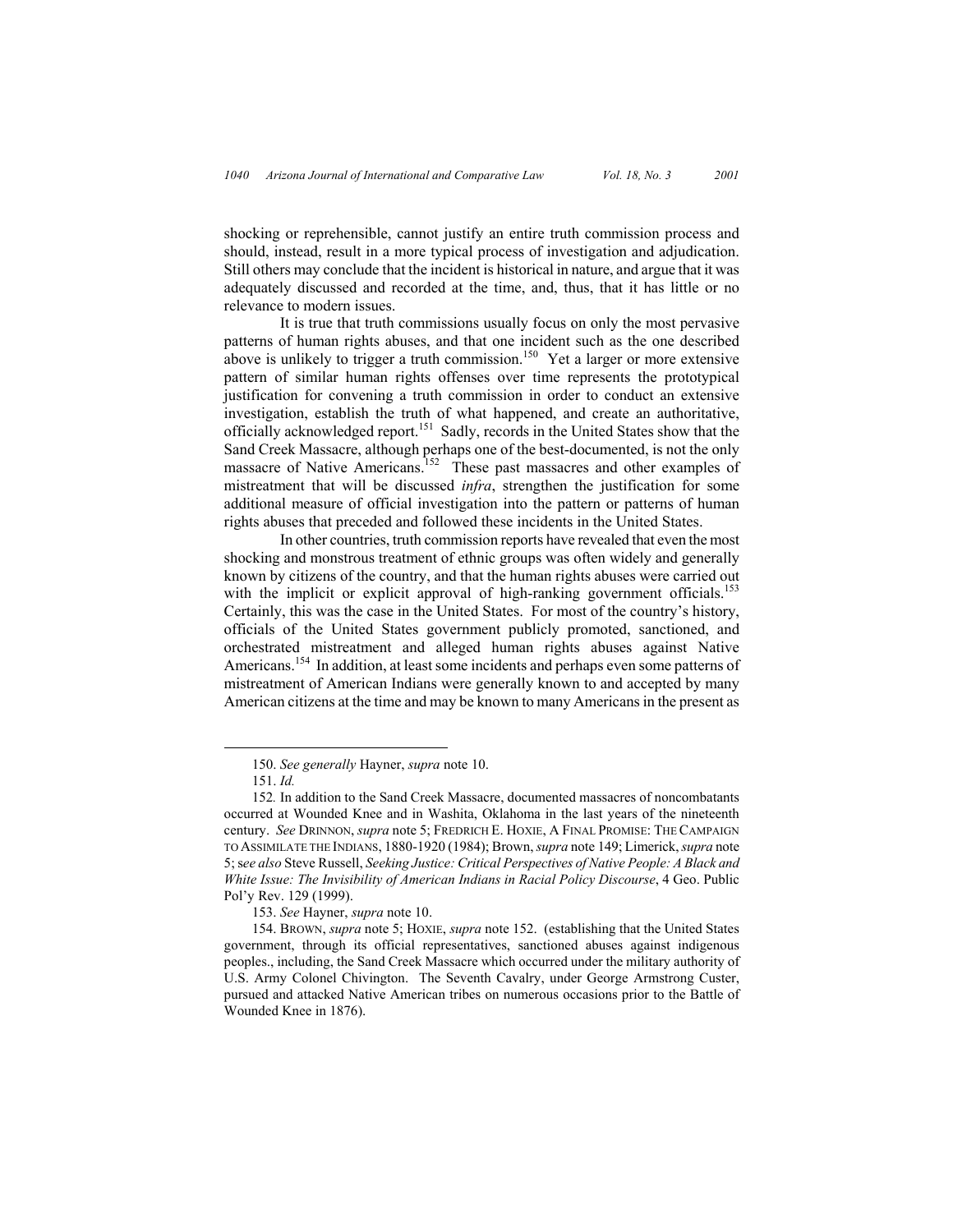well.<sup>155</sup> For example, the Trail of Tears, the infamous forcible relocation of Native Americans by government troops that resulted in the deaths of four thousand Cherokee, was common knowledge at the time and is still well known today.<sup>156</sup>

However, while some incidents of mistreatment, and perhaps even some patterns of abuse, may be well-known to many people, the complete history of westward expansion in the United States and the overall fate of the Indigenous inhabitants of the North American continent has not been widely known and understood by average citizens in past or current generations.<sup>157</sup> In the United States, misinformation and lack of information is the norm when it comes to understanding and acknowledging the history of the country and the treatment of Native Americans over the last several hundred years.<sup>158</sup> Schools in the United States, routinely teach children revisionist accounts of American history, including reports about the country's original inhabitants that misstate, misrepresent, or delete basic historical truths.<sup>159</sup> According to Smithsonian Institution researcher James W. Loewen, American history "[t]extbooks . . . leave out anything that might reflect badly upon our national character."<sup>160</sup> "Startling errors of omission and distortion mar American histories," and some of the information presented in elementary, high school, and college textbooks currently in use is "flatly wrong or unverifiable."<sup>161</sup> Consequently, many American children grow into adults who continue to believe myths, defend false accounts, and deny basic truths that are well known to historians.<sup>162</sup> As a result, unfair and unjust treatment of Native Americans, too often, is not recognized, accepted, or generally understood, $163$  a fact which may contribute to the persistence of problems and tensions between the cultures and the failure of efforts to create a tolerant, integrated culture in the United States.<sup>164</sup>

In the United States, there are those who doubt or deny that Native Americans in the United States were mistreated, enslaved, subjected to germ warfare, exterminated or displaced. Others may acknowledge this treatment but justify it by

 <sup>155.</sup> *See* TRENNERT, *supra* note 5. The government's long-standing policy of forcibly removing Indian children from their homes for acculturation and education in Indian Schools constitutes an obvious example of racially-based mistreatment that was once common knowledge in the United States. For example, one of the major city thoroughfares in Phoenix, Arizona has long been called Indian School Road because of the long-established location of the local Indian School on that road. *See generally* TRENNERT, *supra* note 5.

<sup>156.</sup> *See* WASHBURN, *supra* note 5, at 62; *see generally* JOHN EHLE, TRAIL OF TEARS: THE RISE AND FALL OF THE CHEROKEE NATION (1988).

<sup>157.</sup> *See* LOEWEN, *supra* note 2; Russell, *supra* note 152.

<sup>158.</sup> *See generally* LOEWEN, *supra* note 2.

<sup>159.</sup> *See id*.

<sup>160.</sup> *Id.* at 2.

<sup>161.</sup> *Id.* at 4.

<sup>162.</sup> *See generally id.*

<sup>163.</sup> *See id*.

<sup>164.</sup> *See* David C. Williams, *The Borders of the Equal Protection Clause: Indians as Peoples*, 38 UCLA L. REV. 759, 849 n.283 (1991).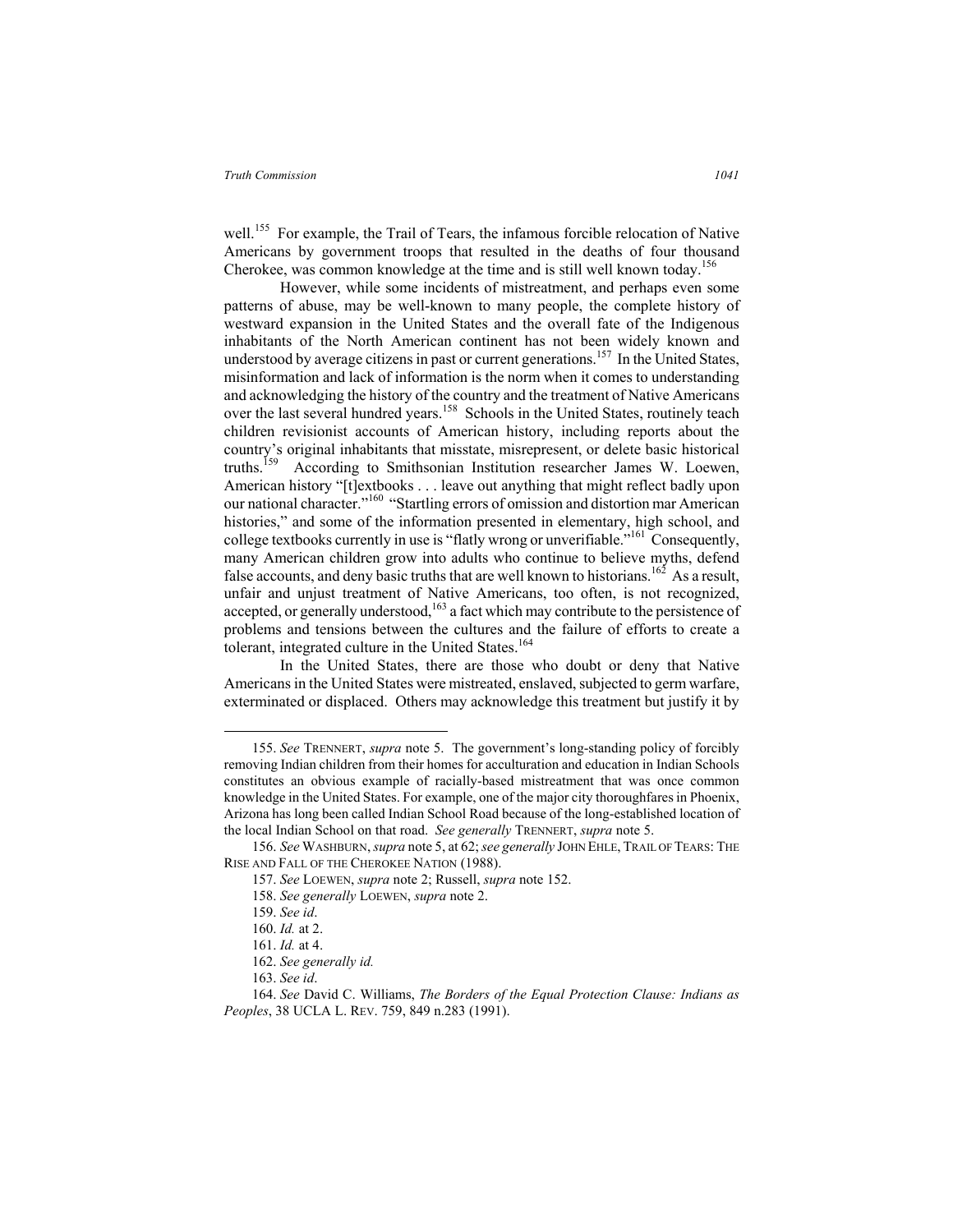maintaining that repression and annihilation of indigenous peoples were justified because of ruthless attacks by "blood-thirsty savages" against "innocent settlers" who were forced to use violence only to defend themselves and their families against unwarranted attacks. This view, though unsupported by the historical record, persists in some regions. For example, controversies over the historical facts, apparent in efforts to replace undisputedly inaccurate, racist monuments with historically accurate monuments,<sup>165</sup> lead to vigorous disputes over the representational accuracy, historical legitimacy, and cultural appropriateness of the country's memorials and monuments.<sup>166</sup> Even at sites of well-documented offenses against Native Americans, some citizens continue to insist on retaining monuments and statues that praise the heroism of "settlers" against ruthless "savages."<sup>167</sup> Some monuments, like those in Sand Creek, Colorado and Washita, Oklahoma, have memorialized the sites as "battlefields" and celebrate the heroism of the immigrant settlers despite historical records that document the landmarks as sites of infamous massacres of Native Americans men, women, and children at the hands of the United States Cavalry and groups of volunteer militia.<sup>168</sup> In other parts of the country such as Wisconsin, Minnesota, and the Pacific Northwest, white citizens routinely protest the legitimacy of the exercise of Native American hunting and fishing rights, using slogans such as "Spare a fish, spear an Indian." 169

These few examples of strained relations over the historical record demonstrate some of the ongoing controversy over Native American treatment and rights and support the call for a comprehensive, officially sanctioned investigation and authoritative report. As one scholar has noted, the abuses and wrongs suffered by Native Americans in the United States over hundreds of years have included a broad variety of well-documented examples of racially-motivated mistreatment and violence, including "brutal massacres, efforts to extinguish entire cultures, theft of

 <sup>165.</sup> *See* Linenthal, *supra* note 9, at 260-61.

<sup>166.</sup> *See generally id*.

<sup>167.</sup> In Santa Fe, New Mexico's central town square, the historic monument memorializing the heroism of the town's Spanish founders has been defaced since at least 1978 by chisel marks that have obliterated the monument's reference to Native Americans as "savages."

<sup>168.</sup> *See* Linenthal, *supra* note 9, at 258-60. Certainly it is possible for a more representative historical account to be presented and promoted. For instance, the Little Bighorn Battlefield National Monument was, at one time, a shrine to the "hero" George Armstrong Custer and the Seventh Cavalry despite allegations in the historical record that Custer and his men committed murder at this site and others. Now, however, the Monument manages to tell both sides of the stories at once; the accounts of the indigenous peoples as well as the perspective of the Seventh Cavalry. Thus, the site has become a historic monument that is neither claimed nor monopolized by either side's interpretation of the incident. *Id*.

<sup>169.</sup> Robert Johnson, *Indians Send Signals that Rile Neighbors of Station WOJB*, WALL ST. J., July 8, 1988, at 1. Note that this newspaper headline subtly creates the impression that it is the Native Americans who, by participating in traditional hunting and fishing activities, are responsible for generating conflict with their white neighbors.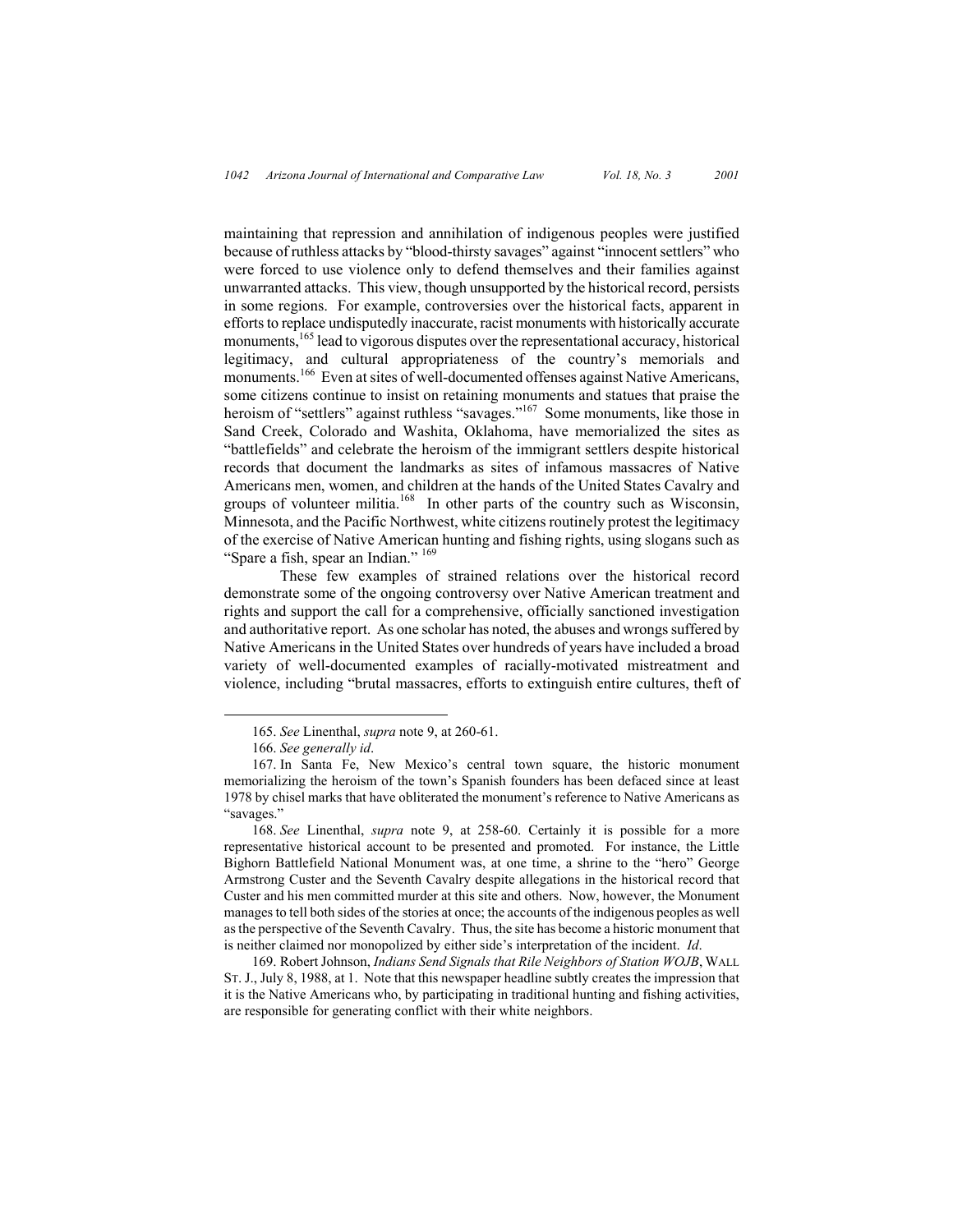land with recognized title, routine treaty violations, and the whole range of exclusionary practices."<sup>170</sup> Taken collectively, these actions constitute the gravest forms of mistreatment that can qualify as genocide. When a variety of records document such actions, the case for convening a truth commission becomes even stronger.

# 1. Allegations of Genocide

*One is astonished in the study of history at the recurrence of the idea that evil must be forgotten, distorted, skimmed over. We must . . . [only] remember the things we find creditable and inspiring. The difficulty, of course, with this philosophy is that history loses its value as an incentive and example; it paints perfect men and noble nations, but it does not tell the truth.*171 W.E.B. Du Bois, Historian

The record of mistreatment and exploitation of Native Americans contains accounts of human rights abuses as barbarous and cruel as any encountered during the last century by investigators conducting official inquiries into alleged genocide in countries around the world.<sup>172</sup> However, to determine whether the mistreatment of Native Americans qualifies as genocide, the word must first be defined, and then some acts of maltreatment and exploitation must be documented and compared to that definition.

Polish scholar Raphael Lemkin coined the term genocide in the 1940s to describe a coordinated attempt to annihilate a racial, national, or religious group.<sup>173</sup> In essence, "[g]enocide is a modern word for an old crime"<sup>174</sup> that derives from the combination of the Greek word *genos*, meaning "race or tribe," and the Latin word *caedo*, meaning "to kill."<sup>175</sup>

Following World War II, the United Nations negotiated within its membership to adopt a Convention on Genocide that would clearly define the term

 <sup>170.</sup> Williams, *supra* note 164, at 818 n.205.

<sup>171.</sup> W.E.B. DUBOIS, BLACK RECONSTRUCTION 722 (World Meridian Books 1964) (1935).

<sup>172</sup>*. See*, *e.g.*,JOHN BODNAR, REMAKING AMERICA: PUBLIC MEMORY, COMMEMORATION, AND PATRIOTISM IN THE TWENTIETH CENTURY (1992); MICHAEL KAMMEN, MYSTIC CHORDS OF MEMORY: THE TRANSFORMATION OF TRADITION IN AMERICAN CULTURE (1991); EDWARD T. LINENTHAL, SACRED GROUND: AMERICANS AND THEIR BATTLEFIELDS (2d ed. 1993).

<sup>173.</sup> RAPHAEL LEMKIN, AXIS RULE IN OCCUPIED EUROPE 79 (1944). Lemkin, a distinguished scholar, wrote that the term "ethnocide" could be used interchangeably with "genocide" since both refer to attempted annihilation based on race or ethnicity. *Id*.

<sup>174.</sup> Louis Rene Beres, *Justice and Realpolitick: International Law and the Prevention of Genocide*, 33 AM. J. JURIS. 123, 124 (1988) (misquoting the Genocide Convention).

<sup>175.</sup> Van Schaack, *supra* note 88, at 2262 n.20.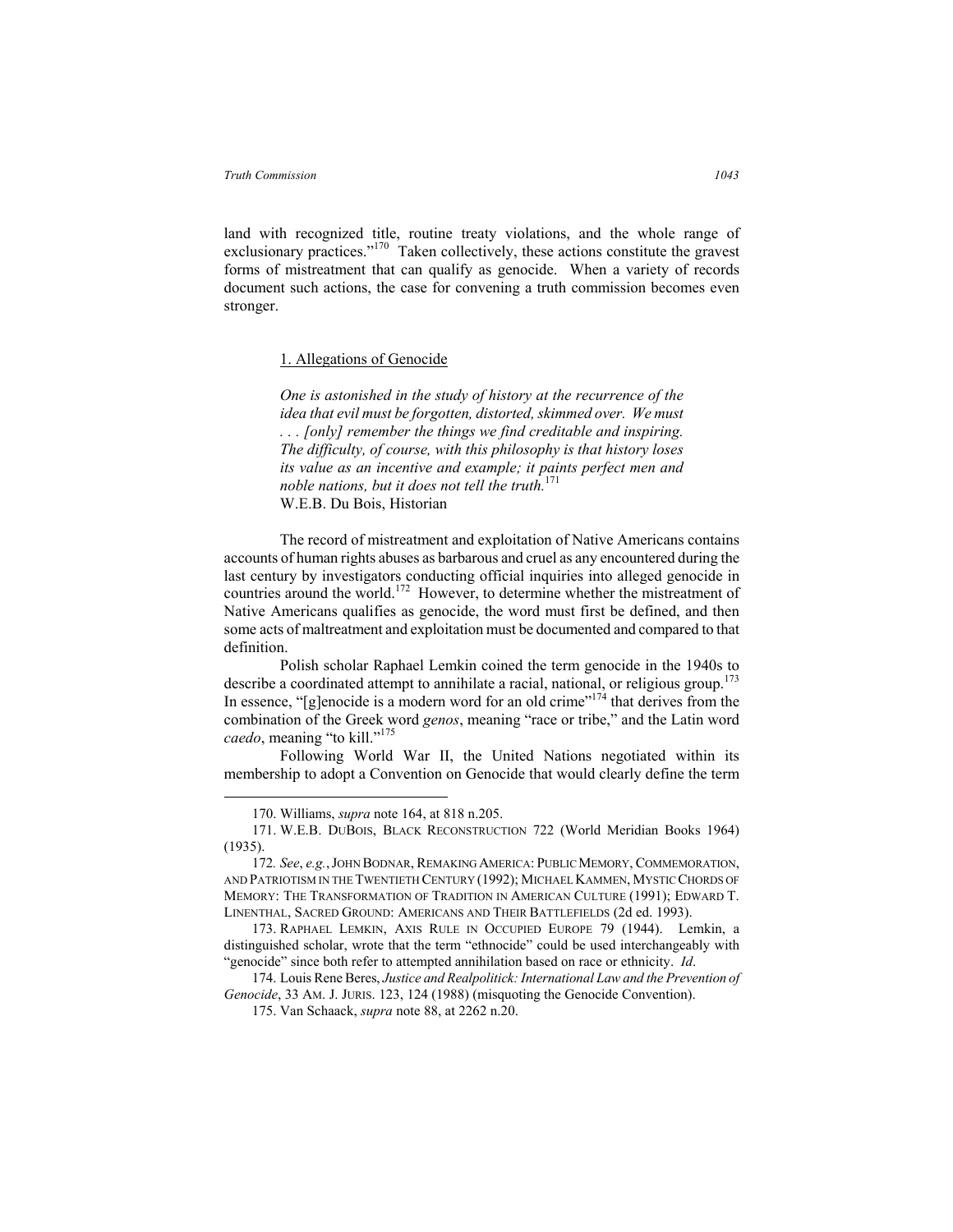and describe the types of treatment that would qualify under the definition.<sup>176</sup> The General Assembly, at its fifty-fifth session in 1946, unanimously adopted a resolution $177$  which condemned genocide as:

> [the] denial of the right of existence of entire human groups, as homicide is the denial of the right to live of individual human beings; such denial of the right of existence shocks the conscience of mankind, results in great losses to humanity in the form of cultural and other contributions represented by these human groups, and is contrary to moral law and the spirit and aims of the United Nations. The General Assembly, therefore, affirms that genocide is a crime under international law which the civilized world condemns.<sup>178</sup>

Although the final version of the resolution differed somewhat from this initial declaration, $179$  the eventual codification clearly included protections for groups based on racial, national, linguistic, and religious categories.<sup>180</sup> However, the United States refused to adopt the 1948 Genocide Convention for nearly forty years.<sup>181</sup>

According to Lemkin, a genocidal effort to eradicate entire human

178. G.A. Res. 96, 1 GAOR, 1st Sess., 55th mtg. at 188-89, U.N. Doc. A/64/Add. 1 (1947); Universal Declaration of Human Rights, G.A. Res. 217 (III 1948), Dec. 10, 1948.

179. The final version differed most importantly by dropping from the list of protected groups human beings aligned by political beliefs. Van Schaack, *supra* note 88.

180*.* Van Schaack, *supra* note 88, at 2263. Scholar Beth Van Schaack argues that genocide is so clearly prohibited by customary international law that even groups aligned merely by political opinion are functionally included in the definition. Thus, she contends that the resulting "prohibition of genocide represents the paradigmatic *jus cogens* norm" from which no derogation can be permitted since genocide is "a crime under international law which the civilized world condemns . . . whether the crime is committed on religious, racial, political or any other grounds." Even though the final Genocide Conventions specifically excluded political groups from classes protected from genocide and limited the scope of protection to only national, ethnic, racial, and religious groups, Van Schaack argues persuasively that the Genocide Conventions' failure to protect political groups exists without legal force. If so, perpetrators of genocide cannot easily use the pretext of political affiliations to persecute otherwise-covered groups, as has been alleged in some cases. However, the inclusion of groups categorized by race and religion is undisputed. Van Schaack, *supra* note 88, at 2261, 2264, 2291.

181. *Symposium, Critical Perspectives on the Nuremberg Trials and State Accountability: Panel II: Comparative Analysis of International and National Tribunals*, 12 N.Y.L. SCH. J. HUM. RTS. 545, n.122 (1995). After decades of resistance to signing the 1948 Genocide Convention treaty, the United States in 1994 finally adopted the Genocide Convention, codifying it as 18 U.S.C. §1091(d). *Id*.

 <sup>176.</sup> *See id.* at 2263-64*.*

<sup>177.</sup> *Legal and Administrative Decisions*, U.N. WKLY. BULL, Dec. 31, 1946, at 17-18.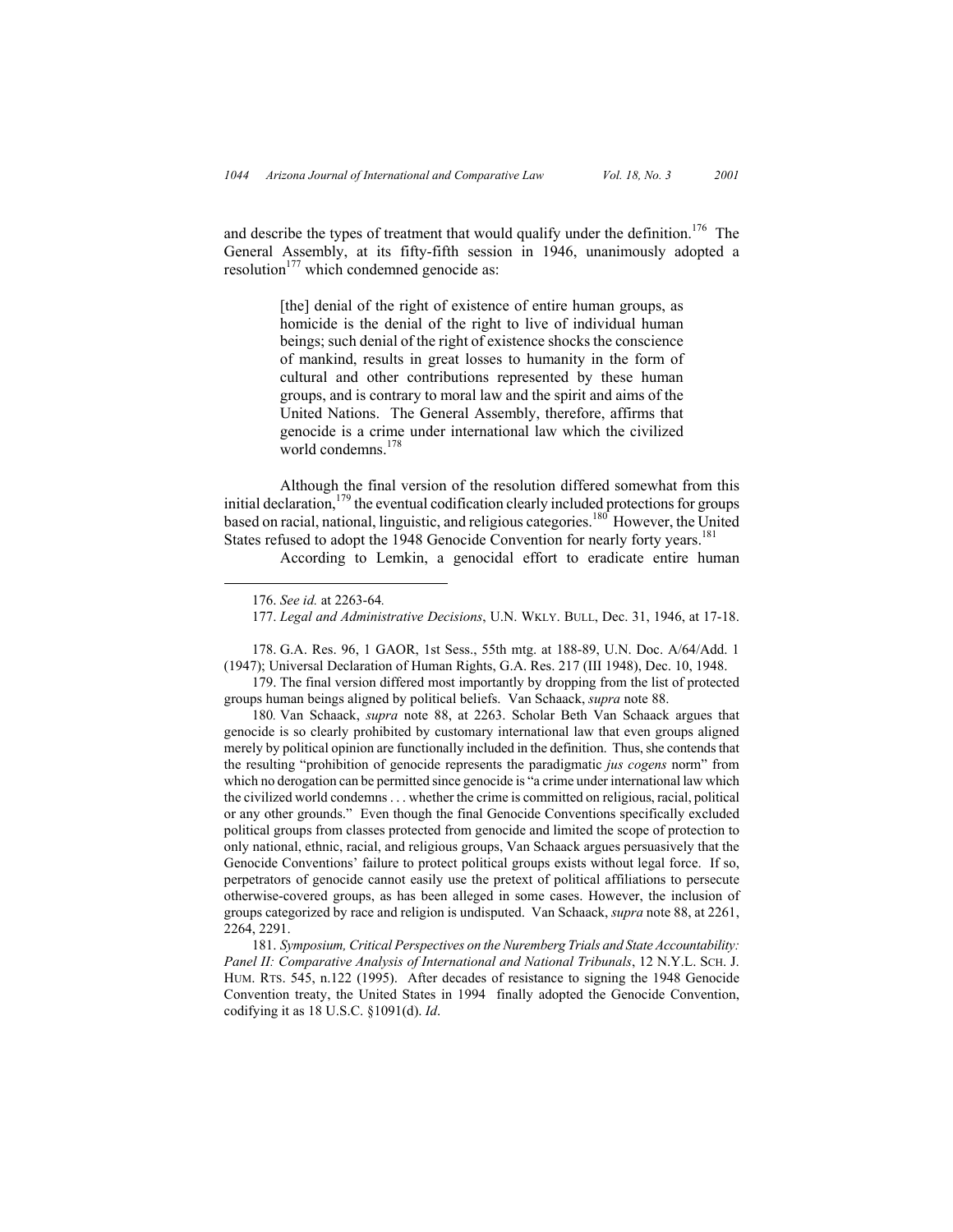collectives has two general phases: first, the oppressor endeavors to destroy the cultural patterns of the oppressed group; and second, the oppressor seeks to impose its own national and cultural patterns on any survivors.<sup>182</sup> Historical records document a variety of assertions and claims alleging grave mistreatment of Native Americans by European settlers<sup>183</sup> that fit the definition of genocide. For instance, early British forces in North America advocated and practiced germ warfare under Commander General Lord Jeffrey Amherst, who was the namesake of Amherst, Massachusetts and Amherst College. Amherst corresponded in writing with Captain Simeon Ecuyer and Colonel Henry Bouquet regarding their plan to "extirpate this execrable race" by collecting blankets and handkerchiefs from small pox hospitals and distributing them as gifts among Native Americans.<sup>184</sup> This early policy of extermination is summed up in the statement by Captain Ecuyer that "out of our regard for [the Indians] we gave them two blankets and a handkerchief out of the smallpox hospital [in the] hope it will have the desired effect."<sup>185</sup>

The Indian slave trade that existed during the early history of the United States constitutes another example of mistreatment that qualifies as genocide.<sup>186</sup> As one scholar and researcher discovered, "the capture and selling of Indian women and children" into slavery was highly lucrative and resulted in "many a man's fortune."<sup>187</sup> The Indian slave trade along the east coast of the United States resulted in the routine capture, international export, and enslavement of Native Americans.<sup>188</sup> However, records of the period provide only meager, careless documentation of this slave trade.<sup>189</sup> For instance, some ship records contain only vague references to carrying captive Native Americans who were being "caried [sic] away with diverce [sic] others

 <sup>182.</sup> LEMKIN, *supra* note 173, at 79.

<sup>183.</sup> For purposes of this paper, the term "European settlers" includes representatives from all ethnicities and nationalities who immigrated to the North American continent.

<sup>184.</sup> E. WAGNER STEARN & ALLEN E. STEARN, THE EFFECTS OF SMALLPOX ON THE DESTINY OF THE AMERINDIAN 44-45 (1945); DONALD R. HOPKINS, PRINCES AND PEASANTS: SMALLPOX IN HISTORY 246 (1983); *see also* Peter d'Errico, *Jeffrey Amherst and Smallpox Blankets*, NativeWeb, *at* http://www.nativeweb.org/pages/legal/ amherst/lord\_jeff.html (last modified Mar. 17, 2001).

<sup>185.</sup> STEARN, *supra* note 184, at 45.

<sup>186</sup>*.* For documentation of the Indian slave trade along the eastern seaboard of the United States, see generally WILLIAM BRADFORD, BRADFORD'S HISTORY OF PLYMOUTH PLANTATION 111 (William T. Davis ed., 1908); 2 JOHN FISKE, OLD VIRGINIA AND HER NEIGHBOURS 277 (Cambridge, Houghton Mifflin 1897); PHILIP RANLET, ENEMIES OF THE BAY COLONY 113 (1995). For information on the Indian slave trade in the southwestern United States, see CAROLYN T. FOREMAN, INDIANS ABROAD 1493-1938, 3-21 (1943); SONDRA JONES, THE TRIAL OF DON PEDRO LEON LUJAN: THE ATTACK AGAINST INDIAN SLAVERY AND MEXICAN TRADERS IN UTAH (2000).

<sup>187.</sup> JONES, *supra* note 186, at 1.

<sup>188.</sup> FOREMAN, *supra* note 186, at 3-21; s*ee also* BAILEY, *supra* note 5.

<sup>189.</sup> *See* Ethel Boissevain, *Whatever Became of the North Eastern Indians Shipped to Bermuda to be Sold as Slaves?*, 21 MAN IN THE NORTHEAST 103 (1981).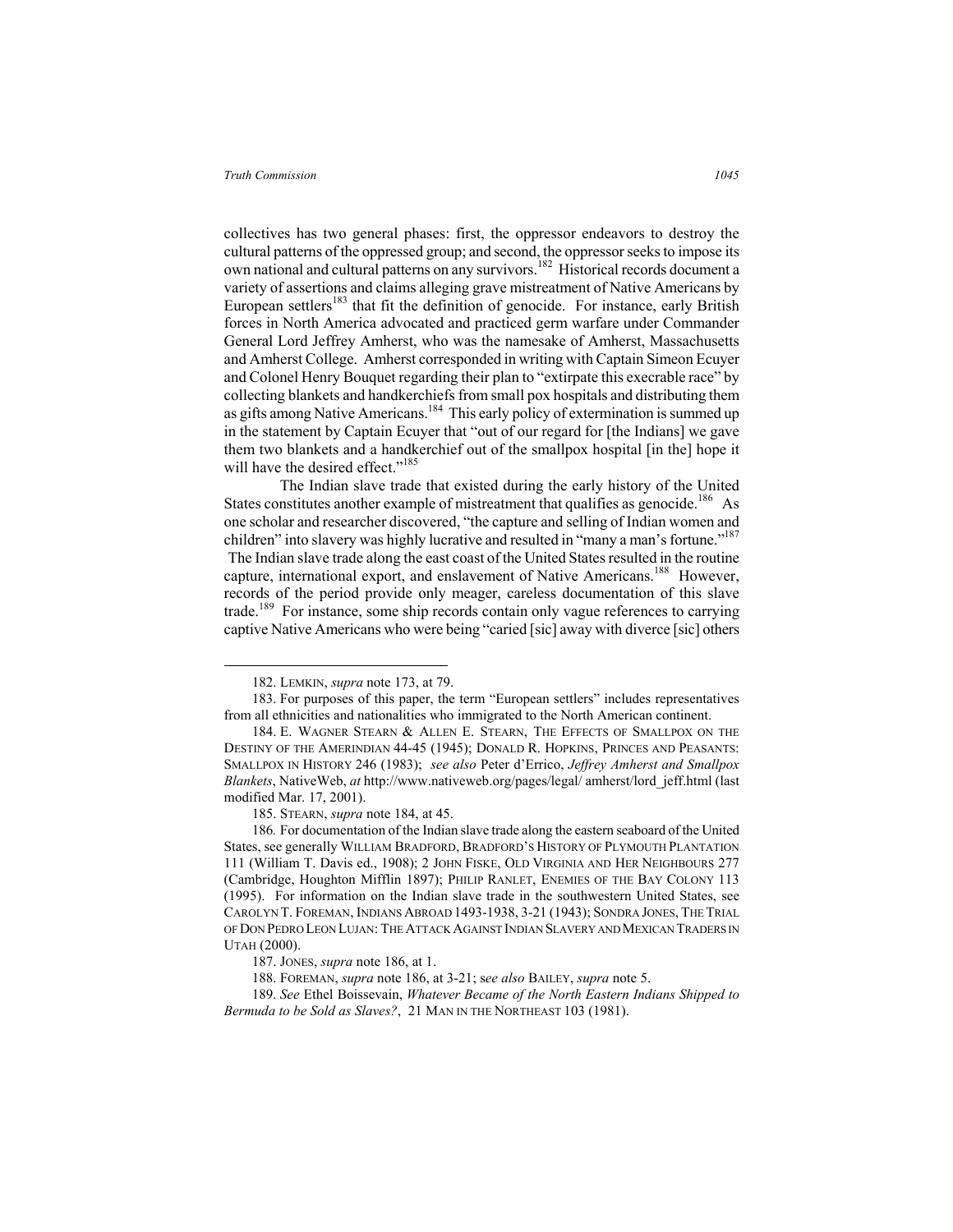$\ldots$  [by ship captains] who thought to sell them for slaves in Spain."<sup>190</sup> Another early record referred to "sending sundry Indian lads and girls aboard ship, to be taken to Boston and 'educated,' [meaning] sold for slaves."<sup>191</sup> Early accounts of the American colonies show that colonists routinely sold into slavery "once hostile Indians" who were taken as prisoners of war.<sup>192</sup> Yet, while the enslavement of African Americans is universally known and widely discussed in the United States, the contemporaneous abduction and enslavement of Native Americans in the United States is not similarly well-known nor generally discussed.<sup>193</sup>

Many accounts document that entire tribes of Native Americans were relentlessly pursued and many individuals murdered from the time of the earliest contact with Europeans; as a result, entire tribes were forcibly relocated from their homes and required to move inexorably westward.<sup>194</sup> Between 1835 and 1842, United States government troops assisted in the "removal and relocation" of tribes when "bribery, fraud, and intimidation had not cleared all the Indians from the East" quickly enough to satisfy the European settlers.<sup>195</sup> The United States government created reservations on marginal or worthless land deliberately to isolate and control Native Americans, and widely prohibited the free exercise of many forms of Native American religion on those reservations, in some cases imposing prison sentences for such practices.<sup>196</sup> The United States government has rewritten or ignored lawful treaties between it and tribes of Native Americans, breaking promises assuring property and hunting rights; courts have failed to uphold the rights of Native

193. Even well-educated people report that they were taught nothing about the enslavement of Native Americans in high school, college, or graduate school. After personally questioning numerous law professors and classmates, this author has yet to find someone who previously knew about the Native American slave trade in the United States.

194*. See* WASHBURN, *supra* note 5, at v (documenting "the knotty problem of defining the relationship between the American Indian and the United States government" in four detailed, lengthy volumes); *see also*Linenthal, *supra* note 9 (discussing the controversies over efforts to replace monuments and memorials with historically accurate representations).

195. WASHBURN, *supra* note 5, at 62.

196. DAVID H. GETCHES ET AL., CASES AND MATERIALS ON FEDERAL INDIAN LAW 184-85 (4th ed. 1998); s*ee also* DAVID H. THOMAS, THE NATIVE AMERICANS: AN ILLUSTRATIVE HISTORY 360 (1993); WASHBURN, *supra* note 5, at 564-66, 711-14 (participants in traditional religious practice of ghost dancing subject to arrest); Allison M. Dussias, *Ghost Dance and Holy Ghost: The Echoes of Nineteenth- Century Christianization Policies in Twentieth-Century Native American Free Exercise Cases*, 49 STAN. L. REV. 773, 792 (1997); Marci A. Hamilton, *The Belief/Conduct Paradigm in the Supreme Court's Free Exercise Jurisprudence: A Theological Account of the Failure to Protect Religious Conduct*, 54 OHIO ST. L.J. 713, 790 (1993) (documenting forms of religious suppression); Jose Monsivais, *A Glimmer of Hope: A Proposal to Keep the Indian Child Welfare Act of 1978 Intact, 22 AM. INDIAN. L. REV. 1, 3* (1997*)* (stating that all forms of traditional religious practice were prohibited on Indian reservations).

 <sup>190.</sup> BRADFORD, *supra* note 186, at 111.

<sup>191.</sup> FISKE, *supra* note 186, at 277.

<sup>192.</sup> RANLET, *supra* note 186, at 113.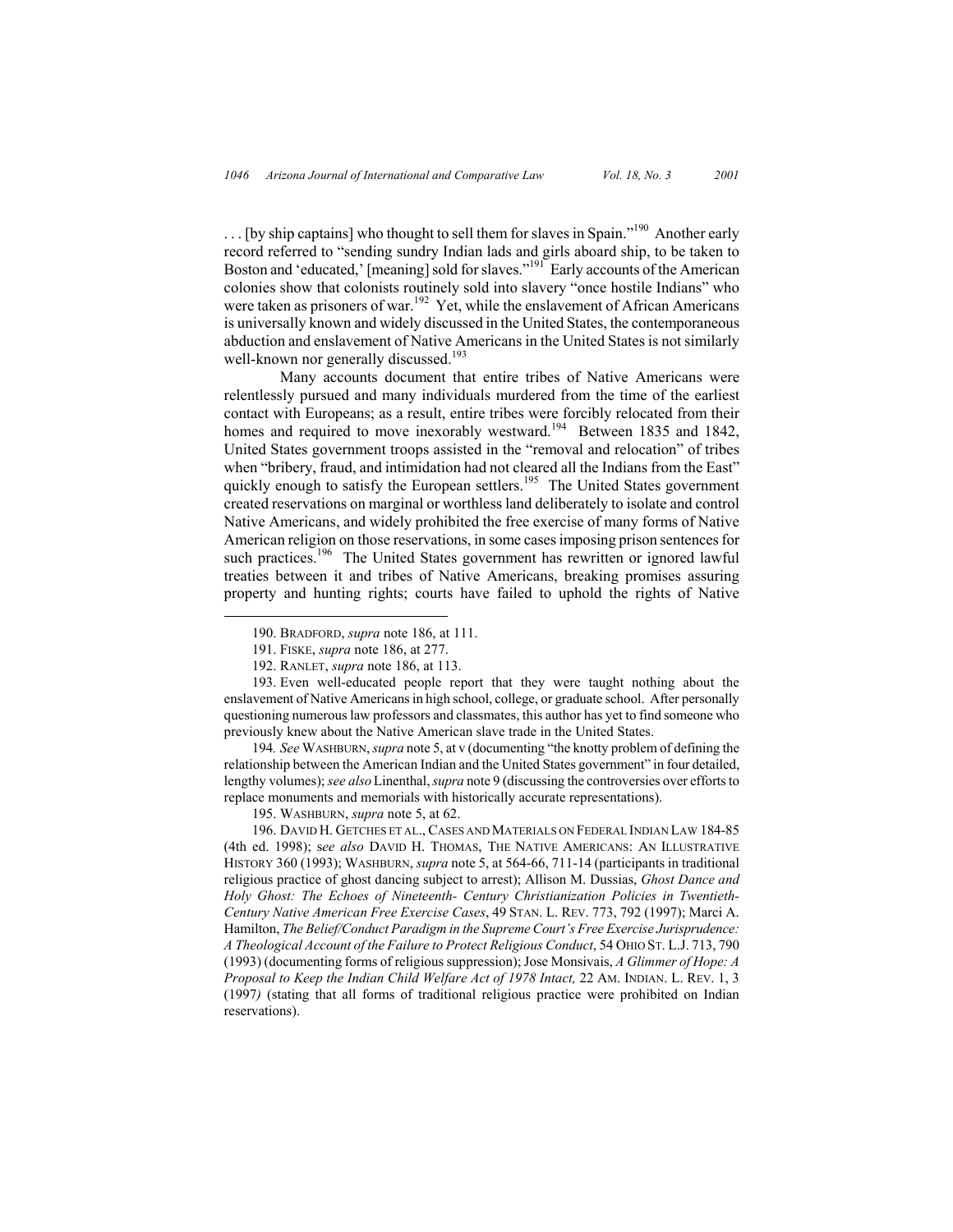Americans, and this has contributed to a broad sense of cultural imperialism with its whole range of exclusionary practices.<sup>197</sup> Generations of Native American children were abducted from their families and confined in isolated boarding schools whose purpose, often openly stated, was to assimilate native tribes by destroying the connection between the children and their native cultures.<sup>198</sup>

These historical examples of violence and mistreatment constitute only part of the chronicle of human rights abuses against Native Americans. More recent examples of mistreatment, combined with the historical record of abuses, have created an enduring legacy of oppression and harm that has not ended but, instead, persists into the present era.<sup>199</sup>

## 2. The Enduring Legacy of the Treatment of Native Americans in the United States

*In the exercise of the war and treaty powers, the United States overcame the Indians and took possession of their lands, sometimes by force, leaving them an uneducated, helpless and dependent people, needing protection against the selfishness of others and their own improvidence. Of necessity, the United States assumed the duty of furnishing that protection, and with it the authority to do all that was required to perform that obligation and to prepare the Indians to take their place as independent, qualified members of the modern body politic.*<sup>200</sup>

Frank Murphy, United States Supreme Court Justice

*[The Bureau of Indian Affairs of the United States] participated in the ethnic cleansing that befell the western tribes . . . This agency set out to destroy all things Indian. The legacy of these misdeeds haunts us.*<sup>201</sup>

Kevin Gover, Assistant Secretary of the Interior for Indian Affairs $202$ 

 <sup>197</sup>*.* Linenthal, *supra* note 9, at 205; *see generally* WILCOMB E. WASHBURN, RED MAN'S LAND, WHITE MAN'S LAW: A STUDY OF THE PAST AND PRESENT STATUS OF THE AMERICAN INDIAN (1995).

<sup>198.</sup> GETCHES, *supra* note 196; TRENNERT, *supra* note 5.

<sup>199.</sup> Assistant Secretary of Indian Affairs Kevin Gover, Dept. of Interior, Speech at the Ceremony Acknowledging the 175th Anniversary of the Establishment of the Bureau of Indian Affairs (Sept 8, 2000), *available at* http://www.rosecity.net/cherokee\_trails\_

newsletter/links/kevin\_gover\_statement.html (last visited Sept. 14, 2001).

<sup>200.</sup> Board of County Comm'rs v. Seber, 318 U.S. 705, 715 (1943).

<sup>201.</sup> *Official Apologizes to Indians: Agency's legacy 'haunts us,' he says*, DALLAS MORNING NEWS, Sept. 9, 2000, at 10A.

<sup>202.</sup> Ironically, Kevin Gover, the first governmental official ever to publicly acknowledge that the United States government has any culpability for the mistreatment of Native Americans, is an American Indian. Vanessa Ho, *Indians Receive Apology from Bureau of*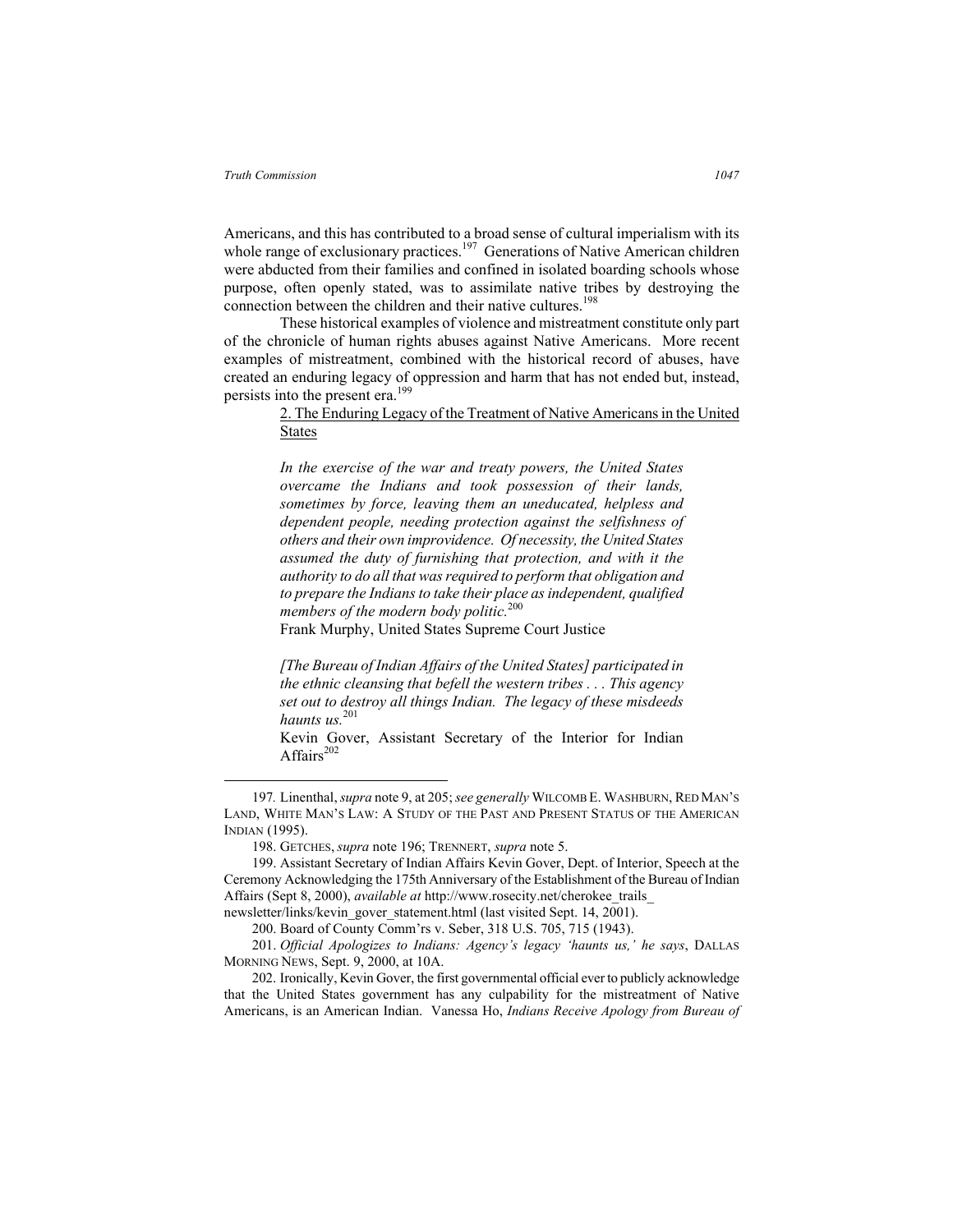In a controversial speech given at an official ceremony celebrating the  $175<sup>th</sup>$ Anniversary of the Bureau of Indian Affairs of the United States  $(BIA)^{203}$  in 2000, Assistant Secretary of Indian Affairs at the Department of the Interior, Kevin Gover, publicly acknowledged that many Native Americans continue to "live lives of unrelenting tragedy" where "[t]he trauma of shame, fear, and anger [is] passed from one generation to the next, and manifests itself in the rampant alcoholism, drug abuse, and domestic violence that plague Indian country."204 In the interval since the speech, the United States government has refused to issue an official apology to Native Americans and has taken no official responsibility for its role in past human rights abuses.<sup>205</sup>

In addition to the insidious and widespread social ills referred to by Mr. Gover, reports about other, subtler forms of mistreatment of Native Americans have emerged as well. For example, in the 1940s, the United States Bureau of Reclamation designed and constructed a series of dams on the Missouri River in North Dakota. Although a variety of designs were considered and could have been chosen, the Bureau selected the one plan that deliberately spared all of the white towns and cities but completely inundated the thriving Fort Berthold Reservation.<sup>206</sup> As a result, the tribe was displaced and its robust self-sufficiency and 400-year-old way of life was completely altered and virtually destroyed.<sup>207</sup>

In another example, for many years BIA-operated health clinics subjected Native American women "to forced sterilization in appalling numbers."<sup>208</sup> Records

 $\overline{a}$ 

*Indian Affairs*, SEATTLE POST-INTELLIGENCER, Sept. 9, 2000, at A1.

<sup>203.</sup> In 1824 when the Bureau (then "Office") of Indian Affairs was created, it was established under the authority of the War Department. Washburn, *supra* note 5, at Vol.1 p.5.

<sup>204.</sup> Gover, *supra* note 199. While some welcomed Gover's remarks, others found them to be controversial. First, not all observers found his verbal acknowledgment and apology on behalf of the Bureau of Indian Affairs to be sufficient in light of the extensive mistreatment and losses suffered by Native Americans. Second, some protested that the apology should have been issued officially from the United States government rather than spoken unofficially by a lower level government official. Ho, *supra* note 202; *see also* Mark Shaffer et al., *Indians Hear BIA Apology, Arizona Tribes Want Action, Not Words*, ARIZONA REPUBLIC, Sept. 9, 2000, at A1.

<sup>205.</sup> Hundreds of major newspapers and other publications carried stories of Gover's speech, and many referenced calls for an official apology from the United States government. *See, e.g*., *BIA Head Apologizes for Legacy of Racism*, L. A. TIMES, Sept. 9, 2000, at A16; Matt Kelley, *U.S. agency apologizes to Indians; Admits racism, inhumanity*, CHICAGO SUN-TIMES, Sept. 9, 2000, at 13; Matt Kelley, *U.S. Official Apologizes To Indian; 'Legacy of Racism' Is Acknowledged*, WASH. POST, Sept. 9, 2000, at A2; Shaffer, *supra* note 204; *Official apologizes to Indians: Agency's legacy 'haunts us,' he says*, *supra* note 201.

<sup>206.</sup> MARC REISNER, CADILLAC DESERT 411 (1980).

<sup>207.</sup> *Id.*

<sup>208.</sup> Nancy Ehrenrich, *The Colonization of the Womb,* 43 Duke L.J. 492, 515 (1993). *See also* Dorothy E. Roberts, *Crime, Race, and Reproduction*, 67 TULANE L. REV. 1945 (1993).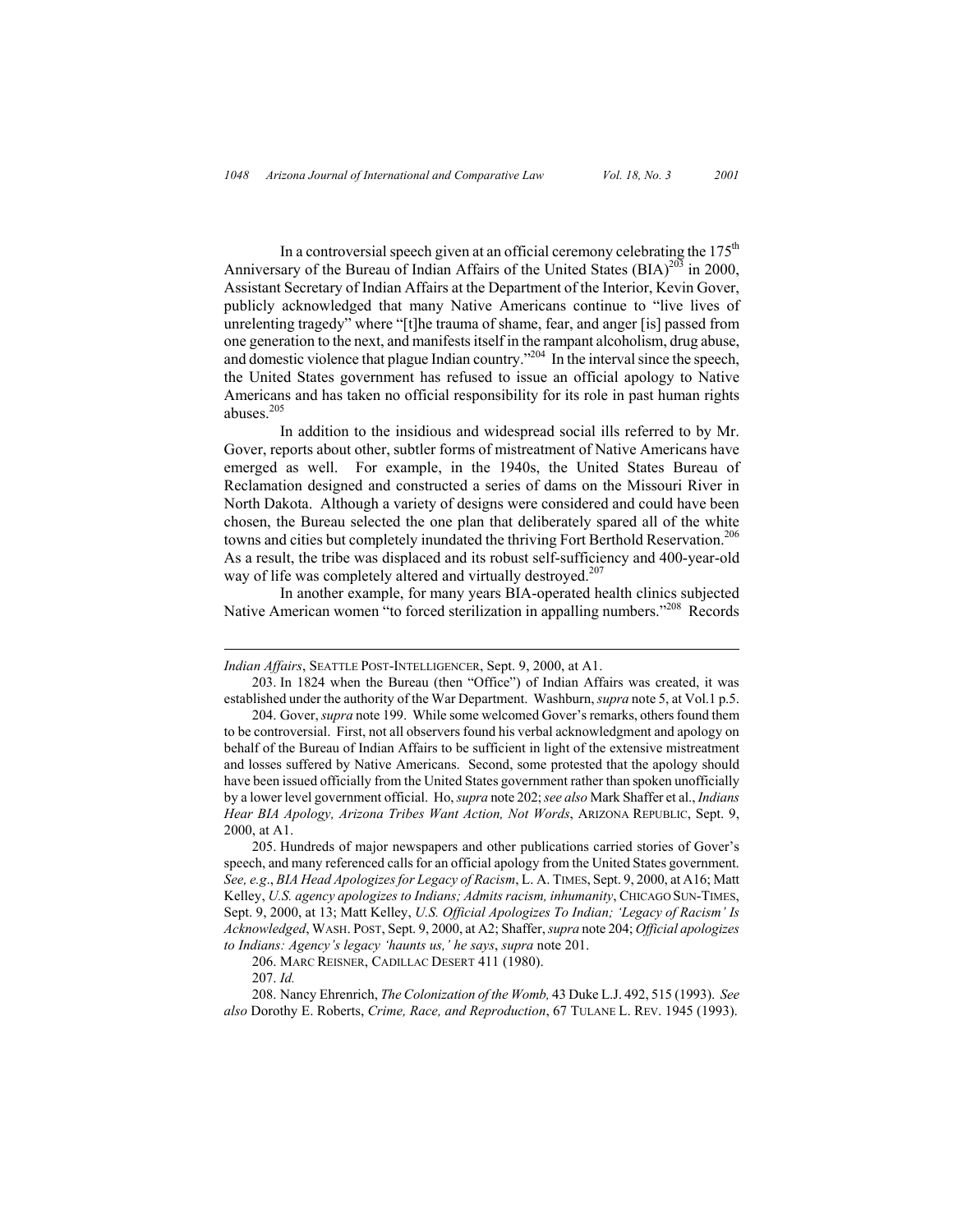show that as recently as the 1970s, the BIA-operated Indian Health Service Hospital in Claremore, Oklahoma was still performing sterilization procedures on Native American women as a routine matter without appropriate consent, information, or knowledge.<sup>209</sup> Reports of these forced sterilizations have surfaced in "alarming" numbers" and include accounts of women who were subjected to coercion, "blatant misinformation," and threats to terminate health services or welfare benefits unless consent for sterilization was given. $210$  In addition, the BIA clinics routinely misinformed Native American women about the risks of surgical sterilization and misled them about the permanency of the contraceptive procedure.<sup>211</sup>

The widespread existence of "Indian Schools" constitutes a notorious example of mistreatment of Native Americans. For over a hundred years, in fact until relatively recently, the United States and Canadian governments have forcibly abducted Native American children as young as five from their homes and taken them to government-sponsored "Indian schools" where they were "educated" and "assimilated" into the dominant culture. $2^{12}$  Under this system, the Bureau of Indian Affairs of the United States assigned enormous numbers of children to boarding schools that "brutaliz[ed] them emotionally, psychologically, physically, and spiritually."<sup>213</sup> Typically, the schools deprived the children of their native clothing, required them to wear only school uniforms, and forbade them from speaking their native languages even to each other.<sup>214</sup> The schools would not allow children to observe their traditional cultural or spiritual practices and, instead, forced them to practice Christianity, the religion of the dominant culture.<sup>215</sup> In many cases, the adults who were charged with the care of these children were actually abusing and molesting them.216 Perhaps the most disruptive feature of all was the requirement that the children live at the schools for years at a time and see their parents and families for a few days once or twice a year.<sup>217</sup>

Other examples of abuses, inequities, and patterns of discrimination continue to emerge. Thus, the effects of past human rights abuses continue to oppress and marginalize native people in the present. BIA Director Gover expressed this view

 <sup>209.</sup> THOMAS M. SHAPIRO, POPULATION CONTROL POLITICS: WOMEN, STERILIZATION, AND REPRODUCTIVE CHOICE 91 (1985) (reporting the Indian Health Service routinely sterilized three thousand Native American women per year); *see* Roberts, *supra* note 208, at 1971.

<sup>210.</sup> SHAPIRO, *supra* note 209, at 91-92.

<sup>211.</sup> *Id.*

<sup>212.</sup> Gover, *supra* note 199; s*ee also* TRENNERT, *supra* note 5.

<sup>213.</sup> Gover, *supra* note 199.

<sup>214.</sup> *See generally* TRENNERT, *supra* note 5.

<sup>215.</sup> *See* Dussias, *supra* note 196.

<sup>216.</sup> James Brooke, *Indian Lawsuits on School Abuse May Bankrupt Canada Churches*, N.Y. TIMES, Nov. 2, 2000, at A1 (reporting that when a Canadian task force was formed to investigate allegations of abuse and molestation in Indian schools, it received 3,400 complaints in five years, and that, in May, 2000, eight Indian men committed suicide after receiving subpoenas to testify about being sexually molested at a Canadian Indian school.)

<sup>217.</sup> *See generally* TRENNERT, *supra* note 5.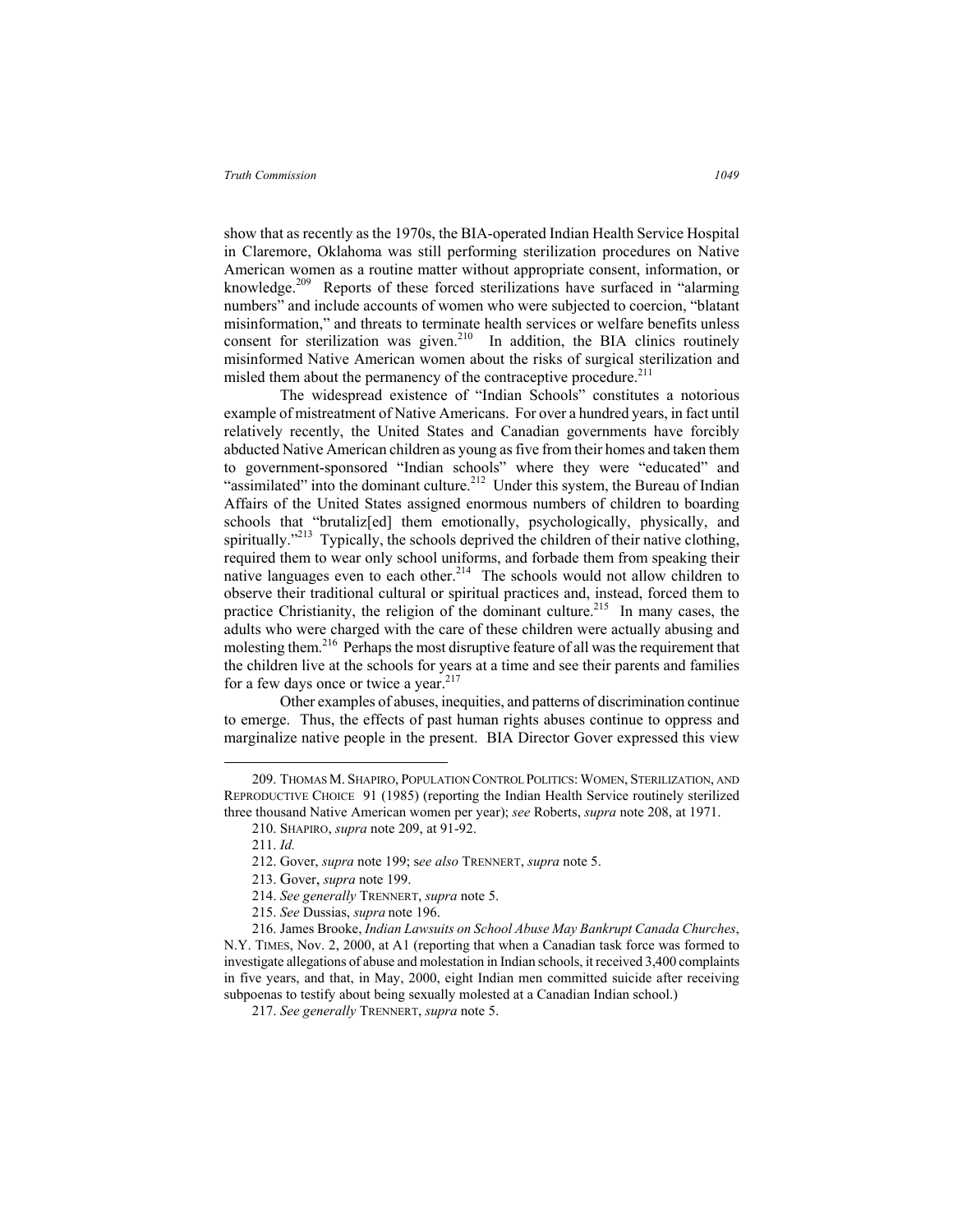poignantly in his 2000 speech.<sup>218</sup> He acknowledged that the BIA, created by the United States government first to control and then later to "assist" Native Americans, has more often served to oppress, persecute, and disenfranchise individuals and tribes.219 Gover suggested that the problems created by centuries of racism and genocidal practices directed against Native Americans in the United States are far from over, considering the serious and extensive social problems that exist on reservations all over the country.<sup>220</sup> Gover stated that for generations, the BIA has "abused, brutalized and even sought to destroy Indian peoples and cultures," $^{221}$  and that grave negative effects endure due to the Bureau's history of participation in "ethnic cleansing" of Native American tribes through the use of the " 'deliberate spread of disease, the decimation of the mighty bison herds, the use of the poison alcohol to destroy mind and body, and the cowardly killing of women and children [that] made for tragedy on a scale so ghastly that it cannot be dismissed as merely the inevitable consequence of the clash of competing ways of life. $1222$  Concluding, Gover promised Native Americans that the BIA will "'[n]ever again . . . attack your religions, your languages, your rituals or any of your tribal ways . . . [nor] seize your children, nor teach them to be ashamed of who they are."<sup>222</sup>

Yet, despite the candid comments and the sweeping promise, one public speech by a single mid-level government official - especially one who is a member of the oppressed minority - is unlikely to have much lasting impact without actual changes in government policies and citizen attitudes in the United States.<sup>224</sup>

Few would argue that the relationship between the United States government and Native tribes is settled.<sup>225</sup> One can glimpse the extent of the troubled relationship in actions of the United States government to defeat legally valid treaties and deny reparations, in court decisions that either have not upheld legally valid treaties or that have substituted meager financial reparations for the promises contained in valid treaties, and in Congressional acts that have disenfranchised individual Native Americans and tribal groups.<sup>226</sup> Perhaps some of the most significant indices of the

224. *See Footnote to Indian History, supra* note 221.

 <sup>218.</sup> *See Government Executive Apology to a Nation*, GOV'T EXECUTIVE, Nov. 1, 2000, at 20.

<sup>219.</sup> Gover, *supra* note 199.

<sup>220.</sup> *Id*.

<sup>221.</sup> *Footnote to Indian History*, PRESS ENTERPRISE, Sept. 18, 2000, at A8.

<sup>222.</sup> Matt Kelley, *Head of U.S. Agency Apologizes for Long Mistreatment of Indians*, CHI. TRIB., Sept. 9, 2000, at 1N.

<sup>223.</sup> *Id*.

<sup>225.</sup> According to a survey of the history of federal Indian policy, "inconsistency is a recurrent theme in the diverse programs and reforms of the dominant society for resolving its ongoing 200-year-old 'Indian problem.'" DAVID H. GETCHES ET AL., FEDERAL INDIAN LAW 259 (1993).

<sup>226.</sup> *See* David E. Wilkins, *John Quincy Adams: A Constitutional Conundrum: The Resilience of Tribal Sovereignty During American Nationalism and Expansion: 1810-71*, 25 OKLA. CITY U. L. REV. 87 (2000).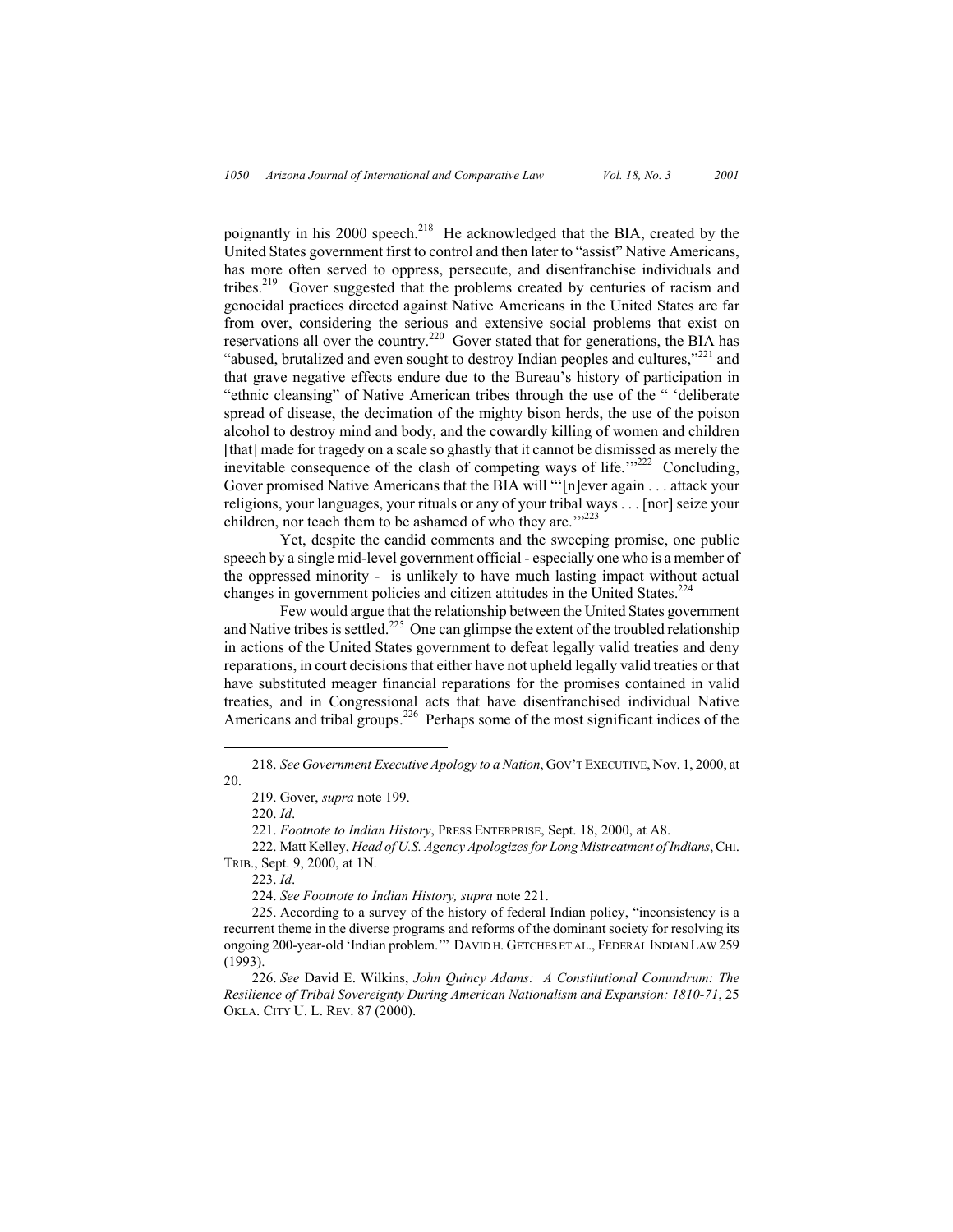unsettled relationship are the fundamental contradictions inherent in attempts by Congress and the courts to confer sovereign status on tribes and yet retain the absolute "power to terminate or restrain that sovereignty at any time."<sup>227</sup> One enduring element of this troubled relationship is the debate over the severity of abuse of Native Americans over the centuries. Seemingly, the problem is not that elements of the mistreatment of Native Americans are not known. Rather the United States has failed to document them in a cohesive and comprehensive form that can be publicly and officially acknowledged. Thus, controversies continue among citizens and within governmental agencies over what actually happened and what is continuing to happen to Native American peoples throughout the United States.

Establishing a truth commission would enable the United States to document the entire record and face its own role in the harm done to Native Americans. A truth commission could facilitate a nationwide dialogue by creating an official record of human rights abuses and violations. An authoritative record would also allow the United States government the opportunity to publicly acknowledge its past misdeeds and, where merited, to apologize. This acknowledgment would help the United States to maintain credibility and authority in the world community as a defender of human rights. By recognizing the mistreatment of Native Americans and apologizing for misdeeds, the United States government would be sending a message to countries around the world that the United States does not limit its support to investigations of human rights abuses in other countries, but is also willing to honestly assess violations that occur or have occurred in its own territory.

# **B. Countering Objections to Convening a Truth Commission in the United States**

*The road to equality of treatment is long, and the fact that we no longer stand at the beginning of that road is hardly a reason to call a halt.*<sup>228</sup> Professor Sheri Lynn Johnson, Cornell Law School

Truth commissions operate on the fundamental premise that a complete understanding and genuine acknowledgement of past wrongs, no matter how painful, are useful steps in a nation's efforts to make positive changes and to master forces that led to past abuses. According to scholar Jonathan Allen, because of this foundational premise, advocates of truth commissions assert that "recognition and disclosure of past offenses are necessary" in order for a democracy to distance itself from the past and establish – or maintain – its legitimacy.<sup>229</sup> Some experts posit that

 <sup>227.</sup> *Id*. at 87.

<sup>228.</sup> Sheri Lynn Johnson, *Black Innocence and the White Jury*, 83 MICH. L. REV. 1611, 1708 (1985).

<sup>229</sup>*.* Allen, *supra* note 52, at 315.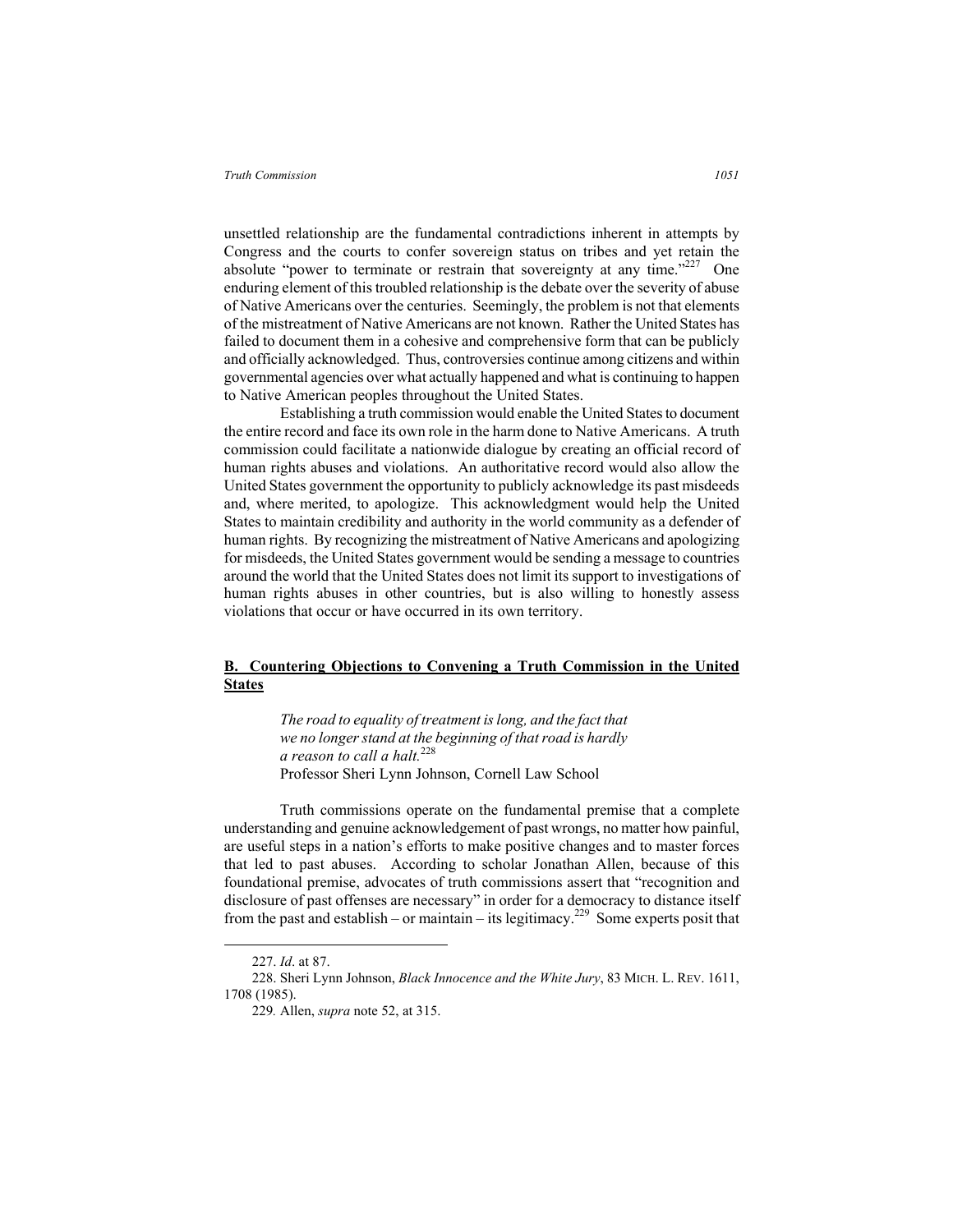participation in truth commissions can result in a collective social catharsis or collective healing, and can thus serve as an important step by a government or a nation toward "formally acknowledging a long-silenced past."<sup>230</sup>

However, in light of the history of ruthlessness and inconsistency of the United States government and citizens toward Native American tribes, $2^{31}$  some observers believe that it is "naive in the extreme to believe that we can achieve any genuine consensus" about our past.232 However, this objection assumes that consensus is necessary. Perhaps consensus is less important than the process of investigation and publication of a complete, accurate, and authoritative report. Nonetheless, a truth commission could finally assemble the larger picture and facilitate understanding that would resist continued denial and revisionism by authoritatively investigating and documenting in an official record the true nature, extent, and severity of the historic and recent mistreatment of Native Americans.

Not all observers agree, however, that truth commissions create resolution and national reconciliation. Some scholars fear that truth commissions can exacerbate old issues and, thus, create deeper resentment and frustration.<sup>233</sup> However, in countries where truth commissions have convened and successfully concluded, citizens report satisfaction or relief at official efforts to understand and come to grips with past events and social forces that contributed to human rights abuses.234 Some human rights organizations assert the existence of an inherent right to know the truth and argue that such a right obliges honest investigation and official acknowledgment of state-sanctioned violations of human rights.<sup>235</sup> Other observers point out that official apologies for past misdeeds can play a pivotal role in national healing. These observers use as examples, reparations for Japanese Americans wrongfully interned during World War II<sup>236</sup> and Congress' recent Joint Resolution officially apologizing to indigenous Hawaiians for aiding in the overthrow of the lawful government of the sovereign Hawaiian nation.<sup>237</sup> The recent World Conference on Racism in Durban, South Africa, involving 190 nations in discussion on improving racial relations worldwide indicates that there has been progress.<sup>238</sup>

238. *See World Conference Against Racism* (National Public Radio, Morning Edition radio broadcast, Aug. 30, 2001). The Durban Conference, formally entitled the World Conference Against Racism: Racial Discrimination, Xenophobia, and Related Intolerance,

 <sup>230.</sup> Hayner, *supra* note 10, at 600.

<sup>231.</sup> *See Footnote to Indian History*, *supra* note 221.

<sup>232.</sup> Linenthal, *supra* note 9, at 260.

<sup>233.</sup> Hayner, *supra* note 10, at 609; *see also* Allen, *supra* note 52, at 316.

<sup>234</sup>*. See* Hayner, *supra* note 10.

<sup>235.</sup> *Id.* at 611.

<sup>236.</sup> *See* MICHI WEGLYN, YEARS OF INFAMY: THE UNTOLD STORY OF AMERICA'S CONCENTRATION CAMPS (1996); *see also* Eric K. Yamamoto, *Racial Reparations: Japanese American Redress and African American Claims*, 40 B.C. L. REV. 477 (1998) (reflecting on the Japanese American struggle for redress and examining the larger issues involved in seeking apologies, reparations, and redress for communities of color in the United States).

<sup>237.</sup> Yamamoto, *Race Apologies*, *supra* note 38, at 47; *see also* FARBER, *supra* note 6.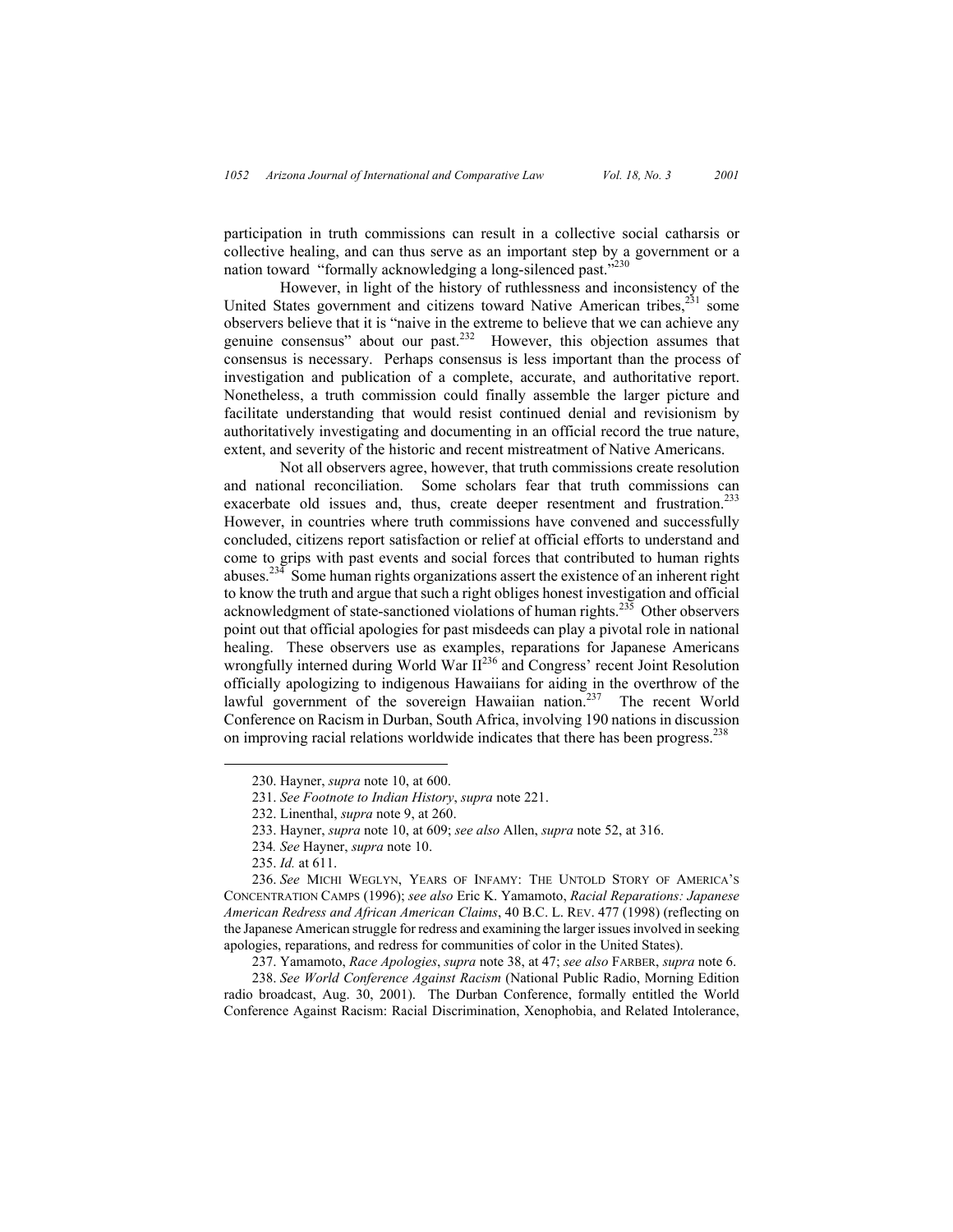It could be argued that, even if allegations of widespread genocide and human rights abuse allegations are true, any crimes committed are long past and, therefore, are better left unexposed and unexplored. According to this argument, truth commissions should only convene to investigate recent abuses, and since any genocide that might have taken place against Native Americans in the United States occurred in the distant past, a truth commission is not appropriate. This argument is flawed. First, it presumes that human rights abuses against Native Americans are all in the past. Without investigation, we cannot know that this is true. Second, this argument supposes that past wrongs have no lasting effects on victims in the present, which is simply improbable and implausible. Third, there is "no statute of limitations on the prosecution and punishment of the crime of genocide"<sup>239</sup> or murder.<sup>240</sup> Instead, according to one prominent international law scholar, "national statutes of limitation violate international law if they apply to crimes against humanity."<sup>241</sup> Thus, when "[n]o statute of limitations exists on [genocide or other] egregious violations of human rights, their prosecution as crimes against humanity cannot be barred by statute."<sup>242</sup> Consequently, nations regularly bring national or international perpetrators to justice decades after egregious crimes. For instance, despite the passage of nearly forty intervening years, law enforcement agencies have continued to investigate and prosecute former members of the Klu Klux Klan whom they suspect committed a 1963 church bombing that killed four girls.<sup>243</sup> In another

239. Matthew Lippman, *Genocide: The Crime of the Century: The Jurisprudence of Death at the Dawn of the New Millennium,* 23 HOUS. J. INT'L L. 467, 485, 488 (2001) (asserting that the "systematic and intentional murder of ethnic, racial, and religious minorities [even] absent the intent to exterminate such groups, remains punishable as mass murder under domestic law and as a crime against humanity . . . under international law."); *see also* Convention on the Non-Applicability of Statutory Limitations to War Crimes and Crimes Against Humanity, G.A. Res. 2391, 23 U.N. GAOR, 23rd Sess., Supp. No. 18, at 40, U.N. Doc. A/7218 (1968).

240. *See* Todd Taylor, *Exorcising the Ghosts of a Shameful Past: The Third Trial and Conviction of Byron de la Beckwith*, 16 B.C. THIRD WORLD L.J. 359 (1996) (reviewing MARY ANNE VOLLERS, GHOSTS OF MISSISSIPPI: THE MURDER OF MEDGAR EVERS, THE TRIALS OF BYRON DE LA BECKWITH, AND THE HAUNTING OF THE NEW SOUTH (1995)).

241. Joyner, *supra* note 100, at 614.

242. *Id*.

 $\overline{a}$ 

243. Jean Marbella, *Sins of Past Still Cry Out for Justice: Conscience: Witnesses are Breaking Years of Silence and Calling Aging Men to Answer for Crimes of the 1960s*, BALTIMORE SUN, May 20, 2001, at 1C; see also Colbert I. King, *No Thanks to Hoover*, WASH. POST, May 5, 2001, at A19 (lamenting FBI's suppression of evidence and refusal to prosecute that allowed recently-convicted church bomber Thomas Blanton to remain free for nearly forty

included delegates from 190 nations. Significantly, however, the United States refused to send its Secretary of State and instead sent only a "mid-level" delegation, partly because of concerns that reparations for slavery would be discussed. *Id*. *See* LOS ANGELES TIMES, Sept. 13, 2001, at A12 (addressing concerns about United States' increasing isolationism and citing the government's management of World Conference as one factor in rise of anger and violence toward the United States).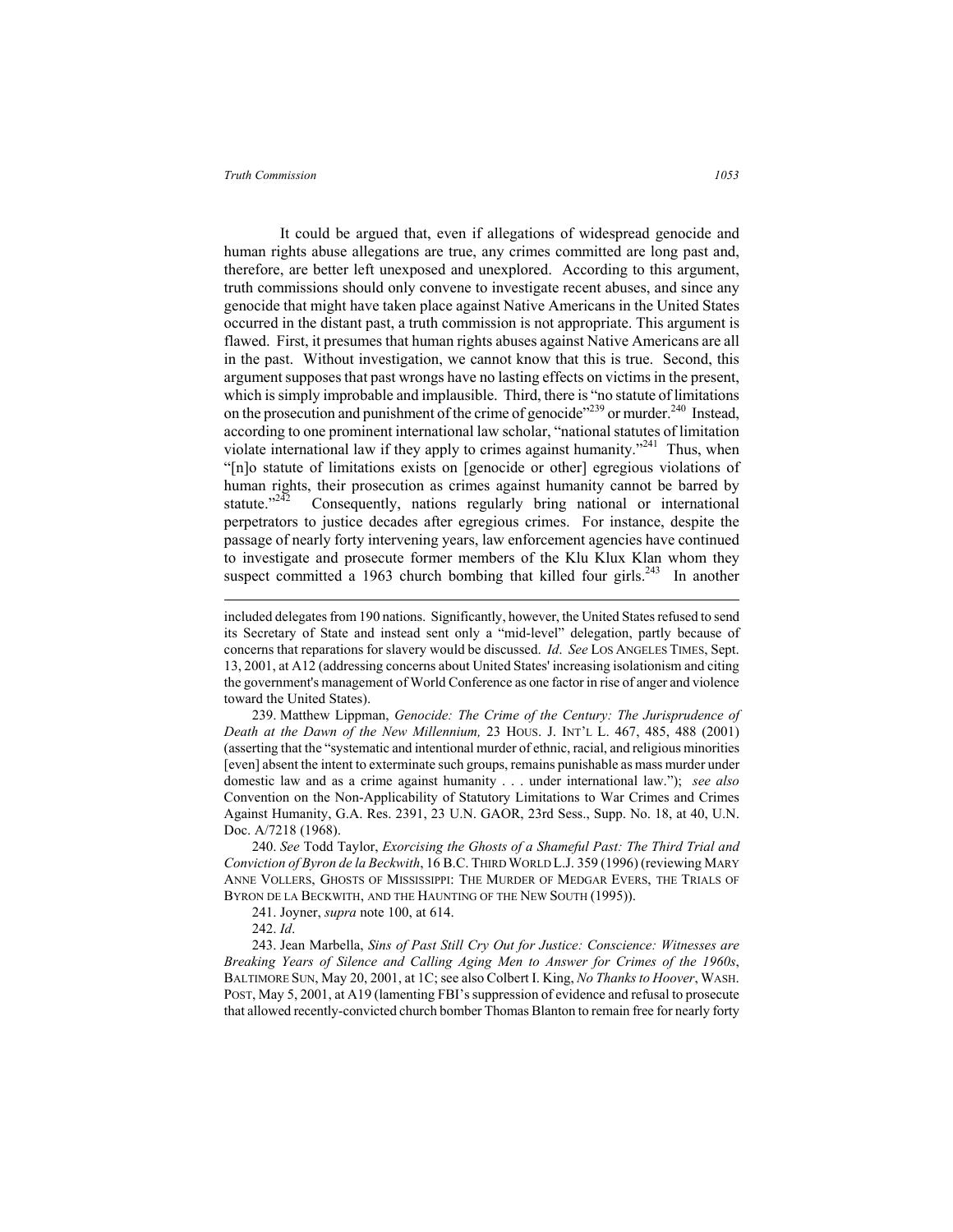example, prosecutors tried the suspected murderer of civil rights leader Medgar Evers a third time after two mistrials, and despite the passage of many years.244 Similarly, efforts to find, expose, apprehend, prosecute, and punish Nazi war criminals have continued throughout the half-century since the end of World War  $II^{245}$  Perhaps humans take these actions because of the widespread belief that, even decades after the offense, suspected perpetrators of grievous crimes should be prosecuted so that, ultimately, "justice, no matter how late, can and will be served."<sup>246</sup>

In addition, truth commissions by definition investigate and document only past actions. Although it is true that, in most cases, truth commissions investigate more recent human rights abuses, that is not always the case. Australia's Council for Aboriginal Reconciliation presents a ready example of the appropriate use of the truth commission model in facing the present problems stemming from the long-past invasion of a country by European settlers. Additionally, the 1993 Congressional apology to Native Hawaiians concerned actions that took place in  $1893.<sup>247</sup>$  Despite the passage of one hundred years, Congress apologized for its role and sought to "provide a proper foundation for reconciliation between the United States and the Native Hawaiian people."<sup>248</sup> The definition of "recent" in relation to past wrongs is subject to different interpretations. Victims of genocide and human rights abuses may consider their mistreatment to have occurred more recently than perpetrators, who, predictably, may be more eager to regard any offenses as having occurred in the remote, distant past. Even so, some of the previously described wrongs against Native Americans, such as forced sterilizations and forced attendance at Indian schools, have occurred in the years since World War II, which may qualify as the recent past by most people's measure. However, the continuing effects of even long past human rights abuses against Native Americans could be more important than recent events. In all of these circumstances, a current investigation of past misdeeds would be justified. Therefore, it is unacceptably facile to simply dismiss the need for

 $\overline{a}$ 

246. Taylor, *supra* note 240, at 379. 247. S.J. Res. 19, *supra* note 6.

248. *Id.* § 1(4).

years before finally being prosecuted).

<sup>244.</sup> Taylor, *supra* note 240.

<sup>245.</sup> *See Suits Clog Route to Nazi Fund*, DALLAS MORNING NEWS, May 11, 2001, at 14A (reporting on payouts from billion-dollar fund to compensate victims of Nazi-era slave laborers). Interestingly, even Adolf Hitler, notorious for his orchestration of widespread genocide in Europe, recognized and discussed efforts in the United States to segregate and exterminate indigenous peoples, and he applauded those efforts by admiring the "efficiency of America's extermination – by starvation and uneven combat – of the red savages who could not be tamed by captivity." JOHN TOLAND, ADOLF HITLER (1976). Hitler apparently viewed the inexorable removal and disenfranchisement of North America's indigenous populations by white European invaders as an effective model to be followed by Germany in its conquest of Europe. *See* RICHARD L. RUBENSTEIN, MODERNIZATION AND THE POLITICS OF EXTERMINATION, A MOSAIC OF VOICES: NON-JEWS PERSECUTED AND MURDERED BY THE NAZIS 8 (Michael Berenbaum ed., 1990).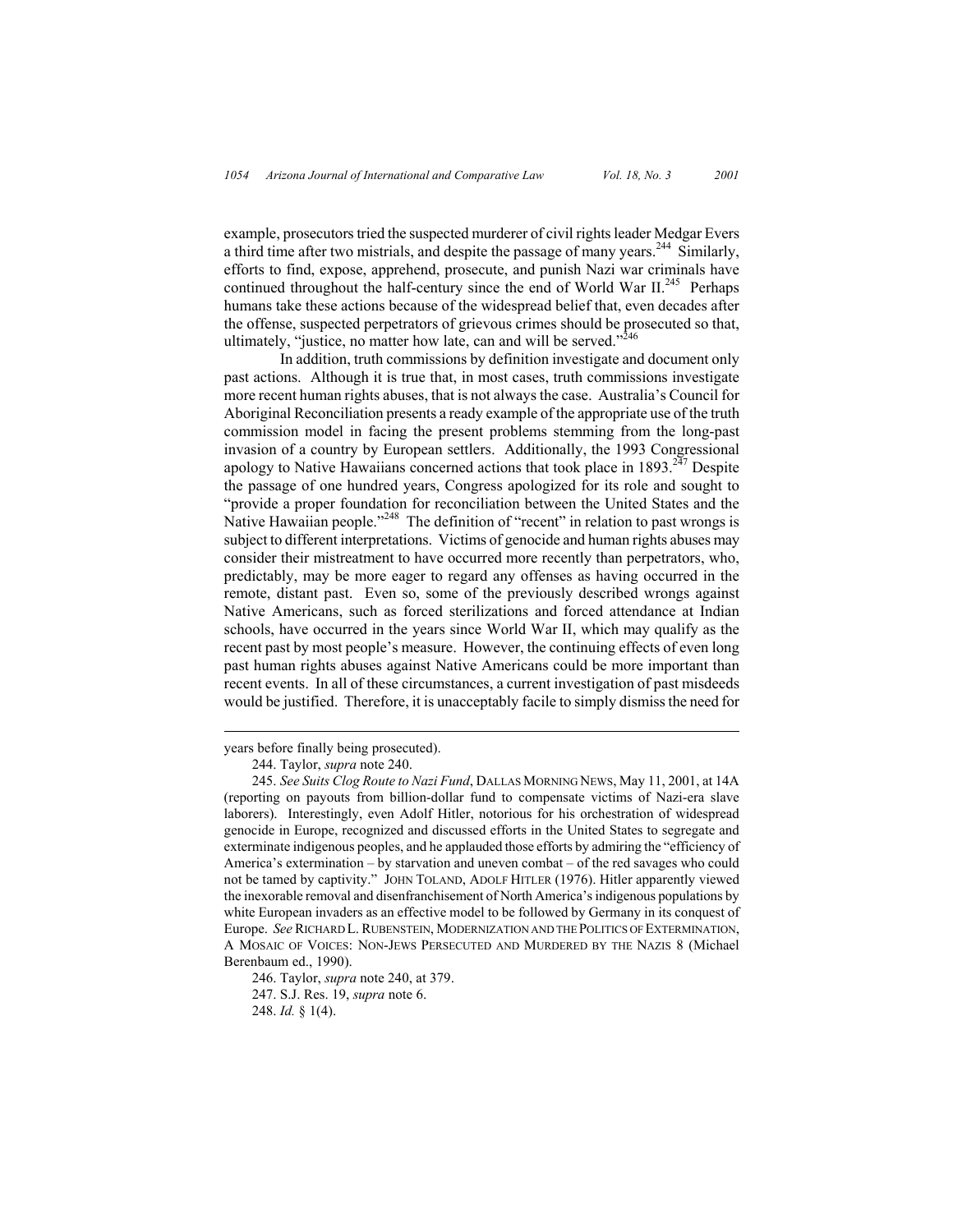investigation, acknowledgements, and apologies by concluding that any misdeeds that could justify a truth commission occurred too long ago to be relevant today.

Another argument against convening a truth commission may rest on the belief that mistreatment of Native Americans is already commonly known and, therefore, need not be explored further. However, there is no basis for concluding that the comprehensive history of the mistreatment of Native Americans in the United States is common knowledge. A simple examination of the omissions and misinformation contained in school textbooks in the United States counters this argument. The absence of any official, published, comprehensive record of the history of Native Americans in the United States further belies this argument.

Still another argument against convening a truth commission concerns worries that the United States will ultimately have to make reparations to Native Americans. Just as debate over reparations for African-American slavery has increased in recent years,<sup>249</sup> it seems likely that discussion and debate over reparations for Native Americans will increase as well. Although objecting to a truth commission on this basis may seem facially plausible,<sup>250</sup> this objection breaks down upon further analysis. First, it is simply unreasonable and unjust to oppose a truthfinding investigation because a popular or powerful perpetrator might ultimately be required to make amends to victims. By analogy, this would be akin to objecting to a proposed investigation of political corruption because the outcome might implicate powerful people and result in losses of revenue to the district. This kind of reasoning is patently unacceptable in a lawful nation. We cannot forego the pursuit of justice merely because the result might be costly. Second, a justifiable truth commission should not be constrained just because reparations are unlikely or impossible. In other circumstances, the United States has demonstrated the ability to acknowledge responsibility and convey regret to indigenous peoples without simultaneously promising reparations or any other settlement. In fact, when Congress formally apologized on behalf of the United States to native Hawaiians for the abuse of authority by American citizens and government officials that resulted in the "illegal overthrow" of "the indigenous and lawful Government of Hawaii," the Resolution included a specific disclaimer that "[n]othing in this Joint Resolution is intended to

 <sup>249.</sup> *See* Tamar Lewin, *Calls for Slavery Restitution Getting Louder*, N.Y. TIMES, June 4, 2000, at A15; *see also* Jeffrey Ghannam, *Repairing the Past*, A.B.A. J. (Nov. 2000). For a broad discussion of the arguments in favor of financial reparations for African-Americans, see RANDALL ROBINSON, THE DEBT: WHAT AMERICA OWES TO BLACKS (2000); *c.f. Report on World Conference Against Racism in South Africa* (National Public Radio, Morning Edition radio broadcast, Aug. 27, 2001) (noting that some African Americans have stated a preference for an official apology from the United States government over financial reparations); *Justice Talking*, (National Public Radio, Morning Edition radio broadcast, Aug. 28, 2001) (airing reparations debate between Professor Robert Seddler of Wayne State University and Adjoa Aiyetoro of National Coalition of Blacks for Reparations in America, including argument by latter that reparations involve more than "just receiving a check").

<sup>250. &</sup>quot;After all," says a common aphorism in the United States, "we can't give back Manhattan."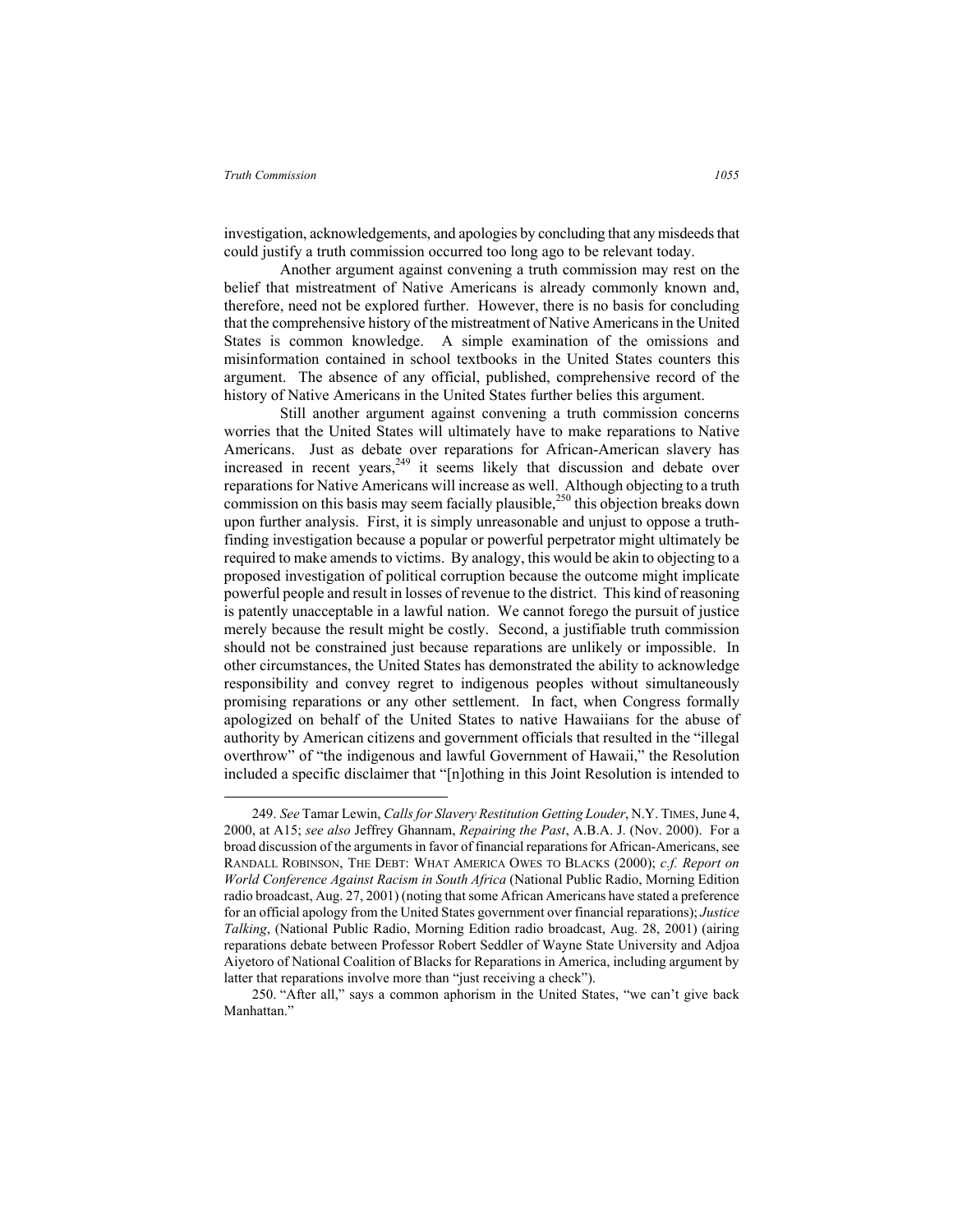serve as a settlement of any claims against the United States."<sup>251</sup> Therefore, the United States government can convey an apology without regard for the separate issue of reparations. Truth commissions can have positive and constructive effects in a society regardless of the possibility of reparations. Therefore, when circumstances warrant a truth commission, it should not be delayed or thwarted because of fears about potential reparations.

Some observers might argue that convening a truth commission in the United States would be a distraction from the need to address current problems with far more serious human rights abuses in other parts of the world. This argument contains three fatal flaws. First, efforts to establish and acknowledge the truth about past crimes is never a distraction. Indeed, the search for truth and justice is exactly what the justice system seeks to do in every case, no matter how many more serious criminal prosecutions may exist simultaneously. Second, although different people might come to different conclusions about the "seriousness" of certain human rights abuses, projecting one's own judgment on the suffering of others and on the merits of justice in a particular area of abuses is problematical and should be done cautiously. Just as it is risky to "rush to judgment" without a proper investigation, it may be equally risky to "rush to non-judgment" without comprehensive investigation. Third, such protests do not take into account the unfortunate and painful legacy that continues to surface after centuries of mistreatment.

Others might protest that convening the proposed truth commission in the United States would simply be too large an undertaking. These observers would presumably argue that the effort would simply require too much time and money and command far too many resources. This argument, however, cannot be squared with the historic orientation to crime in the United States, where the resources are allocated in whatever amounts are necessary in order to achieve a form of justice.<sup>252</sup> Typically, if the criminal acts in question are particularly extensive and involve a multitude of perpetrators and victims, there is even more reason to put forth the necessary resources to achieve justice in the situation. No matter how big a task, many might consider it worth the effort to take action that may bring about a measure of resolution and reconciliation among the cultures that coexist in the United States.

## **C. Convening a United States Truth Commission**

*Every state in the world has competence to prosecute international crimes under customary international law. There is universal jurisdiction, and the nationality of the perpetrator does not matter,* 

 <sup>251.</sup> S.J. Res. 19, *supra* note 6, § 1(1) & § 3.

<sup>252.</sup> An illustrative example is the United States' long and expensive "war on drugs," which consumes massive amounts of money and resources at all levels of law enforcement from police departments to courts to prisons in an apparently ineffectual effort to apprehend and bring to justice the perpetrators of the drug trade.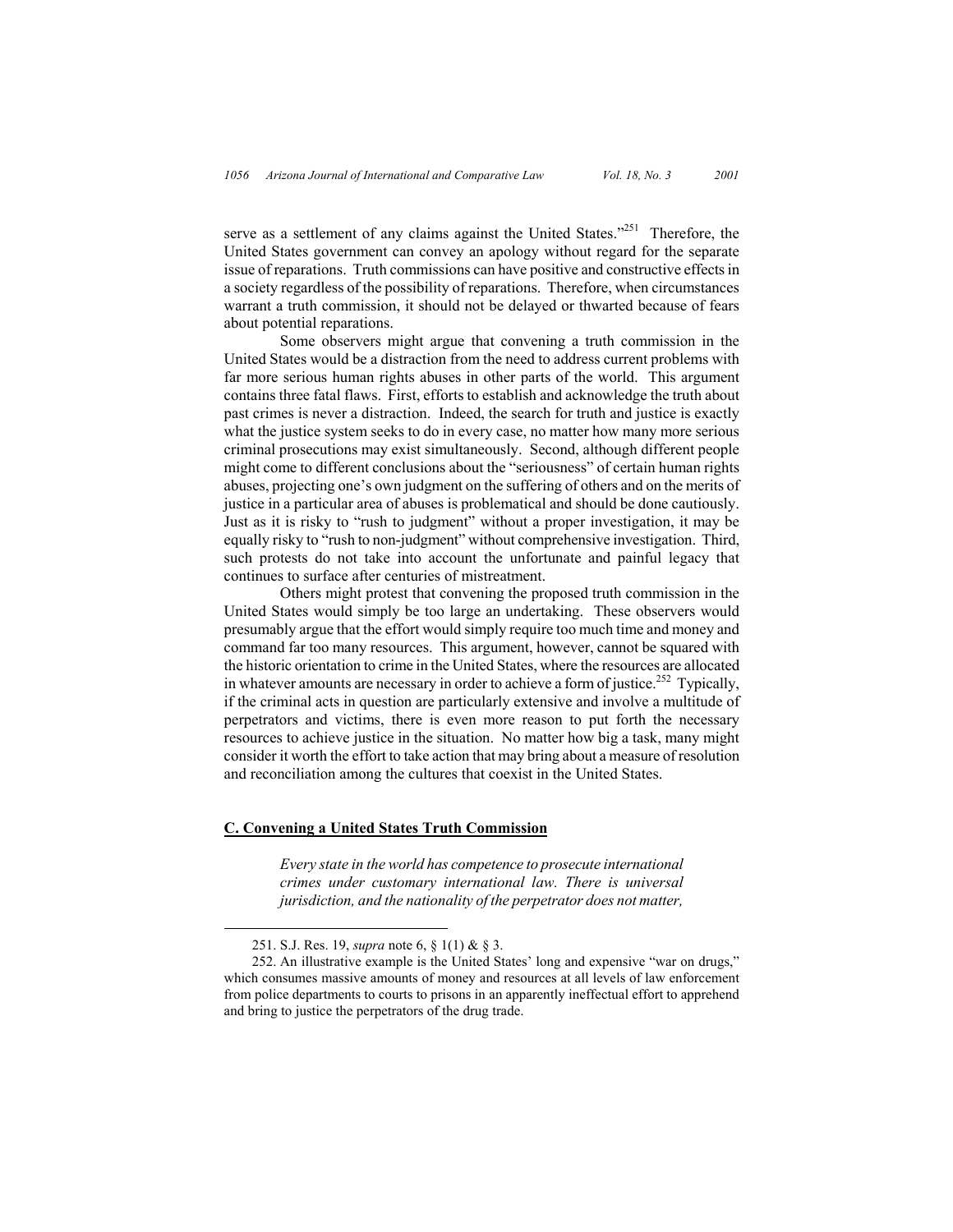*nor does the place of the perpetration; this is an ongoing international, national responsibility.*253 Professor Jordan Paust, University of Houston Law Center

*[I]f we want justice as an international community, we have an obligation to make it work.*254

Former Professor Paul Hoffman, Southwestern University School of Law

For the United States, two broad avenues exist that could lead to convening a truth commission to investigate the treatment of Native Americans. First, the United States government itself could convene an authoritative commission to investigate and document historic and recent abuses against Native Americans. Alternatively, an international body could assume the responsibility of sponsoring an official truth commission, although given the United States' history regarding its sovereign immunity, this seems unlikely.

 In the United States, the president has the authority to appoint a special commission that could function as a truth commission, investigating and reporting on the truth of the alleged mistreatment and the current status of the treatment of Native Americans. Congress also has the authority to commence an official investigation via congressional hearings, a special commission, or a constitutional convention.<sup>255</sup> While either avenue is preferable to no action, special considerations are necessary when a government seeks to investigate itself. The first consideration is that extreme caution is needed in order to prevent bias and capture of the truth commission process. A lack of objectivity or the absence of a fair-minded approach would inevitably distort the record and skew the results, resulting in outcomes that could potentially defeat the purpose of convening a truth commission.

The second essential consideration is the attention necessary to support the participation of oppressed groups. When a society, through its government, enacts arrangements to address the past, such as the Council for Aboriginal Reconciliation in Australia or the Truth and Reconciliation Commission in South Africa, participation by the affected minority groups is imperative. Lack of support from Native Americans for an internal government investigative process could result in further distrust and antagonism, and might conclude in added divisions between the cultures.256

Although an internal United States government-sponsored investigative body presents some problems and cautions, a different set of equally thorny complications

 <sup>253.</sup> *Symposium*, *supra* note 181, at 625.

<sup>254.</sup> *Id.* at 612. Professor Hoffman also served for ten years as the Legal Director of the American Civil Liberties Union Foundation of Southern California.

<sup>255</sup>*.* Osiel, *supra* note 7, at 599 (asserting that an investigative body such as a constitutional convention is unnecessary when conventional prosecution is possible).

<sup>256.</sup> *Id*.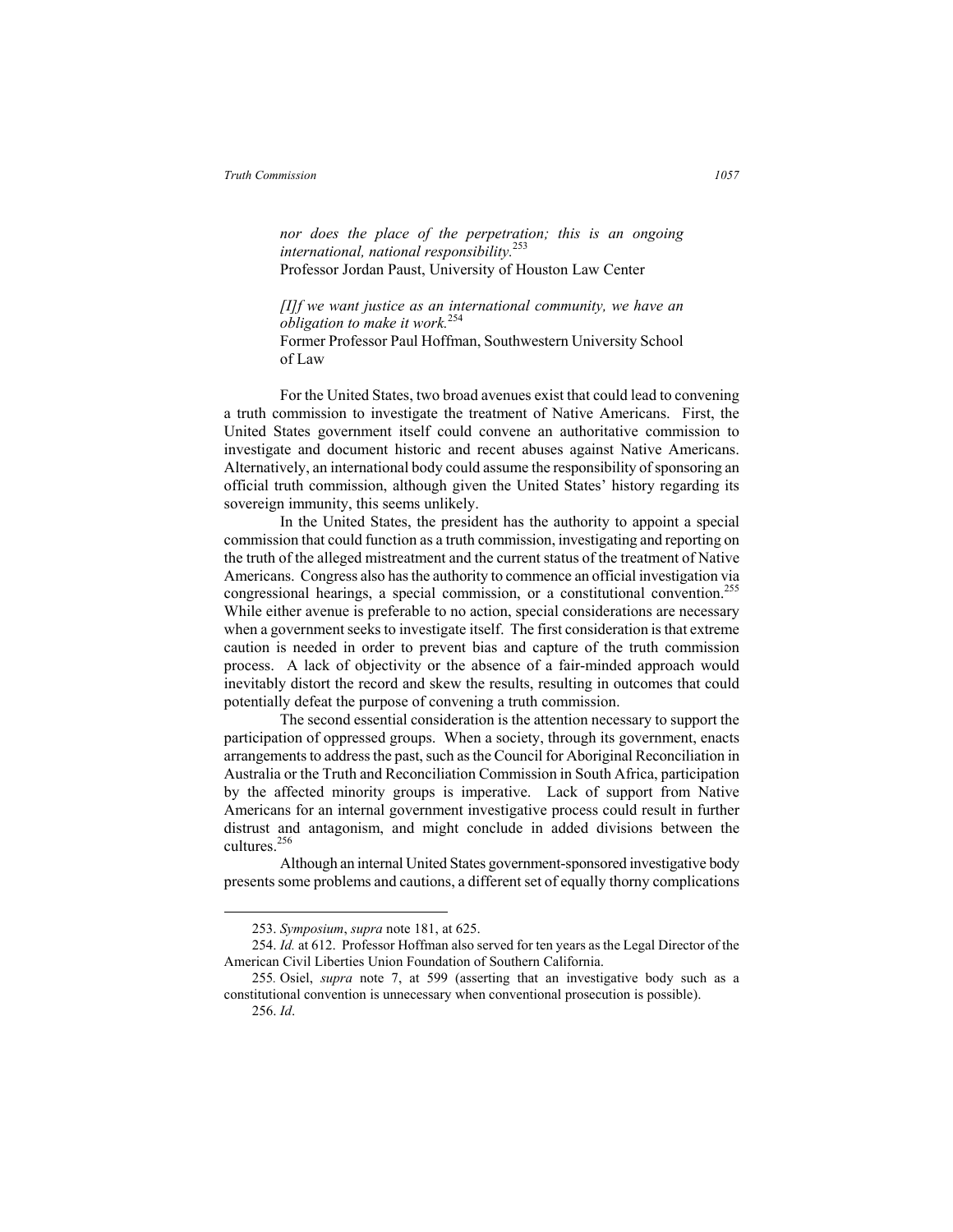may arise when an international body representing the world community investigates an unwilling and powerful government. For example, some commentators posit that the United States' withdrawal of support for ratification of the Rome Statute forming the International Criminal Court may be related to its reluctance to cede jurisdiction over its citizens.<sup>257</sup> Even though it seems extremely unlikely to come about, an internationally sponsored truth commission bestows upon a proceeding the highly desirable degree of impartiality.

Regardless of whether a truth commission is convened by the government of the United States or is sponsored by an international body such as the United Nations, the purpose of the commission would be the same: to seek the truth, settle the past, and seek justice for the future. Additionally, a truth commission in the United States would create opportunities for dialogue that could educate the populace, expose ongoing problems, generate understanding and compassion, and, perhaps, gradually begin to facilitate reconciliation among the nation's cultures. No matter who sponsors a truth commission, perhaps no better purpose could emerge than that expressed many years ago in a presidential recommendation to Congress: "the goal of any new national policy toward the Indian people [must be] to strengthen the Indian's sense of autonomy without threatening his sense of community."<sup>258</sup>

### **V. CONCLUSION**

*[H]istory, despite its wrenching pain, Cannot be unlived, but if faced With courage, need not be lived again . . . .*<sup>259</sup> Maya Angelou, American Poet

An officially sanctioned truth commission in the United States could play a powerful role in efforts to acknowledge the grave injustices and enduring problems created by the displacement of Native American tribes during the settlement of the North American continent. A truth commission offers a suitable alternative for seeking truth and justice and for promoting acknowledgment of past atrocities by agents of the United States government and its citizens under circumstances when

 <sup>257.</sup> *See* Bartram S. Brown, *The Evolving Concept of Universal Jurisdiction*, 35 NEW ENG. L. REV. 383, 391 (2001) (arguing that "the attempt to shield U.S. nationals from ICC jurisdiction at all costs seems woefully inappropriate" because "no state has a legitimate interest [in] shielding its nationals from criminal responsibility for genocide . . . . Suggestions to the contrary evoke a colonialist concept of exclusive extraterritorial rights, which has little relevance to modern practice").

<sup>258.</sup> Presidential Recommendations for Indian Policy, 91st Cong., 2d Sess., H.R. DOC. NO. 363, at 3 (1970).

<sup>259.</sup> Maya Angelou, *On the Pulse of Morning*, poem recited at the William Jefferson Clinton Presidential Inauguration (January 20, 1993).